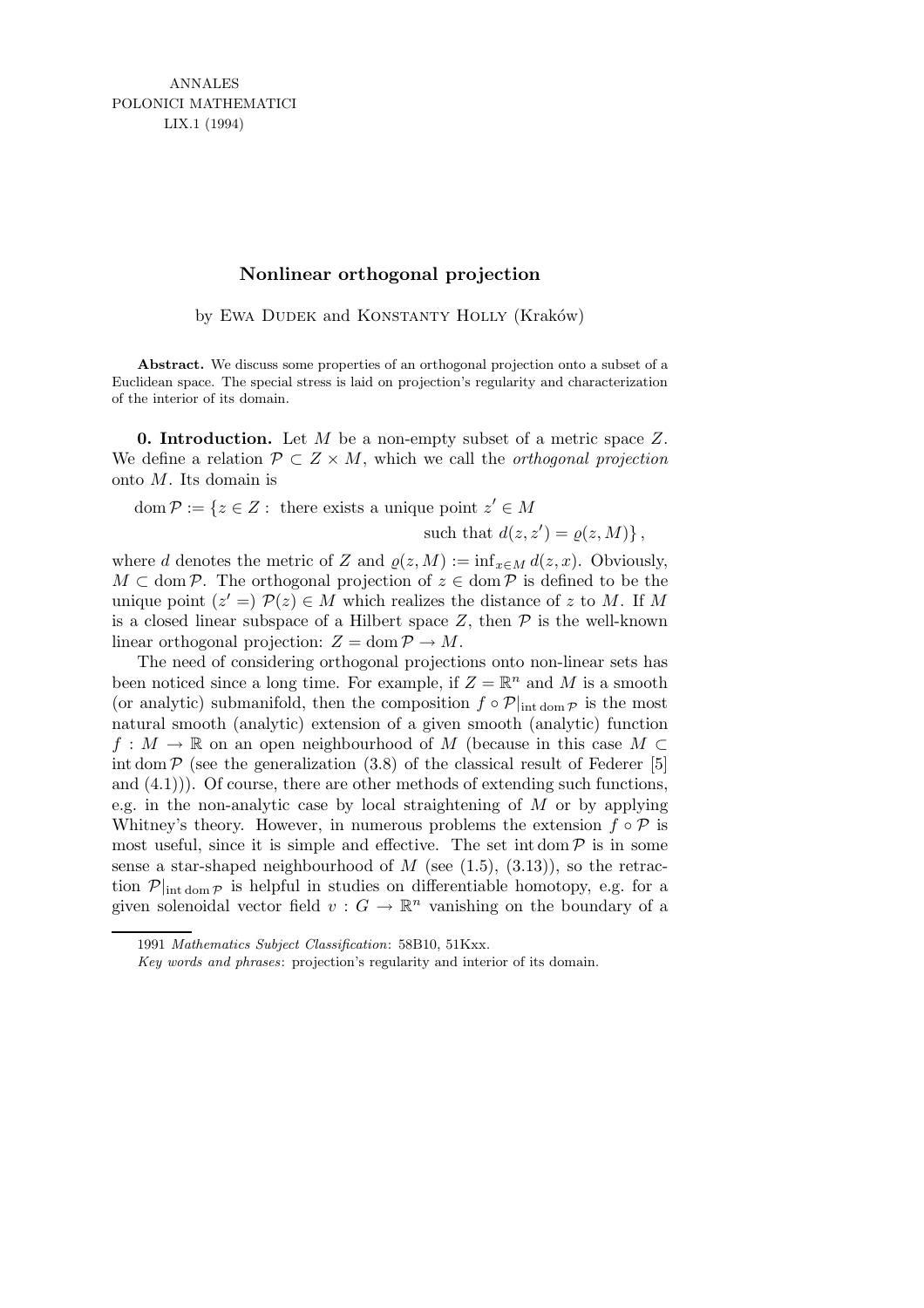domain  $G \subset \mathbb{R}^n$  one can construct—with the aid of  $\mathcal{P}$ —a sequence  $(\Phi_\nu)_{\nu=1}^\infty$ of solenoidal vector fields on G equal to zero in a neighbourhood of  $M = \partial G$ such that  $\Phi_{\nu} \to v$  together with derivatives as  $\nu \to \infty$ .

The notion of the nonlinear orthogonal projection enables us to formulate a new, curvilinear version of the theorem on the existence of the Fréchet differential (see  $(4'.13)$ ).

Furthermore, the differential properties of the distance function  $z \mapsto$  $|z - P(z)| = \rho(z,M)$  are useful (see e.g. the lemma of Hopf in Lions [13] (Part 1, Lemma 7.2) or Hopf  $[8]$  or applications of  $\varrho$  in Serrin [16] and Gilbarg–Trudinger [6]).

Literature we know contains only studies on restrictions of orthogonal projections onto submanifolds (of a Riemannian manifold  $Z$ ) to small neighbourhoods of  $M$  (e.g. the tubular neighbourhood theorem in Hirsch [7]). In this paper we present various properties of the mapping  $P$  without assuming that  $M$  is a submanifold. These are topological properties; for example, we formulate a criterion for  $z \in \text{dom } \mathcal{P}$ ) to be an interior point of dom  $\mathcal{P}$  (see (2.8)). In so general a situation one cannot expect the orthogonal projection to be differentiable; G. Jasiński [9] proved that the class  $M$  of values of a  $C^1$ -retraction of a domain  $U \in \text{top } \mathbb{R}^n$  is a differentiable submanifold (of  $\mathbb{R}^n$ ) whenever  $M \in \text{cotop } U$  (i.e. M is closed in U). In the present work we wish to investigate the orthogonal projection globally; in particular, almost all theorems we formulate refer also to arguments  $z \in \text{dom } \mathcal{P}$ ) which may lie at a large distance from M.

The theorems presented here can, for the most part, be modified for the case of a Riemannian manifold Z. Nevertheless, we restrict our attention to the basic situation  $Z = \mathbb{R}^n$ .

1. Projection onto an arbitrary subset of a Euclidean space. Let Z denote a Euclidean space, i.e. a real finite-dimensional Hilbert space (e.g.  $Z = \mathbb{R}^n$ ) with a scalar product  $(\cdot | \cdot)$ , which defines the norm  $|\cdot|$ . From now on  $\Omega$  stands for the interior of the domain of the projection  $\mathcal{P}$ .

 $(1.1)$  EXAMPLE. If M is the unit sphere of Z, then

dom  $\mathcal{P} = Z \setminus \{0\}$  and  $\forall z \in \text{dom } \mathcal{P} : \mathcal{P}(z) = z/|z|$ .

Generally, if M is the unit sphere of a linear subspace Y, then

 $\Omega = \text{dom}\,\mathcal{P} = Z \setminus \ker P_Y = Z \setminus Y^\perp \text{ and } \mathcal{P}(z) = P_Y(z)/|P_Y(z)|$ 

for any  $z \in \text{dom } \mathcal{P}$ , where  $P_Y$  is the usual projection  $Z \to Y$ .

In general, neither has dom  $P$  to be open, nor  $P$  to be a continuous mapping, even if  $M$  is an analytic submanifold: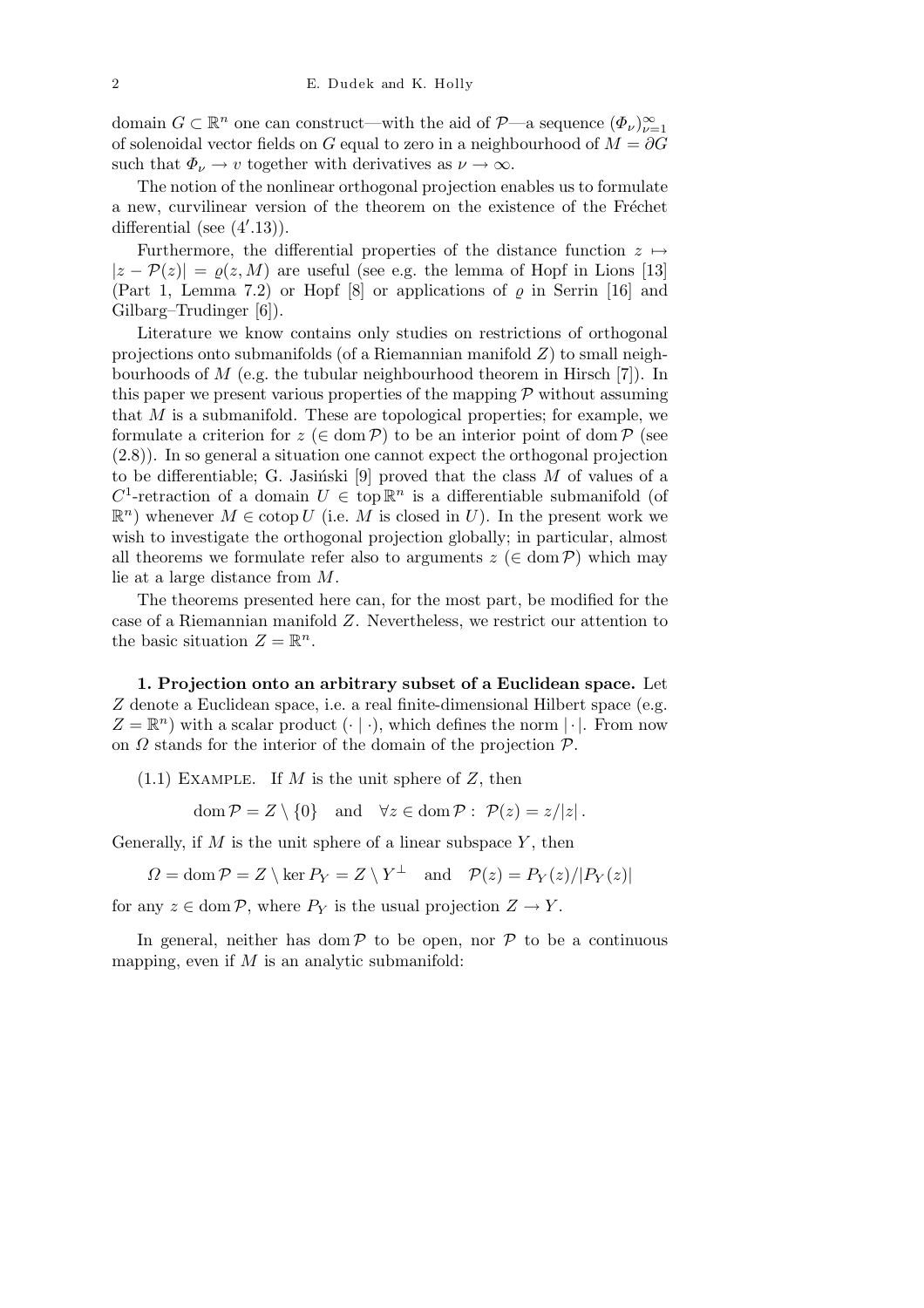(1.2) EXAMPLE. If  $Z = \mathbb{R}^2$  and  $M = \{(x, y) : |y| = 1\} \setminus \{(0, 1)\},\$  then  $(0, 0) \in (\text{dom } \mathcal{P}) \setminus \Omega$  and  $\mathcal{P}$  is not continuous at  $(0, 0)$ .

(1.3) THEOREM. The restriction  $\mathcal{P}|_{\Omega}$  is continuous.

Theorems (lemmas, examples etc.) from Section k are proved or discussed in Section  $k', k = 1, \ldots, 6$ .

(1.4) COROLLARY.  $M \cap \Omega$  is closed in  $\Omega$ .

(1.5) THEOREM. If  $a \in Z$ ,  $a' \in M$  and  $|a - a'| = \varrho(a, M)$ , then:

- (i)  $[a, a'] \subset \text{dom } \mathcal{P} \text{ and } \forall z \in [a, a'] : \mathcal{P}(z) = a',$
- (ii)  $[a, \mathcal{P}(a)] \subset \Omega$  for  $a \in \Omega$ .

In general,  $P(a) \notin \Omega$ , for example when  $Z = \mathbb{R}^2$ ,  $M = \{(x, y) : y = |x|\}$ and  $a = (0, -1)$ .

(1.6) COROLLARY. Suppose that  $f: \mathcal{O} \to M$  is a continuous mapping of an open set  $\mathcal{O} \subset Z$ . Furthermore, assume that  $\forall z \in \mathcal{O} : |z - f(z)| = \varrho(z, M)$ . Then  $f \subset \mathcal{P}$ ; in particular,  $\mathcal{O} \subset \Omega$ .

Finally, let us mention that the projection is invariant with respect to isometries:

(1.7) REMARK. Let  $I: Z \rightarrow Z$  be an isometry. Then  $I \circ \mathcal{P} \circ I^{-1}$  is the orthogonal projection onto  $I(M)$ .

2. Closedness of a set near a point. We say that a set  $M$  is closed near  $z \in Z$  iff

(2.1)  $\exists r > \rho(z, M): M \cap \overline{B}(z, r) \in \text{cot}(\Sigma)$ 

where  $B(z,r) := \{x \in Z : |x-z| < r\}$  and  $\overline{B}(z,r) = \overline{B(z,r)}$  (Fig. 1).



Fig. 1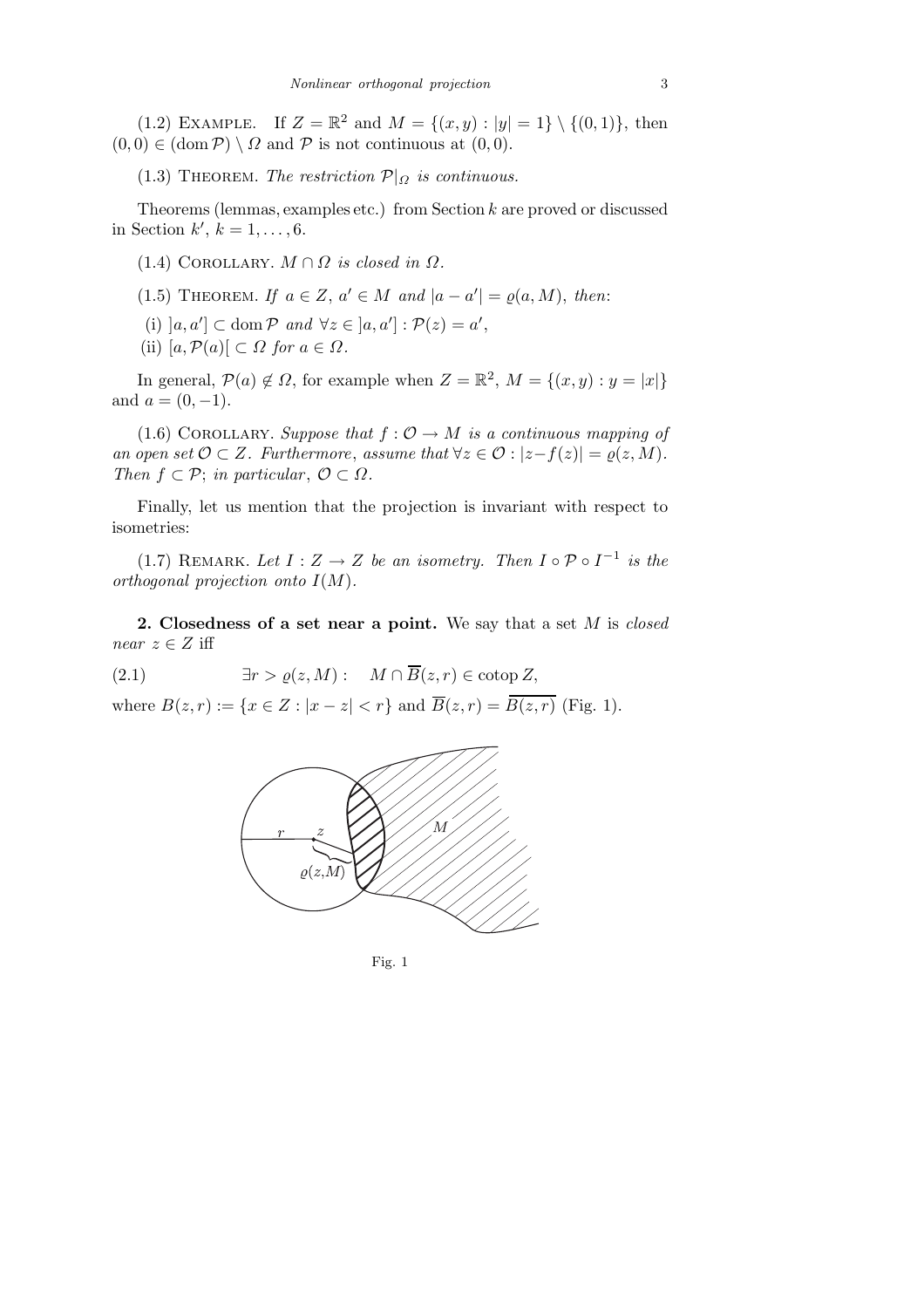$(2.2)$  FACT. If M is closed near z, then there exists at least one element of M which realizes the distance  $\rho(z,M)$ .

(2.3) FACT. The set  $D := \{z \in Z : M \text{ is closed near } z\}$  is open in Z.

It is obvious that  $D = Z$  whenever  $M \in \text{cotop } Z$ . Then  $\text{dom } \mathcal{P}$  is dense in Z. This results from the following general

(2.4) REMARK.  $D \subset \overline{\text{dom }P}$ .

And here is a kind of completing of Theorem (1.3):

(2.5) REMARK. The restriction  $\mathcal{P}|_{D \cap \text{dom } \mathcal{P}}$  is continuous. In particular,  $P$  is continuous whenever  $M$  is closed.

(2.6) PROPOSITION. If M is locally compact, then  $\Omega \subset D$ .

In general,  $D \cap \text{dom } \mathcal{P} \not\subset \Omega$ , even if M is an analytic submanifold. For  $Z = \mathbb{R}^2$  and  $M = \{(x, y) : y = x^2\}$  the point  $(0, 1/2)$  is in  $(D \cap \text{dom } \mathcal{P}) \setminus \Omega$ (see  $(6.1)$ ).

Now we formulate a counterpart of Theorem (1.5):

(2.7) THEOREM. Suppose that M is locally compact,  $a \in Z$ ,  $a' \in M$  and  $|a - a'| = \varrho(a, M)$ . Then  $]a, a'] \subset D$ .

The next theorem is a criterion for being an interior point of the projection's domain.

(2.8) THEOREM. Let M be closed near  $a \in \text{dom } P$ . Fix  $t \in [0,1]$ . Then the following conditions are equivalent:

(i) 
$$
a \in \Omega
$$
;  
\n(ii)  $\mathcal{P}(a) + t(a - \mathcal{P}(a)) \in \Omega$  and the mapping  
\n $w \mapsto w - (1 - t)\mathcal{P}(w)$ 

is an injection on a neighbourhood of  $\mathcal{P}(a) + t(a - \mathcal{P}(a))$ .

3. Projection onto a submanifold. We start with recalling a wellknown property of the tangent space to a submanifold:

(3.1) REMARK. If M is a  $C^1$ -submanifold of Z and  $a \in Z$  and  $a' \in M$ satisfy  $|a - a'| = \varrho(a, M)$ , then

$$
a-a'\perp T_{a'}M,
$$

where  $T_{a'}M$  denotes the tangent space to M at a'. In particular,  $\forall a \in$ dom  $P: a \in \mathcal{P}(a) + (T_{\mathcal{P}(a)}M)^{\perp}.$ 

For  $z \in M$  and  $r > 0$  we define the disc of radius r with center at z orthogonal to  $M$  by

$$
K_z(r) := z + \{ \zeta \in (T_z M)^{\perp} : |\zeta| < r \} \, .
$$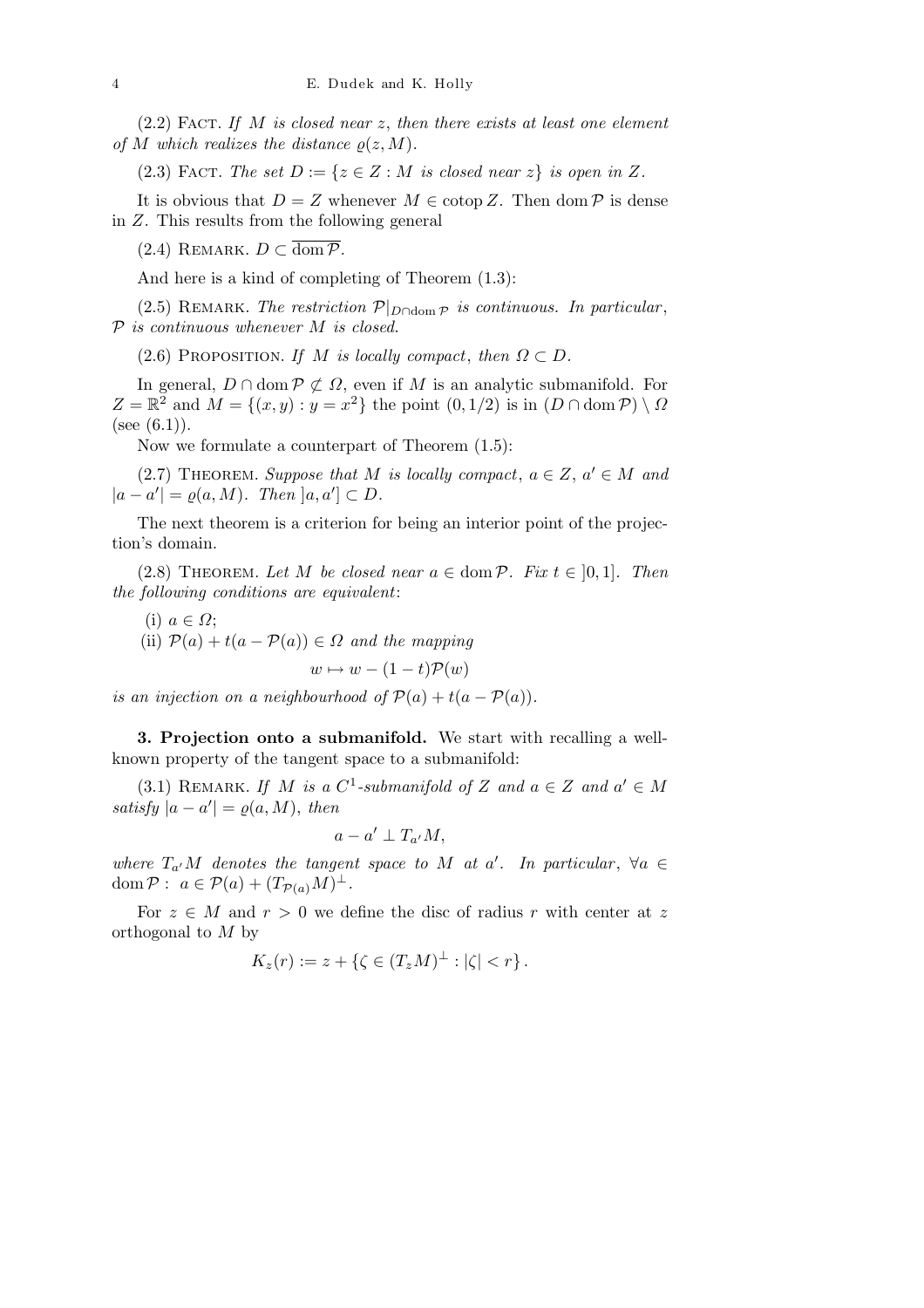$(3.2)$  THEOREM. Let M be a  $C^1$ -submanifold such that

(3.3) the mapping:  $M \ni z \mapsto T_zM \in \mathcal{E}$  satisfies locally the Lipschitz condition in the Hausdorff metric (in the set  $\mathcal E$  of all non-zero linear subspaces of  $Z$ ).

Then for any compact subset  $F \subset M$  there is  $r > 0$  such that:

(i)  $\forall y, z \in F: \{y \neq z \Rightarrow K_y(r) \cap K_z(r) = \emptyset\};$ (ii)  $\forall z \in F: K_z(r) \subset \text{dom } \mathcal{P}, \ \mathcal{P}|_{K_z(r)} \equiv z.$ 

The Hausdorff distance of two non-zero linear subspaces A, B is, by definition, the number

(3.4) 
$$
d(A, B) := d(A \cap S, B \cap S),
$$

where  $S := \{x \in Z : |x| = 1\}$  and  $d(A \cap S, B \cap S)$  is the usual Hausdorff distance of the compact sets  $A \cap S$ ,  $B \cap S$ . Note that the metric (3.4) defines the usual topology on the Grassmann manifold  $\mathcal{G}_k(Z)$  of all k-dimensional linear subspaces of Z; moreover,

(3.5)  $\mathcal{G}_k(Z) \ni A \mapsto A^\perp \in \mathcal{G}_{N-k}(Z) \ (1 \leq k \leq N-1, N = \dim Z) \$ is an isometry in this metric.

One can also prove that

 $(3.6)$  all  $C^2$ -submanifolds satisfy  $(3.3)$ .

Submanifolds of class  $C^1$  generally do not:

(3.7) EXAMPLE. The curve  $M := \{(t, \frac{2}{3} |t|^{3/2}) : t \in \mathbb{R}\}\)$  is a  $C^1$ -submanifold of  $Z = \mathbb{R}^2$ . One can check that

 $\forall r > 0 \ \exists z \in M \setminus \{0\} : \quad K_z(r) \cap K_0(r) \neq \emptyset.$ 

In particular, (3.3) is not satisfied.

The following theorem is important in the local analysis of a nonlinear orthogonal projection:

(3.8) THEOREM. Let M be a  $C^1$ -submanifold satisfying (3.3). Then for  $a \in M$  there exists an open  $\mathcal{O} \subset Z$  such that  $a \in \mathcal{O} \subset \text{dom } \mathcal{P}$  and

$$
\forall z \in \mathcal{O} \ \forall x \in \mathcal{O} \cap M: \quad \{z - x \perp T_x M \Rightarrow \mathcal{P}(z) = x\}.
$$

In particular,  $M \subset \Omega$ .

This is a generalization of Federer's theorem from [5] which states that  $M \subset \Omega$  whenever M is a hypersurface of class  $C^2$ .

(3.9) COROLLARY. If M is a  $C^1$ -submanifold satisfying (3.3), then

$$
\forall a \in \Omega \; \exists H \in \text{top}(T_{\mathcal{P}(a)}M)^{\perp} : \quad 0 \in H \text{ and } \mathcal{P}|_{a+H} \equiv \mathcal{P}(a).
$$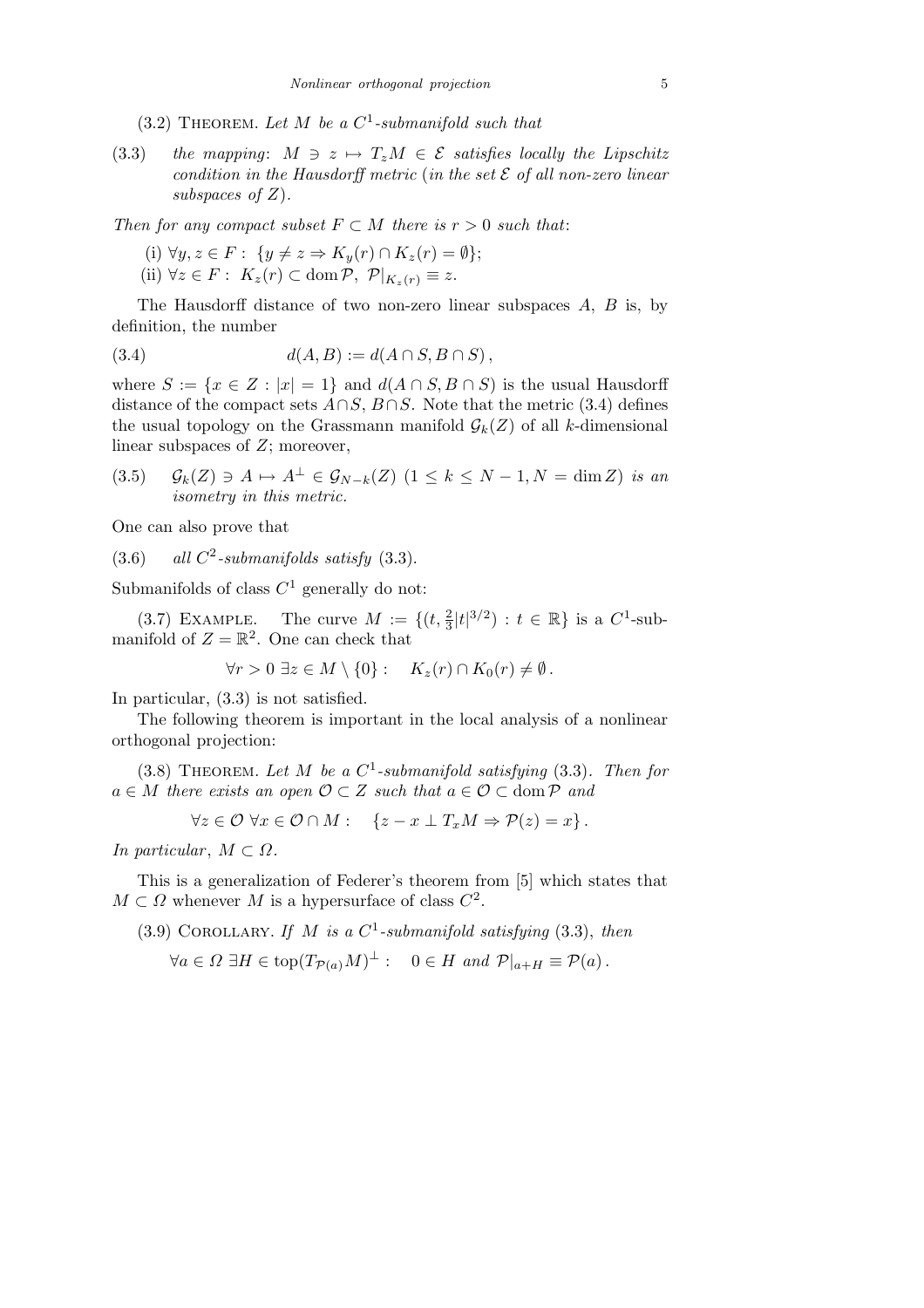(3.10) COROLLARY. Suppose that M is a  $C^1$ -submanifold satisfying (3.3) and closed near  $a \in \text{dom }\mathcal{P}$ . Let  $\phi : \mathcal{O} \to M$  be a continuous map on a neighbourhood  $\mathcal O$  of a such that

$$
\phi(a) = \mathcal{P}(a)
$$
 and  $\forall z \in \mathcal{O}: z - \phi(z) \perp T_{\phi(z)}M$ .

Then  $a \in \Omega$  and  $\phi = \mathcal{P}$  in a neighbourhood of a.

This result is a differential counterpart of Corollary (1.6). And here is a differential counterpart of the criterion (2.8):

(3.11) THEOREM. Let M be a  $C^2$ -submanifold. Fix  $z_0 \in \text{dom } \mathcal{P}$  and an inverse chart  $f \subset \mathbb{R}^n \times M$  of M which takes on the value  $\mathcal{P}(z_0)$ . Consider the matrix

$$
(3.12) \ \ A_f(z_0) := \left[ \left( \frac{\partial f}{\partial x_i}(x_0) \middle| \frac{\partial f}{\partial x_j}(x_0) \right) + \left( \mathcal{P}(z_0) - z_0 \middle| \frac{\partial^2 f}{\partial x_i \partial x_j}(x_0) \right) \right],
$$

where  $x_0 = f^{-1}(\mathcal{P}(z_0))$ . Then the following conditions are equivalent:

- (i)  $z_0 \in \Omega$ ;
- (ii) M is closed near  $z_0$  and  $\det A_f(z_0) \neq 0$ .

The additional assumption " $M \in C^{2n}$  lets us strengthen the conclusion of Theorem (1.5):

(3.13) THEOREM. Let M be a  $C^2$ -submanifold. Then

(a)  $[a, a'] \subset \Omega$  for all  $(a, a') \in Z \times M$  such that  $|a - a'| = \varrho(a, M);$ 

(b) for every  $(a, a') \in (\text{dom } \mathcal{P}) \times M$  the following conditions are equivalent:

(i) 
$$
\mathcal{P}(a) = a';
$$
  
(ii)  $[a, a'] \subset \Omega$  and  $a - a' \perp T_{a'}M$ .

(3.14) COROLLARY. If M is a  $C^2$ -submanifold, then  $\Omega$  is dense in dom P. If M is also closed in Z, then  $\overline{\Omega} = Z$  (compare with (2.4)).

#### 4. Differentiability of an orthogonal projection

(4.1) THEOREM. Let M be a  $C^k$ -submanifold of a Euclidean space Z, where  $k \in \{2, 3, ..., \infty, \omega\}$  and  $C^{\omega}$  denotes R-analyticity. Then  $\mathcal{P}|_{\Omega}$  is of class  $C^{k-1}$  (as usual  $\infty - 1 := \infty$ ,  $\omega - 1 := \omega$ ) and

(i) for all  $z \in M$ , the Fréchet differential  $d_z \mathcal{P}$  is the linear orthogonal projection onto  $T_zM$ ;

(ii)  $\forall z \in \Omega : d_z \mathcal{P}(Z) = T_{\mathcal{P}(z)}M$ , ker  $d_z \mathcal{P} = (T_{\mathcal{P}(z)}M)^{\perp}$ .

Regularity of the projection  $P$  is higher along M itself; for example, for a  $C^2$ -submanifold the following improvement of regularity may be achieved: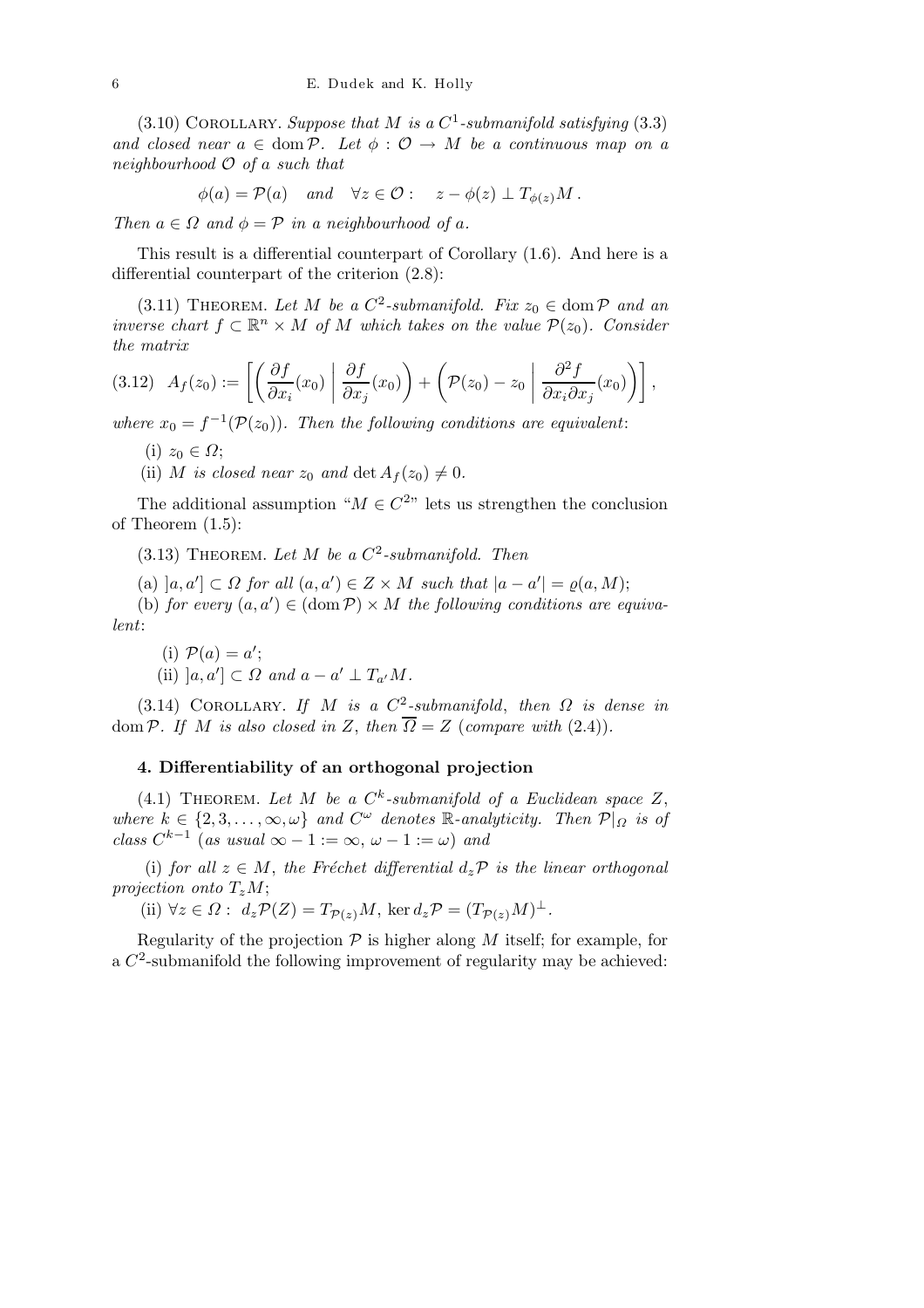- (4.2) THEOREM. If M is a  $C^2$ -submanifold, then
- (i) for all  $z \in M$ , the mapping P is twice differentiable at z;

(ii) the mapping  $M \ni z \mapsto d_z^2 \mathcal{P} \in S_2(Z,Z)$  is continuous. (The symbol  $S_2(Z,Z)$  stands for the Banach space of all symmetric bilinear operators  $Z^2 \to Z.$ 

Despite the fact that  $\mathcal{P}|_M = id_M$ , the restriction to M of the second derivative of  $P$  may have a non-trivial structure. For example, if M is the unit sphere in  $Z$ , then

$$
(d_z^2 \mathcal{P})(\eta, \xi) = 3(\eta \mid z)(\xi \mid z)z - (\eta \mid \xi)z - (\eta \mid z)\xi - (\xi \mid z)\eta
$$

for  $z \in M$  and  $\eta, \xi \in Z$ .

Theorem  $(4.2)$  cannot be generalized to any neighbourhood of M:

(4.3) EXAMPLE. The curve  $M := \{(t, 0) : t < 0\} \cup \{(t, \frac{1}{3}t^3) : t \ge 0\}$  is a  $C^2$ -submanifold of  $Z = \mathbb{R}^2$ . The projection  $\mathcal P$  is not twice differentiable in any neighbourhood of (0, 0).

(4.4) Proposition. Let

$$
\varrho(x) := \varrho(x, M) \quad (= |x - \mathcal{P}(x)| \text{ for } x \in \text{dom } \mathcal{P}).
$$

If M is of class  $C^2$ , then

$$
\nabla_x \varrho = \frac{x - \mathcal{P}(x)}{|x - \mathcal{P}(x)|} \quad \text{for any } x \in \Omega \setminus M \, .
$$

This fact and Theorem (4.1) immediately give the following

(4.5) COROLLARY. The function  $\rho$  is of class  $C^k$  in  $\Omega \setminus M$  for M being a submanifold of class  $C^k$   $(k \in \{2, 3, \ldots, \infty, \omega\})$ .

One of the first formulations of differential properties of  $\rho$  was presented in Serrin [16] (Chapter I, Lemma 3.1) in the following form:

If a hypersurface  $M$  (i.e. a submanifold in  $Z$  of codimension 1) is of class  $C^3$ , then there is an open neighbourhood  $\mathcal O$  of M such that  $\varrho|_{\mathcal O\setminus M}$  is of class  $C^2$ .

Later on Gilbarg and Trudinger proved the following local version of Corollary  $(4.5)$  in the Appendix to  $[6]$ :

The restriction  $\varrho|_{\mathcal{O}\setminus M}$  is of class  $C^k$  for some neighbourhood  $\mathcal O$  of a  $C^k$ -hypersurface M for  $k = 2, 3, \ldots, \infty, \omega$ .

Obviously, the continuous function  $\rho$  is not differentiable at any point of M. However, in the case of M being a hypersurface one can smooth  $\rho$  by one-sided change of its sign: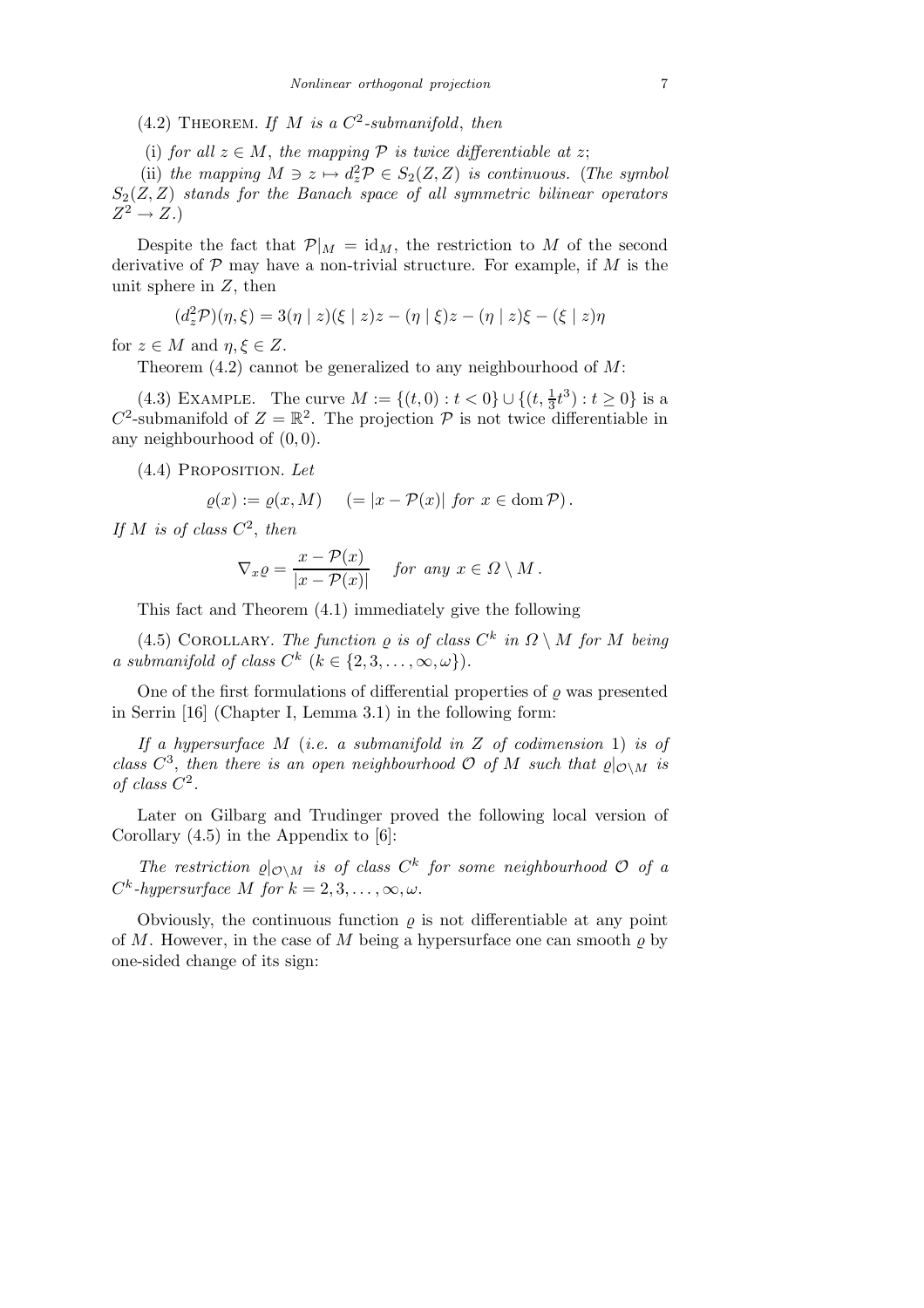$(4.6)$  THEOREM (see Krantz–Parks [12]). Assume that the boundary M of some set  $G \in \text{top } Z$  is a compact  $C^k$ -submanifold  $(k \in \{1, 2, ..., \infty, \omega\})$ . Suppose also that  $M \subset \Omega$  (this assumption is relevant only for  $k = 1$ ). Consider the signed distance function to M:

$$
\delta(x) := \begin{cases} \varrho(x) & \text{if } x \in G, \\ -\varrho(x) & \text{if } x \in Z \setminus G. \end{cases}
$$

Then  $\delta$  is of class  $C^k$  in some neighbourhood of M.

5. When is the whole space the domain of an orthogonal projection? If dom  $P = Z$  then M is called a Chebyshev set.

 $(5.1)$  THEOREM. Every non-empty closed and convex subset of Z is a Chebyshev set.

The above theorem also holds for an infinite-dimensional Hilbert space (see Rudin [15], Theorem 4.10). Moreover, in finite-dimensional spaces also the converse theorem holds:

(5.2) THEOREM (see Bunt [2], Motzkin [14]). If dom  $P = Z$ , then M is non-empty, closed and convex.

A bounded Chebyshev set cannot be a submanifold of Z:

(5.3) THEOREM. Assume that M is a  $C^2$ -submanifold of a Euclidean space Z and dom  $P = Z$ . Then M is an affine subspace of Z.

Under some additional assumptions the implication (5.2) is valid also for infinite-dimensional Hilbert spaces or even Banach spaces (see Efimov– Stechkin [4], Klee [10], Asplund [1]). Klee in [11] conjectures that in some (possibly non-separable) Hilbert spaces there exist non-convex Chebyshev sets. The question of existence of "Klee caverns" is also considered in Asplund [1].

6. Domains of projections onto graphs of some elementary functions. Now we illustrate the above theory with examples of orthogonal projections onto graphs of some numerical functions. In this section  $Z = \mathbb{R}^2$ .

(6.1) EXAMPLE. The set  $M := \{(x, x^2) : x \in \mathbb{R}\}\)$  is a closed analytic submanifold of  $Z$ . The domain of the orthogonal projection onto  $M$  is dom  $\mathcal{P} = \mathbb{R}^2 \setminus \{(0,t) : t > 1/2\}$  (see (3.14) and Fig. 2).

(6.2) EXAMPLE. If we take  $M := \{(x, x^2) : x \geq 0\}$  (clearly, M is not a submanifold but it is closed), then dom  $\mathcal{P} = \mathbb{R}^2 \setminus \{(x, y) : x < 0, y = 0\}$ 3  $\frac{3}{2}(-x)^{2/3}+\frac{1}{2}$  $\frac{1}{2}$  (see (2.4) and Fig. 3).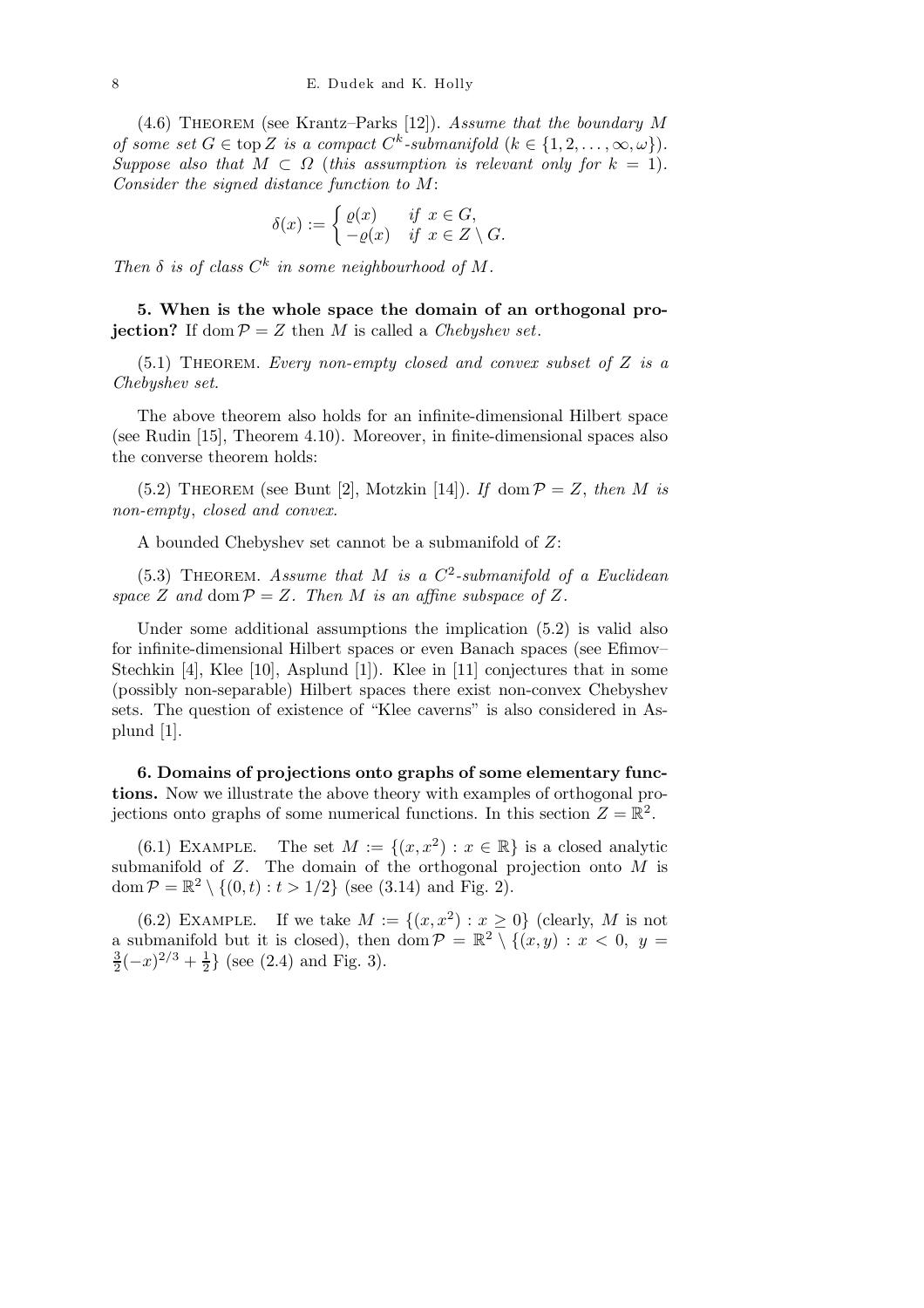

 $(6.3)$  EXAMPLE. Removing the point  $(0,0)$  from the set M of the preceding example we obtain a non-closed submanifold  $M'$  with

$$
\operatorname{dom} \mathcal{P} = \mathbb{R}^2 \left\{ \left( \left\{ \left( 0, \frac{1}{2} \right) \right\} \cup \left\{ (x, y) : x \le 0, y < \frac{3}{2} (-x)^{2/3} + \frac{1}{2} \right\} \right)
$$

(see (3.14) and Fig. 4).

(6.4) EXAMPLE. Let M be the graph of  $\mathbb{R} \ni x \mapsto \cos x$ . Then dom  $\mathcal{P} = \mathbb{R}^2 \setminus \bigcup_{k \in \mathbb{Z}} \{ (k\pi, y) : (-1)^{k+1}y > 0 \}$  (see (3.14) and Fig. 5).

(6.5) Example. We did not manage to find the exact shape of the domain of the orthogonal projection onto  $M := \{(x, e^x) : x \in \mathbb{R}\}\)$  (naturally,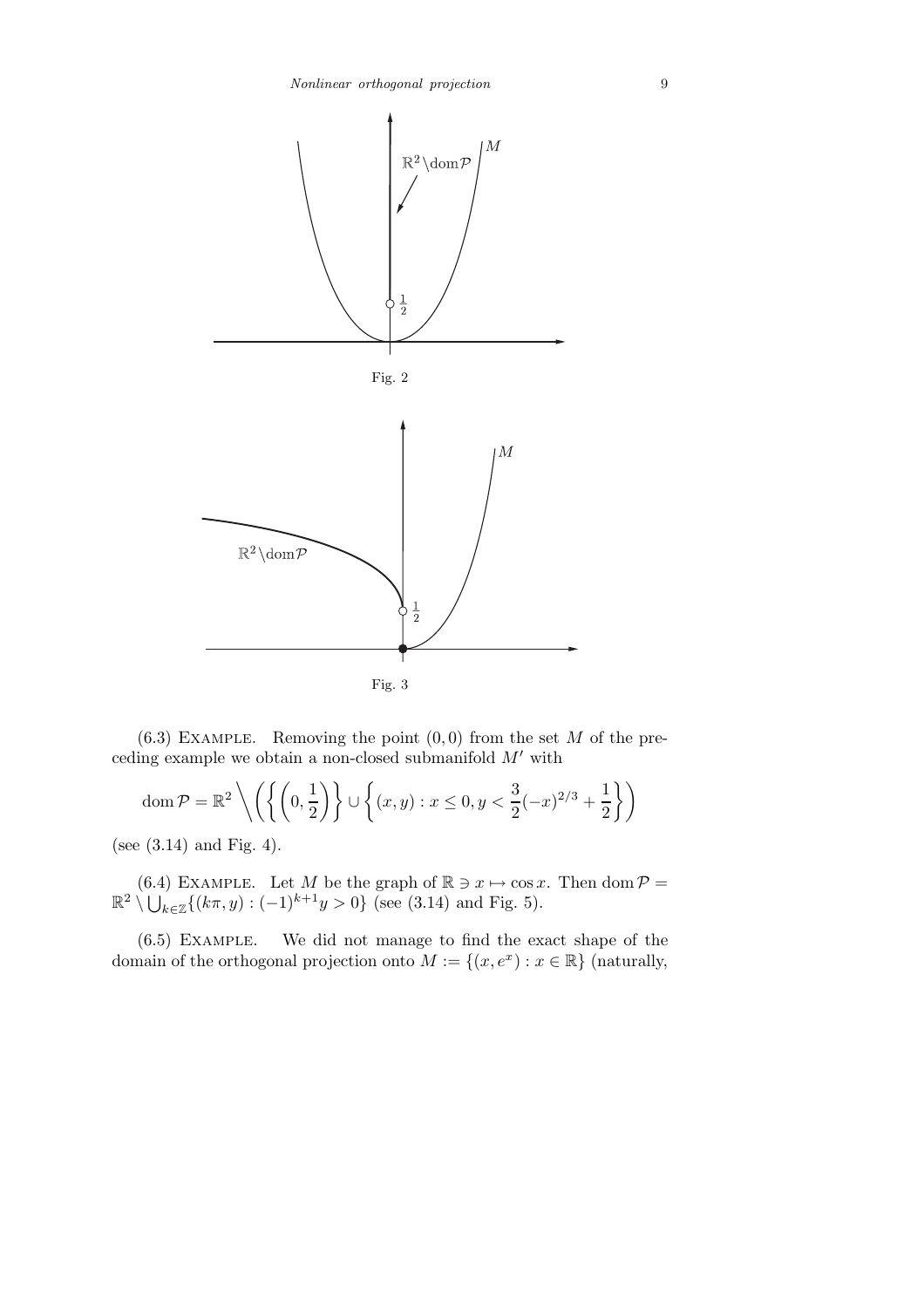

 $M$  is a closed analytic submanifold). The relation

$$
\mathbb{R}^2 \setminus \text{dom}\,\mathcal{P}
$$
  
\n
$$
\subset \{(x,y): y > 2\sqrt{2}, -\ln\sqrt{2e} - u_2(y/2\sqrt{2}) < x < -\ln\sqrt{2e} - u_1(y/2\sqrt{2})\},
$$
  
\nwhere

$$
u_1(z) := z(z - \sqrt{z^2 - 1}) + \ln(z + \sqrt{z^2 - 1}),
$$
  
\n
$$
u_2(z) := z(z + \sqrt{z^2 - 1}) - \ln(z + \sqrt{z^2 - 1}) \quad \text{for all } z > 1,
$$

is all we know about dom  $P$  (see (3.14) and (5.3); Fig. 6).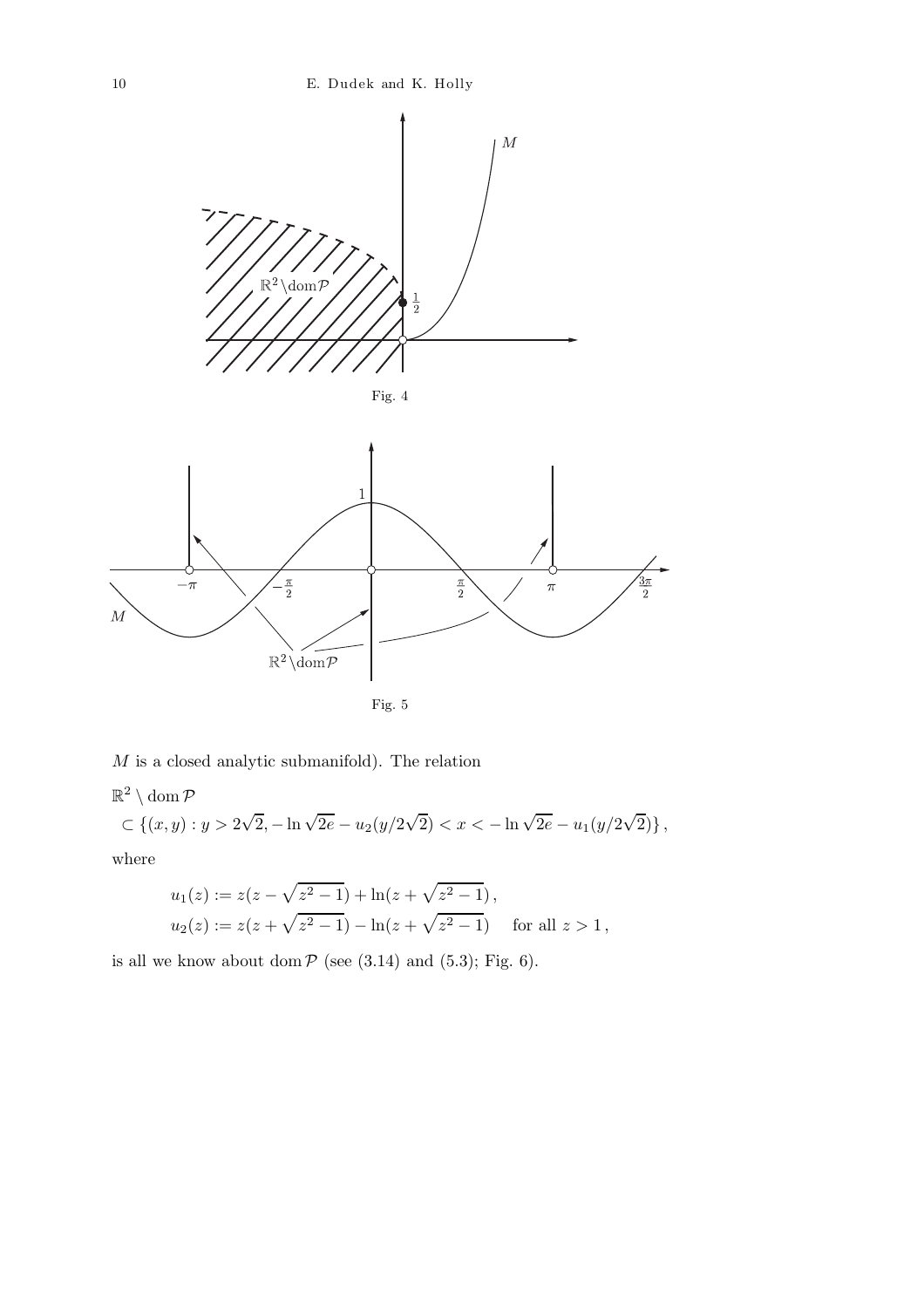

## 1 ′ . Proofs

(1'.1) LEMMA. If  $a \in \Omega$  and V is a neighbourhood of  $\mathcal{P}(a)$  in M, then  $\rho(a, M \setminus V) > \rho(a, M).$ 

P r o o f. If the inequality were inverse, then  $\varrho(a,M\setminus V) = \varrho(a,M)$ . There is a sequence  $(x_{\nu})_{\nu=1}^{\infty} \in (M \setminus V)^{\mathbb{N}}$  for which  $|a-x_{\nu}| \to \varrho(a, M \setminus V) = \varrho(a, M)$ as  $\nu \to \infty$ . Since  $|x_{\nu}| \le |x_{\nu}-a|+|a| \, (\forall \nu)$ , there are also an infinite set  $A \subset \mathbb{N}$ and  $b \in Z$  such that  $x_{\nu} \to b$  as  $A \ni \nu \to \infty$ . Clearly,  $|a - b| = \rho(a, M)$ ,  $b \neq \mathcal{P}(a)$ ,  $b \notin M$  and  $b \neq a$ . Choosing  $z \in [a, b] \cap \text{dom } \mathcal{P} \neq \emptyset$  we obtain

$$
b-z = \frac{|b-z|}{|z-a|}(z-a)
$$

and  $|a - b| \leq |a - \mathcal{P}(a)| \leq |a - z| + |z - \mathcal{P}(z)| \leq |a - z| + |z - b| = |b - a|$ . This means that for  $u := z - a$  and  $v := \mathcal{P}(z) - z$  we have  $|u| + |v| = |u + v|$ and  $|v| = |z - b|$ , i.e.  $v = \frac{|v|}{|u|}$  $\frac{|v|}{|u|}u$ . Therefore,  $b-z=\frac{|v|}{|u|}$  $\frac{|v|}{|u|}u = \mathcal{P}(z) - z$ , contrary to  $b \notin M$ .  $\blacksquare$ 

P r o o f o f T h e o r e m (1.3). Suppose that P is not continuous at  $a \in \Omega$ . There is a neighbourhood of  $\mathcal{P}(a)$  on M and a sequence  $(a_{\nu}) \in (\text{dom } \mathcal{P})^{\mathbb{N}}$ with  $a_{\nu} \to a$  as  $\nu \to \infty$  and  $\mathcal{P}(a_{\nu}) \notin V$  for all  $\nu$ . Then

$$
\forall \nu \in \mathbb{N}: \quad \varrho(a, M \setminus V) \le |a - \mathcal{P}(a_{\nu})| \le |a - a_{\nu}| + |a_{\nu} - \mathcal{P}(a_{\nu})|
$$

$$
= |a - a_{\nu}| + \varrho(a_{\nu}, M).
$$

As a consequence,  $\varrho(a, M \setminus V) \leq \varrho(a, M)$ , which contradicts Lemma (1'.1).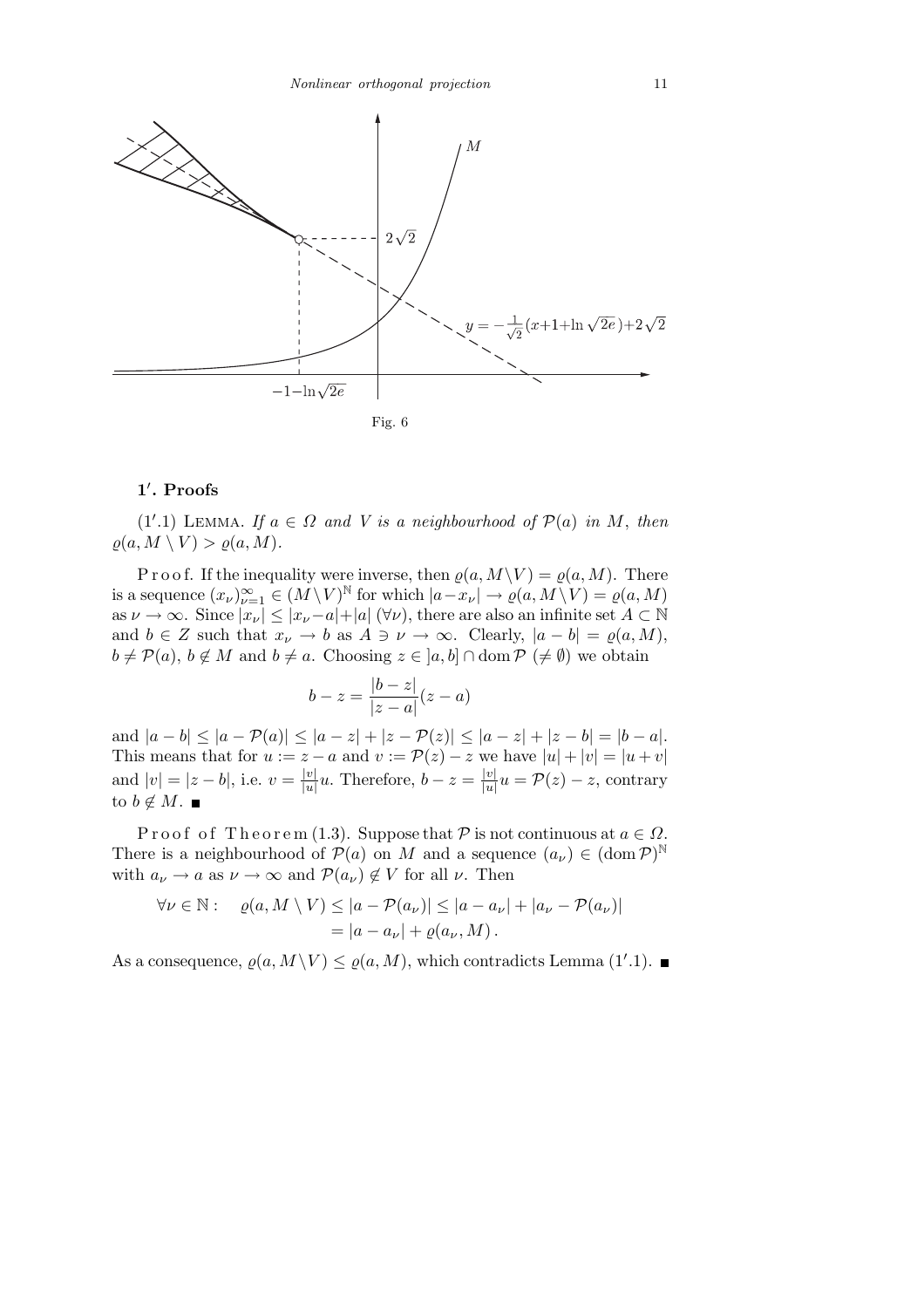(1'.2) LEMMA. For  $t \in [0,1]$  define  $f_t : \text{dom } \mathcal{P} \to Z$  by  $f_t(z) := \mathcal{P}(z) +$  $t(z - P(z))$ . Then  $f_t$  is an injection.

P r o o f. The case  $t = 1$  is easy. For  $t \in ]0,1[$  suppose  $a, b \in \text{dom } \mathcal{P}$  satisfy  $f_t(a) = f_t(b)$ . By Remark (1.7) we can assume  $f_t(a) = f_t(b) = 0$  without loss of generality. So, for  $s := -t/(1-t)$  we have

$$
a' := \mathcal{P}(a) = sa\,, \quad b' := \mathcal{P}(b) = sb\,.
$$

Assume that  $|a| > |b|$  and  $|a| > 0$ . If a, b were linearly dependent, then we would get  $b \in [0, a]$  (if not, there is  $\xi \in [-1, 0]$  for which  $b = \xi a$ ; this yields  $b' = s\xi a \in [0, \infty[ \cdot a \text{ and } \varrho(a, M)] \leq |a - b'| = |1 - s\xi| \cdot |a| <$  $(1+|s|\cdot|\xi|)|a| < (1-s)|a| = |a-a'| = \varrho(a,M)$ . Therefore  $b \in [0,a] \subset [a',a]$ . By Theorem  $(1.5)(i)$ ,  $b' = P(b) = a'$ . Thus  $a = b$ .

So it suffices to establish linear dependence of  $a$  and  $b$ . Suppose not, i.e.  $(a | b) < |a| \cdot |b| \leq |a|^2$ . It follows that

$$
|a|^2 - |b|^2 \ge 0 > 2\left(a + \frac{(a \mid a - b)}{t|a - b|^2}(b - a)\middle|a - b\right)
$$

and for

$$
x:=s\bigg(a+\frac{(a\mid a-b)}{t|a-b|^2}(b-a)\bigg)
$$

we get  $|x-a'|^2 > |x-b'|^2$ . We have  $((1-t)(a-x) | a-b) = 0$ , so  $a-x \perp b-a$ . Moreover,  $a-x \perp x-a'$  and  $a-x \perp x-b'$ , because  $x-a', x-b' \in \mathbb{R} \cdot (b-a)$ . By Pythagoras' Theorem,

$$
\varrho(a,M)^2 \le |a-b'|^2 = |a-x|^2 + |x-b'|^2 < |a-x|^2 + |x-a'|^2
$$
\n
$$
= |a-a'|^2 = \varrho(a,M)^2.
$$

This contradiction completes the proof. ■

Proof of Theorem (1.5). The indirect proof of the fact that  $|z-a'| <$ |z − x| for all  $x \in M \setminus \{a'\}$  uses the method of proof of Lemma (1'.1).

To show (ii), fix  $a \in \Omega$  and a point  $([a, \mathcal{P}(a)] \ni) z_0 := \mathcal{P}(a) + t(a - \mathcal{P}(a))$ (for some  $t \in [0, 1]$ ). The Brouwer theorem on the invariance of domain applied to the continuous injection  $f_t: \Omega \ni z \mapsto \mathcal{P}(z) + t(z - \mathcal{P}(z)) \in$ [ $z, P(z)$ ] ⊂ dom P completes the proof. ■

Proof of Corollary (1.6). Fix  $a \in \mathcal{O}$  and suppose that  $|b - a|$  $\varrho(a,M)$  for some  $b \in M \setminus \{f(a)\}.$  It is clear that  $a \neq b$ . In view of Theorem (1.5),  $[a, b] \subset \text{dom } \mathcal{P}$  and  $\mathcal{P}(z) = b$  for all  $z \in [a, b]$ . So, there is a sequence  $(z_\nu) \in (]a, b] \cap (\text{dom } \mathcal{P}) \cap \mathcal{O})^{\mathbb{N}}$  convergent to a. Of course,  $b = \mathcal{P}(z_{\nu}) = f(z_{\nu})$  for all  $\nu$ . Since f is continuous, we obtain the equality  $b = f(a)$  contradicting the choice of b.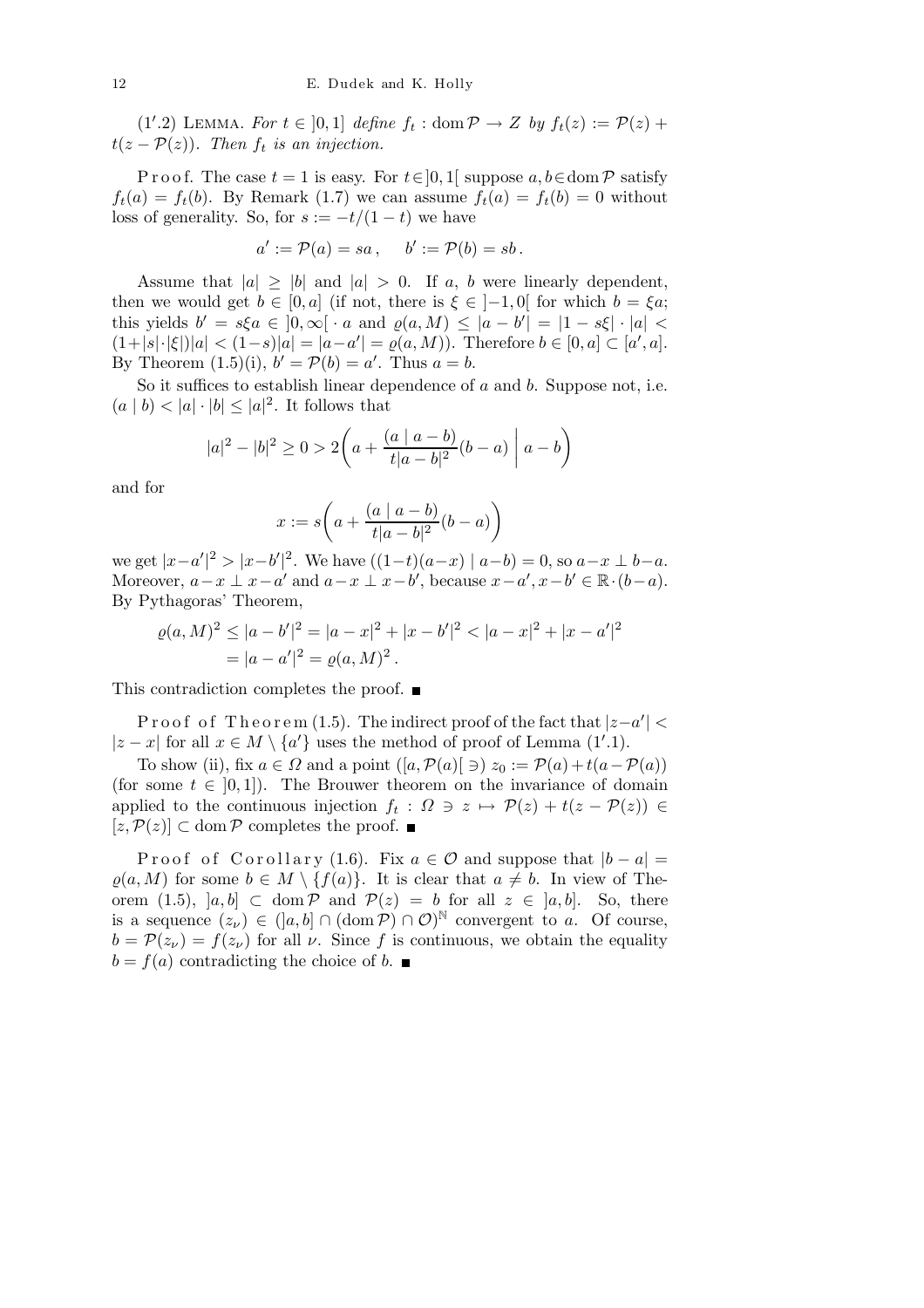# 2 ′ . Proofs

Proof of Fact  $(2.2)$  is easy.

P r o o f F a c t (2.3). Fix  $a \in D$ . Then there is  $r > \rho(a,M) = \vartheta r$ (for some  $\vartheta \in [0,1]$ ) such that  $M \cap \overline{B}(a,r) \in \text{cotop } Z$ . The inclusion  $B(a,(1-\vartheta)r/2) \subset D$  holds, because for  $\tilde{a} \in B(a,(1-\vartheta)r/2)$  we have  $\rho(\widetilde{a},M) < (1+\vartheta)r/2, \overline{B}(\widetilde{a},(1+\vartheta)r/2) \subset \overline{B}(a,r)$  and  $\overline{B}(\widetilde{a},(1+\vartheta)r/2) \cap M \in$  $\operatorname{cotop} Z.$ 

Proof of Remark  $(2.4)$  rests on the simple

(2'.1) REMARK. If  $\emptyset \neq \mathcal{O} \subset D$  is open, then  $\mathcal{O} \cap \text{dom } \mathcal{P}$  is dense in  $\mathcal{O}$ .

P r o o f. Consider  $G \in (\text{top } \mathcal{O}) \setminus \{ \emptyset \}$  and  $a \in G \subset D$ . There is  $a' \in M$ for which  $|a - a'| = \varrho(a, M)$ . Thus  $]a, a'] \subset \text{dom } \mathcal{P}$ . Clearly,  $G \cap [a, a'] \neq \emptyset$ , and consequently  $G \cap \mathcal{O} \cap \text{dom } \mathcal{P} \neq \emptyset$ .

(2'.2) LEMMA. If  $a \in D \cap \text{dom } P$  and V is a neighbourhood of  $P(a)$ in M, then  $\varrho(a, M \setminus V) > \varrho(a, M)$ .

P r o o f. For an indirect proof suppose that  $\varrho(a,M \setminus V) = \varrho(a,M)$ . There is a sequence  $(x_\nu) \in (M \setminus V)^{\mathbb{N}}$  for which  $|a - x_\nu| \to \varrho(a, M)$  as  $\nu \to \infty$ . It is bounded, so there is an infinite set  $A \subset \mathbb{N}$  and  $b \in Z \setminus \{ \mathcal{P}(a) \}$  such that  $x_{\nu} \to b$  as  $A \ni \nu \to \infty$ . Obviously,  $|a-b| = \rho(a,M)$ . There is a radius  $r > \rho(a,M)$  such that  $M \cap \overline{B}(a,r) \in \mathrm{cotop}\,Z$ , so we have  $x_{\nu} \in \overline{B}(a,r) \cap M$ (for almost all  $\nu \in \mathbb{N}$ ). Hence,  $b \in \overline{B}(a,r) \cap M \subset M$  and  $b \neq \mathcal{P}(a)$ , which contradicts  $|a - b| = \rho(a, M)$ .

P roof of Remark (2.5) is analogous to the one of Theorem (1.3).

P roof of P roposition (2.6). For a given point  $a \in \Omega$  there is a closed neighbourhood F of  $\mathcal{P}(a)$  in M. By Lemma  $(1'.1)$  there exists r with  $\rho(a,M) < r < \rho(a,M \setminus F)$ . Clearly,  $M \cap \overline{B}(a,r) = F \cap \overline{B}(a,r)$ .

Proof of Theorem (2.7). Suppose  $a \neq a'$ . Without loss of generality we can assume  $a = 0$ . According to Theorem (1.5),  $[0, a'] \subset \text{dom } \mathcal{P}$  and  $\mathcal{P}(z) = a'$  for all  $z \in [0, a']$ . Fix  $z \in [0, a']$  and set  $d := \varrho(z, M) = |z - a'|$  $|a'| =: r$ . There is  $0 < \delta < \sqrt{r(r + d)}$  for which  $M \cap \overline{B}(a', \delta) \in \text{cotop } Z$ . We have

$$
\varrho(z, M) < \sqrt{d^2 + \delta^2 \, \frac{r - d}{r}} =: r(z) \, (\lt r) \, .
$$

To show that  $\overline{B}(z,r(z)) \cap M \in \text{cotop } Z$  (which will complete the proof) it suffices to prove that  $\overline{B}(z,r(z)) \subset B(0,r) \cup \overline{B}(a',\delta)$ . Indeed, let  $x \in$  $\overline{B}(z,r(z))$  with  $|x| \ge r$ . Then  $(x | z) > 0$  and consequently  $(x | a') > 0$ . If

$$
x':=\frac{(x\mid a')}{|a'|^2}a'
$$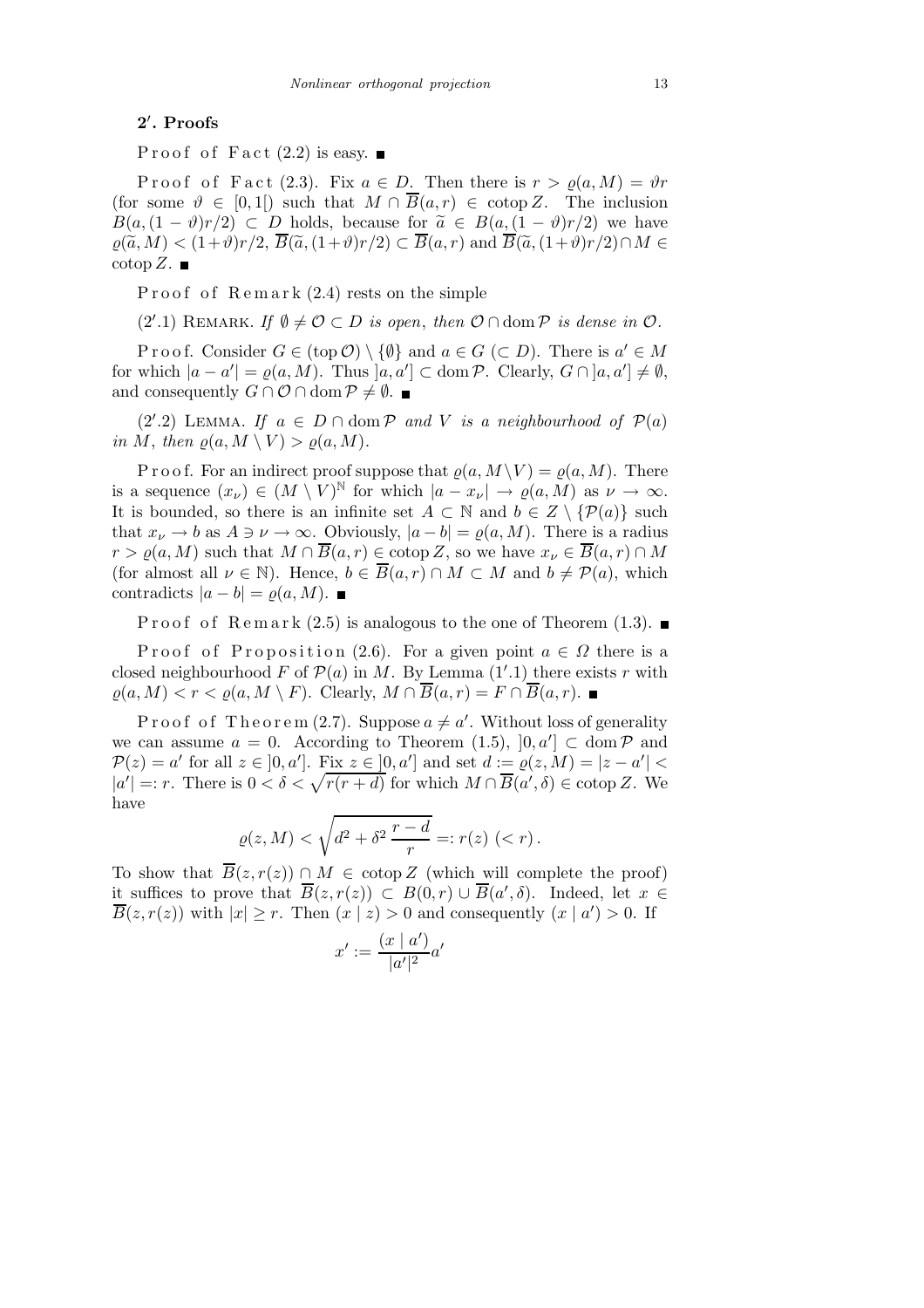denotes the orthogonal projection of x onto  $\mathbb{R}a'$ , then

$$
|x'|=\frac{|x|^2+r^2-|x-a'|^2}{2r}\,.
$$

Further,  $|x'-z| = |x'| - (r - d)|$ , since  $x', z \in \mathbb{R}_{+}a'$ . Hence

$$
r(z)^{2} \ge |x - z|^{2} = |x - x'|^{2} + |x' - z|^{2}
$$
  
=  $(|x|^{2} - |x'|^{2}) + |x' - z|^{2} \ge \frac{r - d}{r}|x - a'|^{2} + d^{2}$ ,

which means that indeed  $\delta \geq |x - a'|$ .

Proof of Theorem  $(2.8)$ . Define

$$
f_t
$$
: dom  $\mathcal{P} \ni z \mapsto \mathcal{P}(z) + t(z - \mathcal{P}(z)) \in Z$ .

It is an injection with values in dom  $P$  (by Lemma  $(1'.2)$  and Theorem  $(1.5)$ ). Moreover,  $\mathcal{P} \circ f_t = \mathcal{P}$ ,  $f_t(\Omega) \subset \Omega$  and  $f_t^{-1}(w) = \frac{1}{t}(w - (1-t)\mathcal{P}(w))$ .

(i)⇒(ii). In view of the Brouwer theorem on invariance of domain,  $f_t(\Omega)$ is a neighbourhood of  $f_t(a) = \mathcal{P}(a) + t(a - \mathcal{P}(a))$ . Clearly,  $tf_t^{-1}$  is an injection on it.

(ii)⇒(i). According to the assumptions  $a \in D \cap \text{dom } P$ . There is an open neighbourhood  $U \subset \Omega$  of  $\tilde{a} := f_t(a)$  such that the mapping  $Q : U \ni w \mapsto$ 1  $\frac{1}{t}(w-(1-t)\mathcal{P}(w))\in Z$  is a continuous injection (see Theorem (1.3)). By the Brouwer theorem,  $Q(U) \in \text{top } Z$  and  $Q: U \to Q(U)$  is a homeomorphism. Also,  $Q^{-1}(z) = f_t(z)$  and  $(\mathcal{P} \circ Q^{-1})(z) = \mathcal{P}(z)$  for any  $z \in f_t^{-1}(U)$   $(\subset Q(U))$ . The map  $f_t|_D$  is continuous by Remark (2.5), hence there is  $\mathcal{O} \in \text{top } Z$  for which  $(f_t|_D)^{-1}(U) = \mathcal{O} \cap D \cap \text{dom }\mathcal{P}$ . By (2.3),  $D_0 := \mathcal{O} \cap D \cap Q(U)$ is an open neighbourhood of a. It remains to show that  $D_0 \subset \text{dom } \mathcal{P}$ . For  $z \in D_0$ , Remark (2'.1) enables us to choose a sequence  $(z_\nu) \in (D_0 \cap \text{dom } \mathcal{P})^{\mathbb{N}}$ convergent to  $z$ . Then

$$
|z - (\mathcal{P} \circ Q^{-1})(z)| \underset{\nu \to \infty}{\longleftarrow} |z_{\nu} - (\mathcal{P} \circ Q^{-1})(z_{\nu})| = |z_{\nu} - \mathcal{P}(z_{\nu})| \underset{\nu \to \infty}{\longrightarrow} \varrho(z, M).
$$

Consequently,  $\forall z \in D_0 : |z - (\mathcal{P} \circ Q^{-1})(z)| = \varrho(z, M)$ . From Corollary (1.6) it follows directly that  $D_0 \subset \text{dom } \mathcal{P}$ , which completes the proof. ■

## 3 ′ . Proofs

Proof of Remark  $(3.1)$  is based on the necessary condition for a local minimum of a differentiable function.

(3'.1) LEMMA. If  $M \subset Z$  is a submanifold and  $F \subset M$  a compact set, then

$$
\sup \left\{ \varrho \bigg( \frac{z-y}{|z-y|}, T_y M \bigg) : z \in M, y \in F, 0 < |z-y| < \delta \right\} \to 0 \quad \text{as } \delta \to 0.
$$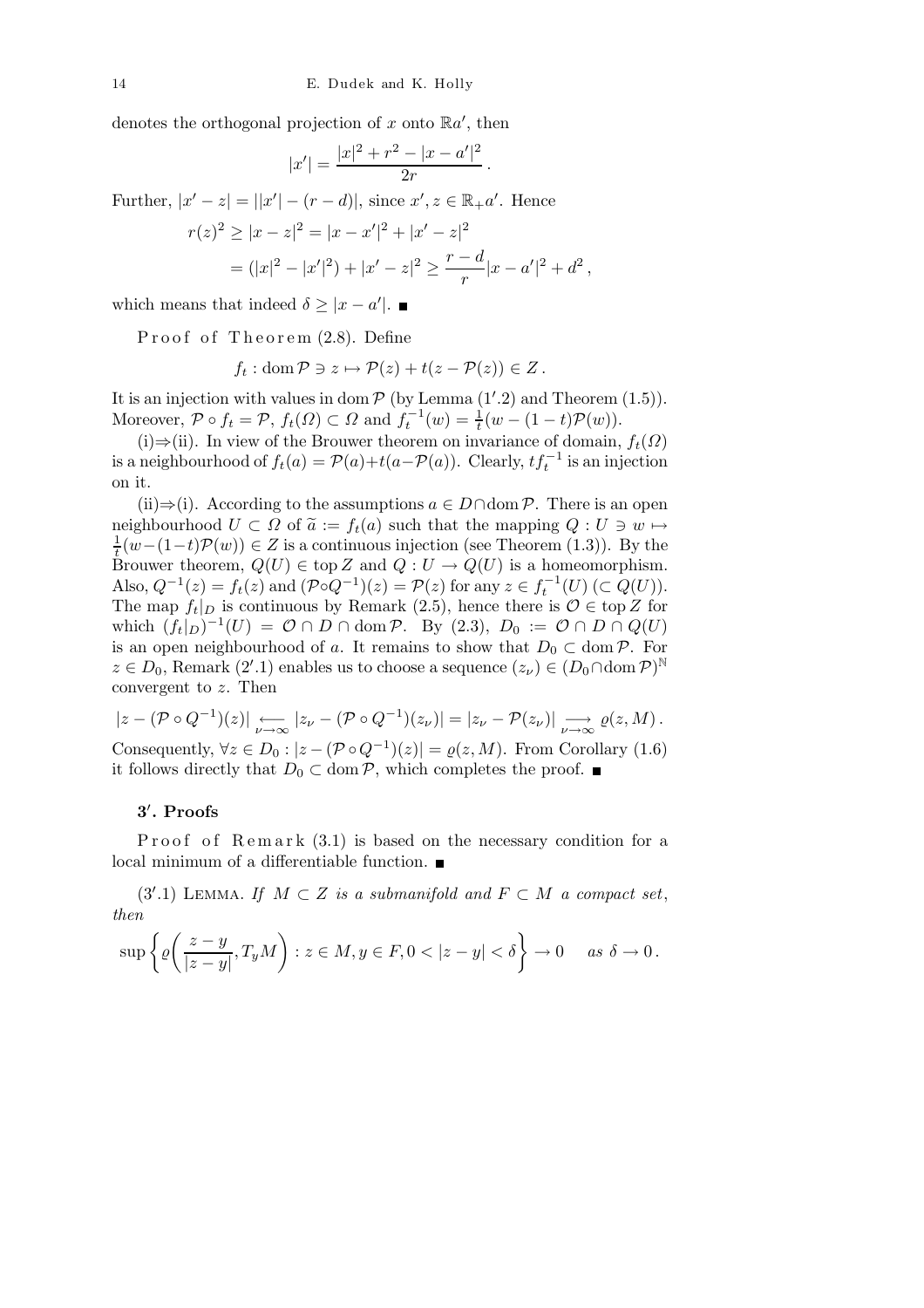P r o o f. It is sufficient to show that this condition holds locally on  $M$ , i.e.  $\forall a \in M \exists \mathcal{O} \in \text{top } M : \mathcal{O}$  is a neighbourhood of a and

$$
\sup \left\{ \varrho \bigg( \frac{z-y}{|z-y|}, T_y M \bigg) : y, z \in \mathcal{O}, \ 0 < |z-y| < \delta \right\} \to 0 \quad \text{as } \delta \to 0.
$$

Fix  $a \in M$  and an inverse chart  $f : H \Leftrightarrow M$  for which  $f(a_0) = a$ (where H is a linear subspace of a Euclidean space X, with dim  $X = \dim Z$ ;  $\rightarrow$  denotes a partial mapping). We can assume, diminishing the domain if necessary, that  $f^{-1}$  satisfies the Lipschitz condition on its domain. For a fixed convex compact neighbourhood  $V \subset$  dom f of  $a_0$ , the set  $\mathcal{O} := f(V)$ will prove to be the suitable neighbourhood of  $a$ . The mapping

$$
\alpha: \left]0,\infty\right[\ni \delta \mapsto \sup\{\left|f'(u)-f'(v)\right|: u,v \in V, \ |u-v|\leq \delta\}
$$

is increasing and  $\lim_{\delta \to 0} \alpha(\delta) = 0$ . Define  $\vartheta := \inf_{h \in V} \min\{|d_h f(\xi)| : |\xi| = 1\}$  $(= |d_{h_1} f(\xi_0)| > 0$  for some  $h_1 \in V$  and  $\xi_0 \in \{z : |z| = 1\}$ . Let L be the Lipschitz constant for  $f^{-1}$ . Fix  $\varepsilon \in [0,1]$  and  $r > 0$  for which  $\alpha(r) \leq \varepsilon \vartheta/2$ . For  $\delta \in ]0, r/L[$  and  $z, z_0 \in f(V)$  with  $0 < |z - z_0| \leq \delta$ , set  $h_0 := f^{-1}(z_0)$ ,  $h := f^{-1}(z)$ . We have  $|h - h_0| \le r$  and, by the Lagrange theorem,

$$
|f(h) - f(h_0) - d_{h_0}f(h - h_0)| \leq \alpha(r)|h - h_0| \leq |h - h_0| \frac{\varepsilon \vartheta}{2}.
$$

In particular, for  $\varepsilon = 1$  we obtain

$$
\frac{\vartheta}{2} \ge \left| \frac{f(h) - f(h_0)}{|h - h_0|} - d_{h_0} f\left(\frac{h - h_0}{|h - h_0|}\right) \right| \ge \vartheta - \frac{|f(h) - f(h_0)|}{|h - h_0|}
$$

and consequently

$$
\frac{|h-h_0|}{|f(h)-f(h_0)|}\leq \frac{2}{\vartheta}.
$$

Going back to the general case of  $\varepsilon > 0$  and noticing that

$$
\frac{z - z_0}{|z - z_0|} = \frac{|h - h_0|}{|f(h) - f(h_0)|} d_{h_0} f\left(\frac{h - h_0}{|f(h) - f(h_0)|}\right) + \frac{|h - h_0|}{|f(h) - f(h_0)|} \left(\frac{f(h) - f(h_0)}{|h - h_0|} - d_{h_0} f\left(\frac{h - h_0}{|f(h) - f(h_0)|}\right)\right)
$$

(the first component is in  $T_{z_0}M$ ) we come to the desired conclusion:

$$
\varrho\left(\frac{z-z_0}{|z-z_0|},T_{z_0}M\right)
$$
\n
$$
\leq \frac{|h-h_0|}{|f(h)-f(h_0)|}\left(\frac{f(h)-f(h_0)}{|h-h_0|} - d_{h_0}f\left(\frac{h-h_0}{|f(h)-f(h_0)|}\right)\right)
$$
\n
$$
\leq \frac{2}{\vartheta} \cdot \frac{\varepsilon \cdot \vartheta}{2} = \varepsilon \cdot \blacksquare
$$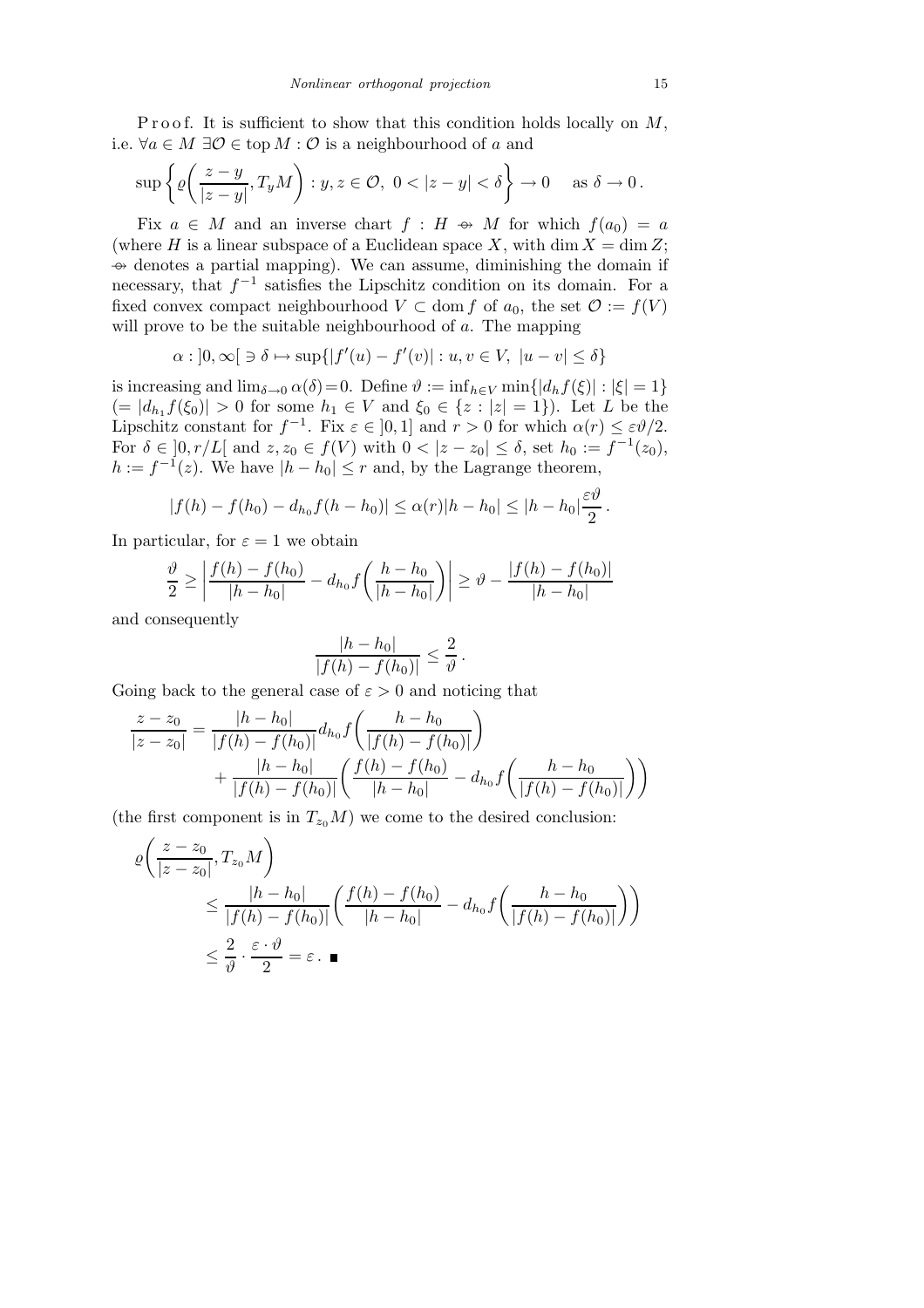Reasoning by reductio ad absurdum it is easy to derive from Lemma (3′ .1) the following

(3'.2) LEMMA. If  $M \subset Z$  is a submanifold and  $F \subset M$  is compact, then  $\exists r > 0 \ \forall z \in F : M \cap (\overline{K}_z(r) \setminus \{z\}) = \emptyset.$ 

(3'.3) LEMMA. Let  $S := \{z \in Z : |z| = 1\}$ . Fix subspaces X, Y in Z. Denote by  $d(X, Y)$  their distance in the Hausdorff metric (see (3.4)). For  $\emptyset \neq A, B \subset Z$  put  $\rho(A, B) := \inf\{|a - b| : a \in A, b \in B\}$ . Consider  $R, \eta > 0$ for which  $Rd(X,Y) < \eta$  and a point  $a \in B_R \cap X$ , where  $B_R := \{z \in Z :$  $|z| \leq R$ . Assume that  $\varrho([-Ry, Ry], a+[-Rx, Rx]) \geq \eta$  whenever  $y \in S \cap Y$ ,  $x \in S \cap X$  and  $|x - y| \leq d(X, Y)$ . Then  $(B_R \cap Y) \cap (a + (B_R \cap X)) = \emptyset$ .

P r o o f. Let  $\Pi : Z \to Y$  stand for the linear orthogonal projection. There is  $y \in S \cap Y$  such that  $\Pi(a) \in [-Ry, Ry]$ , and  $x \in S \cap X$  for which  $|x - y| = \varrho(y, S \cap X)$  ( $\leq d(X, Y)$ ). Hence  $|a - \Pi(a)| \geq \eta$ . Therefore  $(B_R \cap$  $Y \cap (a + (B_R \cap X)) = \emptyset$ , because if  $a + tx \in Y \cap (a + (B_R \cap X))$  (for some  $|t| \leq R$  and  $x \in S \cap X$ ) then  $\Pi(a + tx) = a + tx$  implies

$$
\eta \le |H(a) - a| \le R|x - H(x)| \le Rd(X, Y),
$$

which contradicts our assumptions.  $\blacksquare$ 

Proof of Theorem  $(3.2)$ . To prove (i) we only need to consider the case dim  $M < \dim Z$ . Let  $L > 0$  be the Lipschitz constant for T on F. Fix  $\vartheta, c > 0$  so that  $\vartheta < c$  and  $\vartheta + c < 1$ . From Lemma (3'.1) it follows that there is  $\delta \in [0, \vartheta/L]$  for which

$$
\sup \left\{ \varrho \bigg( \frac{z-y}{|z-y|}, T_y M \bigg) : y, z \in F, \ 0 < |z-y| < \delta \right\} \le \frac{1 + (c + \vartheta)^2}{2(1 + c + \vartheta)}.
$$

If we show that  $K_{z_1}(\vartheta/L) \cap K_{z_2}(\vartheta/L) = \varnothing$  whenever  $z_1, z_2 \in F$  and  $0 <$  $|z_1 - z_2| \leq \delta$ , then  $r := \delta/2$  will suit the assertion.

First, we put  $S := \{z \in \mathbb{Z} : |z| = 1\}$  and prove the auxiliary fact:

$$
(3'.4) \quad \varrho\bigg(z_1 + \frac{\vartheta}{L}[-\zeta_1, \zeta_1], z_2 + \frac{\vartheta}{L}[-\zeta_2, \zeta_2]\bigg) \ge c|z_1 - z_2| \text{ whenever } z_1, z_2 \in F, 0 < |z_1 - z_2| < \delta, \zeta_i \in S \cap T_{z_i}^{\perp} \ (i = 1, 2) \text{ and } |\zeta_1 - \zeta_2| \le d(T_{z_1}^{\perp}, T_{z_2}^{\perp}) \text{ (of course, } T_z^{\perp} := (T_z M)^{\perp}\text{)}.
$$

If (3'.4) were false we could find  $t_1, t_2 \in [-\vartheta/L, \vartheta/L]$  for which  $|z_1+t_1\zeta_1 |z_2-t_2\zeta_2| < c|z_1-z_2|$  and hence  $c|z_1-z_2| > |(z_1-z_2)+(t_1-t_2)\zeta_2|-t_1|\zeta_1-\zeta_2|$ . The following inequalities hold:

$$
|t_i(\zeta_1 - \zeta_2)| \le \frac{\vartheta}{L} d(T_{z_1}^{\perp}, T_{z_2}^{\perp}) = \frac{\vartheta}{L} d(T_{z_1}, T_{z_2}) \le \vartheta |z_1 - z_2|
$$

(see (3.5)). Putting  $s := (t_2 - t_1)/|z_2 - z_1|$  we obtain

$$
\left|\frac{z_2 - z_1}{|z_1 - z_2|} + s\zeta_2\right| < c + \vartheta \quad \text{and} \quad |s| \le c + \vartheta + 1.
$$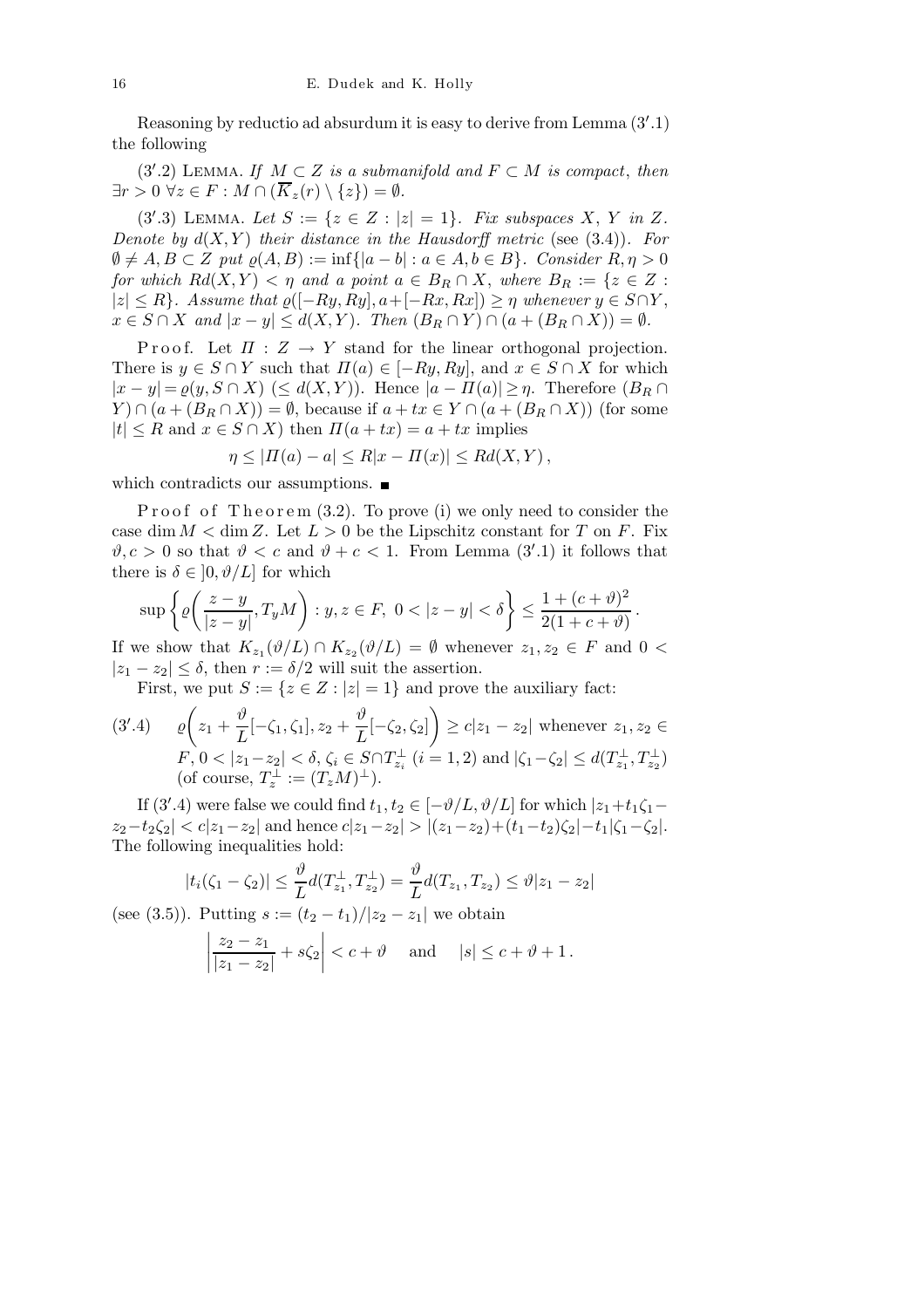Combining these two inequalities we get

$$
(c + \vartheta)^2 > 1 + s^2 + 2s \left( \frac{z_2 - z_1}{|z_1 - z_2|} \middle| \zeta_2 \right) \ge 1 - 2|s| \cdot \left| \left( \frac{z_2 - z_1}{|z_1 - z_2|} \middle| \zeta_2 \right) \right|
$$
  
\n
$$
\ge 1 - 2(c + \vartheta + 1)\varrho \left( \frac{z_2 - z_1}{|z_1 - z_2|}, T_{z_2} \right)
$$
  
\n
$$
\ge 1 - 2(c + \vartheta + 1) \frac{1 - (c + \vartheta)^2}{2(c + \vartheta + 1)} = (c + \vartheta)^2.
$$

This contradiction proves  $(3^{\prime}.4)$ .

Now, to show (i) fix  $z_1, z_2 \in F$  such that  $0 < |z_1 - z_2| \leq \delta$ . We can apply Lemma (3'.3) to  $X := T_{z_1}^{\perp}$ ,  $Y := T_{z_2}^{\perp}$ ,  $R := \vartheta/L$ ,  $\eta := c|z_1 - z_2|$  and  $a := z_2 - z_1$ , for we have

$$
d(T_{z_1}, T_{z_2}) \leq L|z_1 - z_2| = \frac{c|z_1 - z_2|}{\vartheta/L} \cdot \frac{\vartheta}{c} < \frac{\eta}{R},
$$

and in view of (3′ .4) all the assumptions of Lemma (3′ .3) hold. Thus indeed  $K_{z_1}(\vartheta/L) \cap K_{z_2}(\vartheta/L) = \emptyset.$ 

To prove (ii) consider a compact set  $\widetilde{F} \subset M$  for which  $F \subset \text{int}_M \widetilde{F}$ . Fix  $z_0 \in F$  and a number  $0 < r < \varrho(z_0, M \in F)$  satisfying  $(i)$ . For  $z \in K_{z_0}(r)$ and  $\delta := |z - z_0| \ (*r*)$  we have  $z_0 \in E := \overline{B}(z, \delta) \cap M = \overline{B}(z, \delta) \cap F$ . Since E is compact, there is  $z_1 \in E \subset M$ ) for which  $|z_1 - z| = \varrho(z, E) = \varrho(z, M)$ . But  $|z - z_1| \leq \delta < r$ , thus, by Remark (3.1),  $z \in K_{z_1}(r)$  (∩ $K_{z_0}(r)$ ) and consequently  $z_1 = z_0$ .

EXAMPLE 3.7 is easy to analyze.  $\blacksquare$ 

(3'.5) LEMMA. Consider a submanifold  $M \subset Z$  and a continuous function  $r: M \to [0,\infty[$  such that for all  $z \in M$ ,  $K_z(r(z)) \subset \text{dom } \mathcal{P}$  and  $\mathcal{P}|_{K_z(r(z))}$  $\equiv z$ . Then  $M \subset \bigcup_{z \in M} K_z(r(z)) \in \text{top } Z$ .

P r o o f. Fix  $z_0 \in M$ ,  $x_0 \in K_{z_0}(r(z_0))$  and  $\vartheta \in \mathbb{R}$  such that  $|z_0 - x_0| < \vartheta <$  $r(z_0)$ . For a fixed compact neighbourhood  $F \subset M$  of  $z_0$  we put  $V := F \cap \{z \in$  $M : r(z) \geq \vartheta$ . Compactness of  $\partial V$  enables us to choose  $y_0 \in \partial V$  such that  $\varrho(x_0, \partial V) = |x_0 - y_0| \ (> |x_0 - z_0|)$ . We claim that  $B(x_0, s) \subset \bigcup_{z \in M} K_z(r(z))$ , where  $s := \min\{\delta/2, \vartheta - |z_0 - x_0|\}$  and  $\delta := \varrho(x_0, \partial V) - |z_0 - x_0|$ . Indeed, fix  $x \in B(x_0, s)$  and  $z \in V$  for which  $|x-z| = \varrho(x, V)$ . Then  $z \in M' := \text{int}_M V$ , for otherwise, i.e. if  $z \in \partial V$ , we would have  $|x - z_0| < -\delta/2 + \rho(x_0, \partial V) \leq$  $|x_0-z|-\delta/2 < |x-z|$ , contrary to the choice of z. Hence, by Remark (3.1),  $x - z \perp T_z M' = T_z M$ . Moreover,  $|x - z| \le |x - x_0| + |x_0 - z_0| < \vartheta - |z_0 - z_0|$  $|x_0| + |z_0 - x_0| \le r(z)$ , so  $x \in K_z(r(z))$ .

(3'.6) THEOREM. Consider a  $C^k$ -submanifold  $M \subset Z$   $(k \in \{1, 2, ..., \infty\})$ satisfying condition (3.3). Then there exists a  $C^k$ -function  $r : M \to [0, \infty[$ such that for all  $z \in M$ ,  $K_z(r(z)) \subset \text{dom } \mathcal{P}$  and  $\mathcal{P}|_{K_z(r(z))} \equiv z$ . Moreover,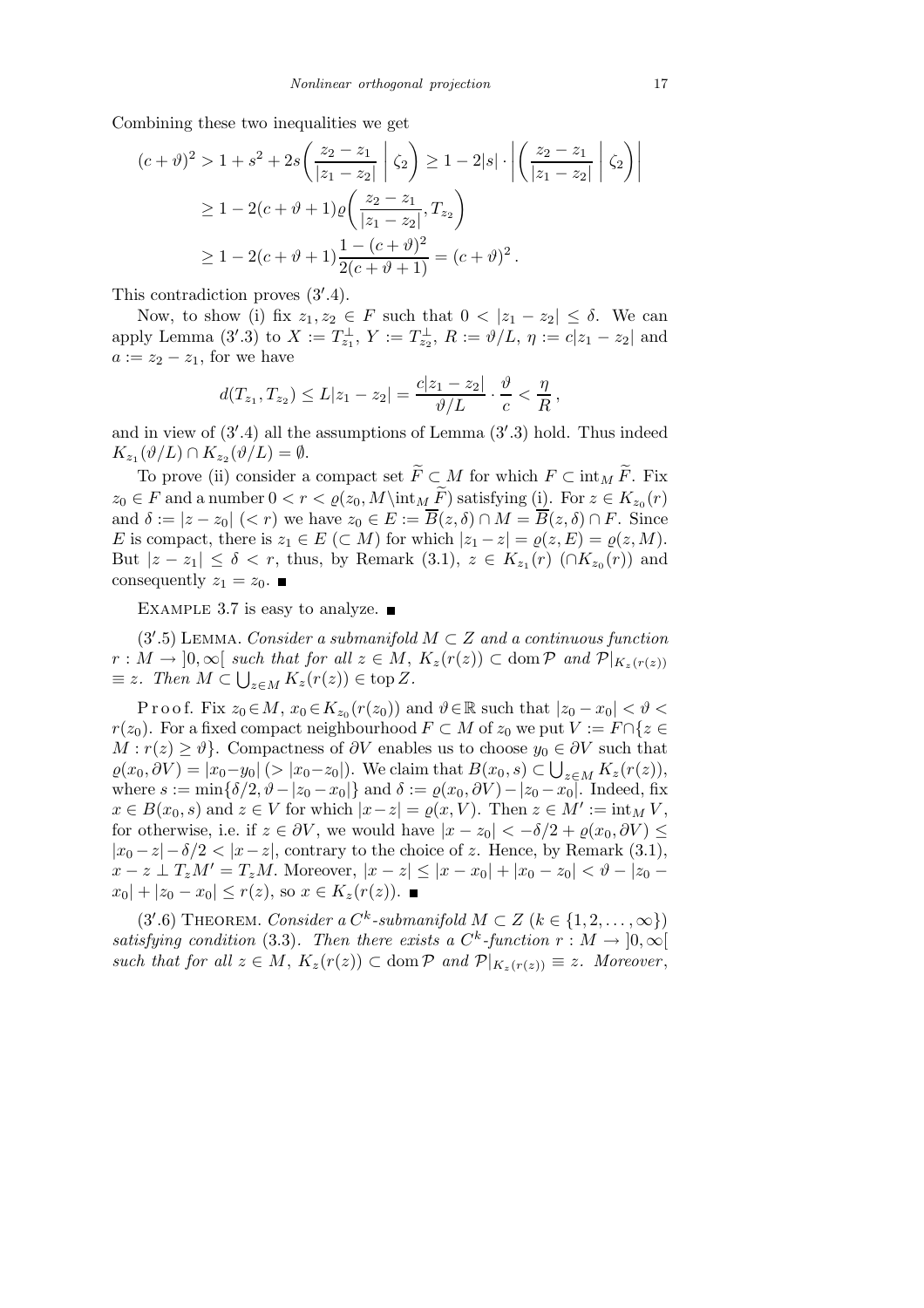$\bigcup_{z \in M} K_z(r(z)) \in \text{top } Z$  and

$$
\forall z, y \in M: \quad (z \neq y \Rightarrow K_z(r(z)) \cap K_y(r(y)) = \emptyset).
$$

P r o o f. There exists a family  ${F_i}_{i=1}^{\infty}$  of compact subsets of M such that  $M = \bigcup_{i=1}^{\infty} F_i$  and  $F_i \subset \text{int}_M F_{i+1}$   $(i = 1, 2, \ldots)$ . Also there are  $C^k$ -functions  $\lambda_i: M \to [0,1]$   $(i = 1, 2, ...)$  with  $\lambda_i|_{F_i} \equiv 1$  and supp  $\lambda_i \subset \inf_M F_{i+1}$   $(i = 1, 2, ...)$ 1, 2,...). Put  $\lambda_0 \equiv 0$ . By Theorem (3.2), for any  $i \in \{1, 2, ...\}$  there is  $r_i > 0$  such that for all  $z \in F_{i+1}$ ,  $K_z(r_i) \subset \text{dom } \mathcal{P}$  and  $\mathcal{P}|_{K_z(r_i)} \equiv z$ . Clearly, we can assume that  $r_1 \geq r_2 \geq \ldots$  For a fixed  $i \in \{1, 2, \ldots\}$  define  $h_i$  :  $(\text{int}_M F_{i+1}) \setminus \text{supp }\lambda_{i-1} \to \mathbb{R}$  by  $h_i(z) := r_i \lambda_i(z) + r_{i+1}(1 - \lambda_i(z)).$ Obviously, this is a  $C^k$ -function. If  $i \neq j$  and  $z \in (\text{dom } h_i) \cap (\text{dom } h_j)$ , then  $h_i(z) = h_j(z)$ , so  $r := \bigcup_{i=1}^{\infty} h_i \subset M \times \mathbb{R}$  is a  $C^k$ -function on M. Moreover, for any  $z \in \text{dom } h_i$  we have  $0 < r(z) \leq r_i$ , so  $r : M \to \mathbb{R}$  satisfies the desired condition.

Proof of Theorem  $(3.8)$ . Theorem  $(3'.6)$  ensures the existence of a continuous function  $r : M \to [0,\infty[$  such that for all  $x \in M$ ,  $K_x(r(x)) \subset$ dom P and  $\mathcal{P}|_{K_x(r(x))} \equiv x$ . Fix  $\vartheta \in ]0, r(a)]$ . There is  $s > 0$  for which  $B(a,s) \cap M \subset \{x \in M : r(x) > \vartheta\}.$  If  $r_0 := \min\{s, \vartheta/2\}$ , then

$$
\mathcal{O} := \bigcup_{x \in M \cap B(a, r_0)} K_x(r_0) = \bigcup_{x \in M \cap \mathcal{O}} K_x(r_0)
$$

is an open neighbourhood of a in Z (see  $(3'.5)$ ). For any  $z \in \mathcal{O}$  there exists  $x \in \mathcal{O} \cap M$  such that  $z \in K_x(r_0)$ , thus  $\mathcal{O} \subset \text{dom } \mathcal{P}$ . The remaining assertion results from the fact that any two distinct elements of the family  ${K_x(r_0)}$ <sub>x∈ $\mathcal{O} \cap M$ </sub> are disjoint.  $\blacksquare$ 

P roof of Corollary  $(3.9)$ . Theorem  $(3.8)$  implies the existence of  $V \in \text{top } Z$  for which  $\mathcal{P}(a) \in V \subset \text{dom } \mathcal{P}$  and  $\forall z \in V \ \forall x \in V \cap M : (z - x \perp \mathcal{P})$  $T_xM \Rightarrow \mathcal{P}(z) = x$ . For some  $\lambda \in ]0,1[$  we have  $\tilde{a} := \mathcal{P}(a) + \lambda(a-\mathcal{P}(a)) \in V$ . The injection  $f_{\lambda}$ : dom  $\mathcal{P} \ni z \mapsto \mathcal{P}(z) + \lambda(z - \mathcal{P}(z))$  is continuous (see (1.3) and (1'.2)); moreover,  $f_{\lambda}(a) \in V \cap f_{\lambda}(\Omega) \in \text{top } Z$ . Hence, there exists  $\mathcal{O} \in \text{top } T^{\perp}_{\mathcal{O}(a)}M$  such that  $0 \in \mathcal{O}$  and  $\tilde{a} + \lambda \mathcal{O} \subset V \cap f_{\lambda}(\Omega)$ . Applying Theorem (3.8) to a fixed  $u \in \mathcal{O}$  we obtain  $\mathcal{P}(\tilde{a} + \lambda u) = \mathcal{P}(a)$ . Since  $a + u =$  $f_{\lambda}^{-1}(\tilde{a} + \lambda u) \in \Omega$ , it follows that  $\mathcal{P}(a + u) = \mathcal{P}(a)$ , completing the proof.

Proof of Corollary  $(3.10)$ . Theorem  $(3.8)$  lets us choose a set  $V \in \text{top } Z$  for which  $\mathcal{P}(a) \in V \subset \text{dom } \mathcal{P}$  and  $\forall z \in V \ \forall x \in V \cap M : (z - x \perp \mathcal{P})$  $T_xM \Rightarrow \mathcal{P}(z) = x$ . Assume that  $\mathcal{P}(a) \neq a$  and fix  $t \in [0,1]$  such that  $\widetilde{a} := \mathcal{P}(a) + t(a - \mathcal{P}(a)) \in V$ . Define  $\phi_t : \mathcal{O} \ni z \mapsto \phi(z) + t(z - \phi(z)) \in Z$ and  $G := \phi_t^{-1}(V) \cap \phi^{-1}(V)$ ; obviously,  $a \in G$ . By the choice of V we have  $\mathcal{P} \circ \phi_t(z) = \phi(z)$  for any  $z \in G$ . In order to show injectivity of  $\phi_t|_G$  consider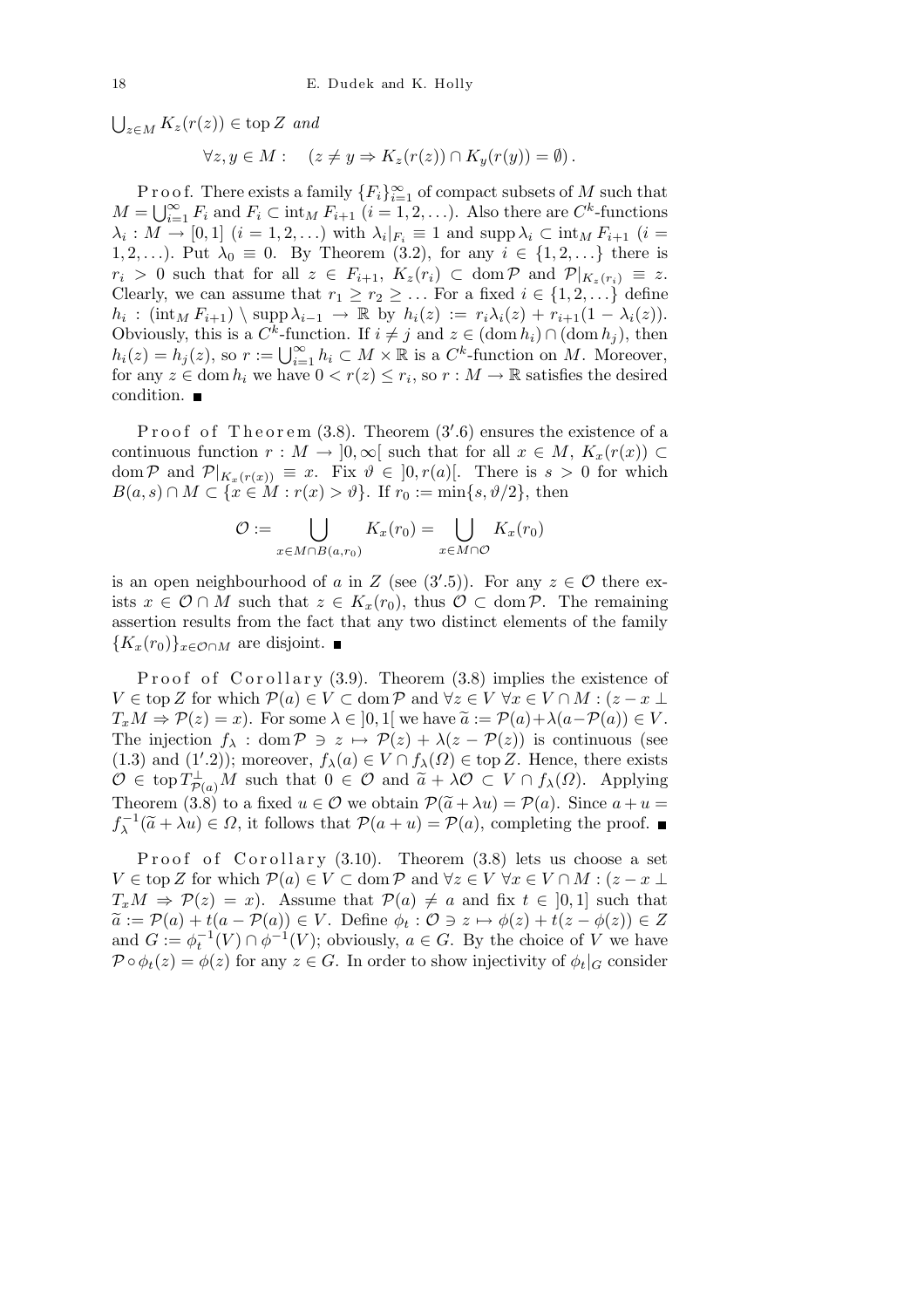the map

$$
Q: \operatorname{dom} \mathcal{P} \ni v \mapsto \frac{1}{t}(v - (1-t)\mathcal{P}(v)).
$$

For any  $z \in G$  we have  $Q(\phi_t(z)) = z$ , so  $\phi_t|_G$  (and surely  $Q|_{\phi_t(G)}$ ) is an injection. Hence, by the Brouwer theorem,  $\phi_t(G)$  is open. Therefore,  $\widetilde{a} \in$  $\phi_t(G) \subset \Omega$ , which together with injectivity of  $Q|_{\phi_t(G)}$  and Theorem (2.8) means that  $a \in \Omega$ .

To show that  $\phi = \mathcal{P}$  in some neighbourhood of a—and end the proof in this way—it suffices to prove that  $f_t = \phi_t$  in this neighbourhood, where  $f_t: \text{dom } \mathcal{P} \ni z \mapsto \mathcal{P}(z) + t(z - \mathcal{P}(z)).$  Indeed, for every z from the open set  $G_0 := G \cap (f_t|_{\Omega})^{-1}(\phi_t(G))$  we have  $Q \circ \phi_t(z) = Q \circ f_t(z)$ , which, by injectivity of Q on the set  $\phi_t(G)$  ( $\supset \phi_t(G_0), f_t(G_0)$ ), leads to the conclusion that  $f_t|_{G_0} = \phi_t|_{G_0}$ , and consequently  $\mathcal{P}|_{G_0} = \phi|_{G_0}$ .

(3'.7) THEOREM. Let  $M \subset Z$  be a  $C^k$ -submanifold,  $k \in \{2, \ldots, \infty, \omega\}$ . Fix  $z_0 \in \text{dom } \mathcal{P}$  and consider an inverse chart  $f : \mathbb{R}^n \to M$  for which  $f(x_0) = \mathcal{P}(z_0)$ . Then the following conditions are equivalent:

- (i)  $z_0 \in \Omega$ ;
- (ii) M is closed near  $z_0$  (see (2.1)) and the matrix (3.12) is nonsingular.

Moreover, if one of these conditions is satisfied, then  $\mathcal P$  is of class  $C^{k-1}$  in a neighbourhood of  $z_0$  and  $\text{im } d_{z_0} \mathcal{P} = T_{\mathcal{P}(z_0)} M$ ,  $\text{ker } d_{z_0} \mathcal{P} = T_{\mathcal{P}(z_0)}^{\perp} M$ .

P r o o f. (i)⇒(ii). According to P roposition (2.6), M is closed near  $z_0$ . Suppose, contrary to our claim, that  $\det A_f(z_0) = 0$ . This enables us to choose  $\xi \in \mathbb{R}^n$  such that  $|\xi| = 1$  and

$$
\forall i: \quad \sum_j \left( \frac{\partial f}{\partial x_i}(x_0) \middle| \frac{\partial f}{\partial x_j}(x_0) \right) \xi_j = \sum_j \left( \mathcal{P}(z_0) - z_0 \middle| \frac{\partial^2 f}{\partial x_i \partial x_j}(x_0) \right) \xi_j.
$$

By the Taylor formula,

$$
\frac{f(x_0+t\xi)-f(x_0)-d_{x_0}f(t\xi)}{t^2}-\frac{1}{2t^2}\frac{d_{x_0}^2f(t\xi)}{dt_0}\longrightarrow 0,
$$

where  $\underline{d}_{x_0}^2 f(t\xi) := d_{x_0}^2 f(t\xi, t\xi)$ . Computations using Remark (3.1) lead to the conclusion that

$$
\frac{(z_0-\mathcal{P}(z_0)\mid f(x_0+t\xi)-f(x_0))}{t^2}-\frac{1}{2}|d_{x_0}f(\xi)|^2 \xrightarrow[t\to 0]{} 0.
$$

Corollary (3.9) gives  $\varepsilon > 0$  such that  $\mathcal{P}(\tilde{z}_0) = \mathcal{P}(z_0)$  for  $\tilde{z}_0 := z_0 + \varepsilon(z_0 - \tilde{z}_0)$  $\mathcal{P}(z_0)$ . So for all  $x \in \text{dom } f$  we obtain

$$
\begin{aligned} |\widetilde{z}_0 - \mathcal{P}(z_0)|^2 &\leq |\widetilde{z}_0 - f(x)|^2 \\ &= |\widetilde{z}_0 - \mathcal{P}(z_0)|^2 + 2(1 + \varepsilon)(z_0 - \mathcal{P}(z_0) \mid f(x_0) - f(x)) \\ &\quad + |f(x_0) - f(x)|^2 \,, \end{aligned}
$$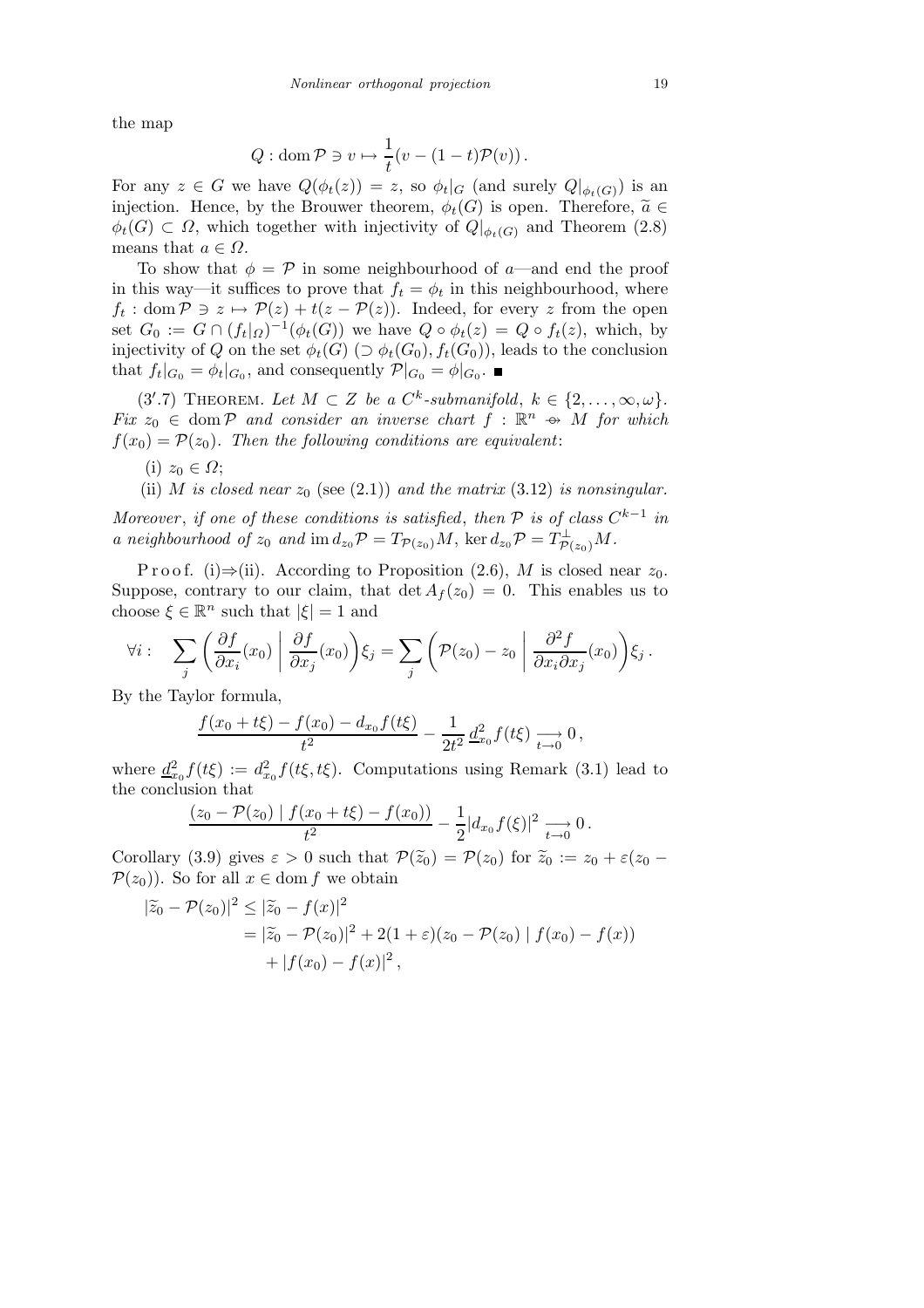which for  $x = x_0 + t\xi$  implies

$$
2(1+\varepsilon)\frac{(z_0-\mathcal{P}(z_0) \mid f(x_0+t\xi)-f(x_0))}{t^2} \leq \left|\frac{f(x_0+t\xi)-f(x_0)}{t}\right|^2
$$

and further, as  $t$  tends to zero,

$$
\varepsilon |\partial^{\xi} f(x_0)| \leq 0
$$

 $(\partial^{\xi} f(x_0))$  is the Gateaux derivative of f). This means that  $d_{x_0} f$  is not a monomorphism, which is impossible.

(ii)⇒(i). Consider the  $C^k$ -mapping  $B: Z \times$  dom  $f \to \mathbb{R}^n$ ,

$$
B(z,x) := \left( \left( f(x) - z \middle| \frac{\partial f}{\partial x_1}(x) \right), \ldots, \left( f(x) - z \middle| \frac{\partial f}{\partial x_n}(x) \right) \right).
$$

Notice that for  $(z_0, x_0)$  ( $\in$  dom B) the differential  $d_{x_0}B(z_0, \cdot)$  is an automorphism of  $\mathbb{R}^n$  (for  $A_f(z_0)$  is its matrix in the canonical basis of  $\mathbb{R}^n$ ). Since  $B(z_0, x_0) = 0$ , there exists a  $C^{k-1}$ -map  $\psi : Z \to \mathbb{R}^n$  such that  $\psi(z_0) = x_0$ and  $\psi \subset \{(z,x) : B(z,x) = 0\}$ . Its differential  $d_{z_0}\psi$  is an epimorphism. Therefore, the mapping  $\phi := f \circ \psi$ , of class  $C^{k-1}$ , satisfies im  $d_{z_0}\phi = T_{z_0}M$ . Obviously, for all  $i \in \{1, \ldots, n\}$ ,  $\phi(z) - z \perp \frac{\partial f}{\partial x}$  $\frac{\partial f}{\partial x_i}(\phi(z))$  (see (3.1)), so  $\phi$  satisfies the assumptions of Corollary (3.10) (see (3.6)). Thus  $z_0 \in \Omega$  (and  $\phi = \mathcal{P}$ in a neighbourhood of  $z_0$ ), which is our claim.

Now assume that either (i) or (ii) is satisfied. Repeating the construction from the proof of (ii)⇒(i) we conclude that  $P$  (=  $\phi$ ) is of class  $C^{k-1}$  in a neighbourhood of  $z_0$ . We also know that im  $d_{z_0}\mathcal{P} = T_{z_0}M$ . In order to find  $\ker d_{z_0} \mathcal{P}$  we choose  $\mathcal{O} \in \text{top } T^{\perp}_{\mathcal{P}(z_0)}$  such that  $0 \in \mathcal{O}$  and  $\mathcal{P} \equiv \mathcal{P}(z_0)$  on  $z_0 + \mathcal{O}$ (see (3.9)). For  $u \in T^{\perp}_{\mathcal{P}(z_0)}$  such that  $tu \in \mathcal{O}$ , we have

$$
0 = \frac{\mathcal{P}(z_0 + tu) - \mathcal{P}(z_0)}{t} \xrightarrow[t \to 0]{} \partial^u \mathcal{P}(z_0).
$$

Thus  $T^{\perp}_{\mathcal{P}(z_0)} \subset \ker d_{z_0} \mathcal{P}$ . Also  $\dim T^{\perp}_{\mathcal{P}(z_0)} = \dim \ker d_{z_0} \mathcal{P}$ , so these spaces are indeed equal.  $\blacksquare$ 

Proof of Theorem (3.11). This follows directly from Theorem  $(3^{\prime}.7).$ 

Proof of Theorem (3.13). (a) Fix  $(a, a') \in Z \times M$  such that  $|a-a'| =$  $\varrho(a,M)$  and an inverse chart  $f : \mathbb{R}^n \to M$  of class  $C^2$  for which  $a' \in \text{im } f$ . For any  $z \in [a, a']$  consider the matrix  $(3.12)$  and the polynomial

$$
w : [0,1[ \ni t \mapsto \det A_f(a' + t(a - a')).
$$

Clearly,  $w(0) \neq 0$ ; thus  $\#\{w = 0\} < \infty$ . There is  $\delta > 0$  such that  $w(t) \neq 0$  for all  $t \in ]1-\delta, 1[$ . Fix  $t \in ]1-\delta, 1[$ . Since M is closed near  $z_t := a' + t(a-a')$  (see  $(2.7)$ ,  $z_t \in \Omega$  (see (3.11)). We conclude from Theorem (1.5) that  $[z_t, a'] \subset \Omega$ for all  $t \in ]1-\delta,1[$ . Consequently,  $]a,a'] \subset \Omega$ .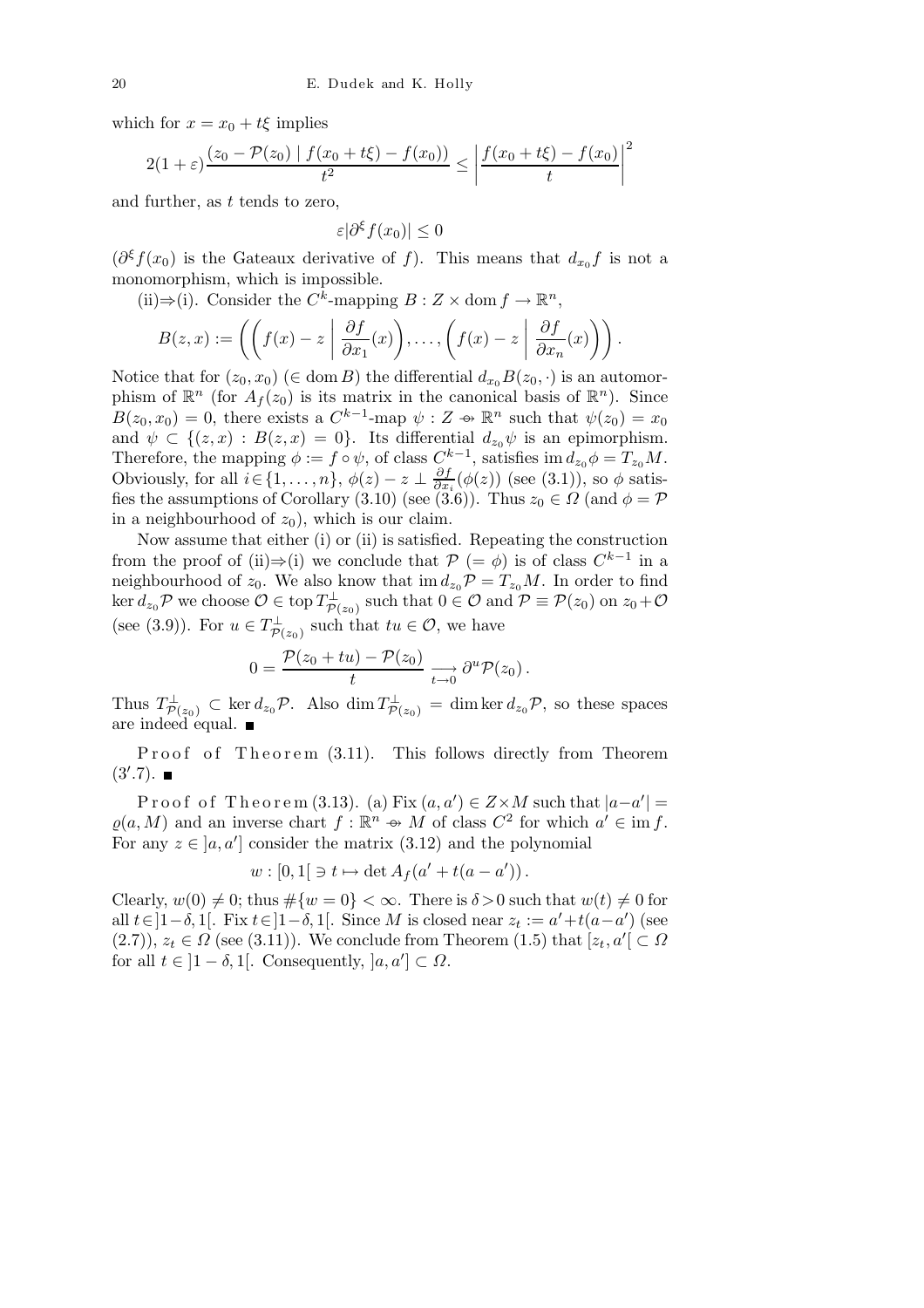- (b) Let  $a \in \text{dom } \mathcal{P}$  and  $a' \in M$ .
- (i)⇒(ii). This results from (a) and Remark  $(3.1)$ .
- (ii) $\Rightarrow$ (i). Assume that  $[a, a'] \subset \Omega$  and  $a a' \perp T_{a'}M$ . The set

$$
I := \{ t \in [0,1] : \mathcal{P}(a' + t(a - a')) = a' \}
$$

is non-empty  $(0 \in I)$  and closed in [0, 1]. It is also open in [0, 1], because for fixed  $t \in I$  and  $x := a' + t(a' - a) \in \Omega$  one can choose  $\delta > 0$  such that  $\mathcal{P}(a'+(t+\delta)(a-a')) = \mathcal{P}(\delta(a-a')+x) = a'$  (see (3.9)), which means that  $[0, \min\{1, t + \delta\}] \subset I$ . Hence  $I = [0, 1]$ , i.e.  $\mathcal{P}(z) = a'$  for any  $z \in [a, a']$ . From this we deduce that  $\varrho(a,M) = |a - a'|$  and  $\mathcal{P}(a) = a'$ .

Proof of Corollary (3.14). Fix  $z \in \overline{\text{dom }P}$  and a sequence  $(z_\nu) \in$  $(\text{dom } \mathcal{P})^{\mathbb{N}}$  convergent to z. By Theorem (3.13),  $]z_{\nu}, \mathcal{P}(z_{\nu})] \subset \Omega$  for any  $\nu \in \mathbb{N}$ . Define

$$
x_{\nu} := z_{\nu} + \frac{1}{\nu} (\mathcal{P}(z_{\nu}) - z_{\nu}) \in \Omega, \quad \nu = 1, 2, ...
$$

This sequence is convergent to z, since  $(|z_\nu - \mathcal{P}(z_\nu)|)_{\nu=1}^{\infty}$  is bounded. Hence  $\overline{\text{dom }\mathcal{P}} \subset \overline{\Omega} \ (\subset \overline{\text{dom }\mathcal{P}}).$ 

## 4 ′ . Proofs

Proof of Theorem  $(4.1)$ . We only need to show (i) (see  $(3'.7)$ ). It follows from the equalities  $\mathcal{P} \circ \mathcal{P} = \mathcal{P}$  and  $d_z \mathcal{P} \circ d_z \mathcal{P} = d_z \mathcal{P}$  ( $\forall z \in M$ ).

(4'.1) LEMMA. Let  $M \subset Z$  be a  $C^2$ -submanifold. Fix  $z \in \Omega$  and an inverse chart  $f : \mathbb{R}^n \to M$  of class  $C^2$  such that  $f(x) = \mathcal{P}(z)$ . Let  $\widetilde{A}_f(z)$  stand for the endomorphism of  $\mathbb{R}^n$  given by the matrix  $(3.12)$  in the canonical basis. Then

$$
\forall \zeta \in Z: \quad d_z \mathcal{P}(\zeta) = (d_x f \circ \widetilde{A}_f(z)^{-1}) \Big( \bigg( \zeta \mid \frac{\partial f}{\partial x_1}(x) \bigg), \dots, \bigg( \zeta \mid \frac{\partial f}{\partial x_n}(x) \bigg) \Big).
$$

P r o o f. This follows from the proof of Theorem  $(3', 7)$   $((ii) \Rightarrow (i)).$ 

The following two definitions are useful in formulating and proving the next theorems:

Let X, Y be finite-dimensional real linear spaces. Fix  $z \in X$ , a subspace H in X and a mapping  $g: X \rightarrow Y$  of a neighbourhood of z.

We say that g is differentiable at z with respect to H iff  $g \circ \tau_z \circ \iota_H$ is differentiable at zero (where  $\iota_H : H \ni h \mapsto h \in X$ , while  $\tau_z$  denotes translation by  $z$ ). We write

$$
(4'.2) \t\t\t H_{d_zg} := d_0(g \circ \tau_z \circ \iota_H).
$$

Next, we say that a sequence of linear operators  $\alpha_{\nu}: X \rightarrow Y$  with non-zero domains  $(\nu = 1, 2, \ldots)$  is convergent to a non-zero linear operator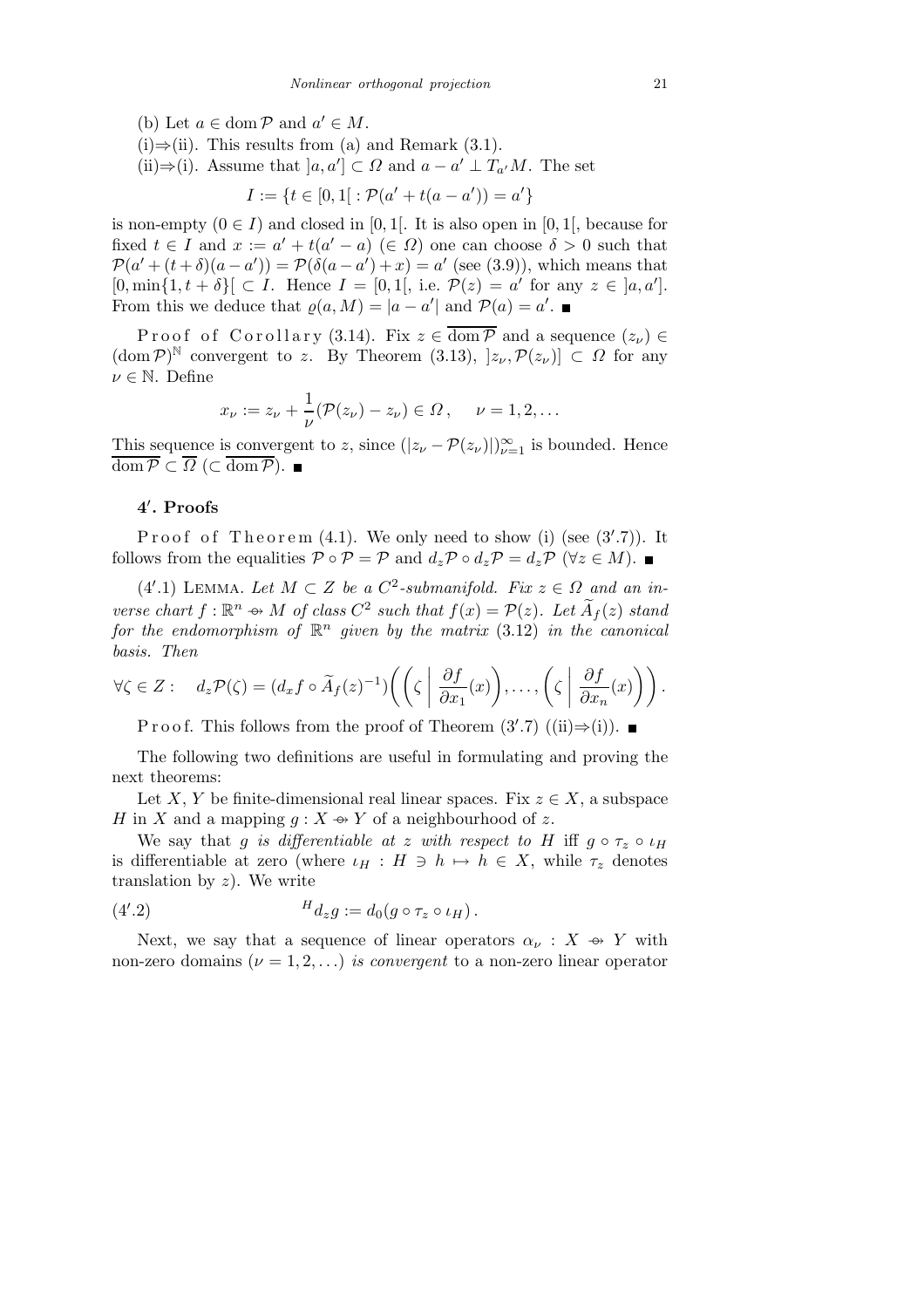$\alpha: X \rightsquigarrow Y$  iff  $\alpha_{\nu} \rightarrow \alpha$  as  $\nu \rightarrow \infty$  in  $X \times Y$  with respect to the Hausdorff metric.

We will use the following properties of this kind of convergence:

 $(4'.3)$  Let  $l \in L(X,Y)$  and  $(l_{\nu}) \in L(X,Y)^{\mathbb{N}}$ . Then  $l_{\nu} \to l$  in the Banach space  $L(X, Y)$  iff  $l_{\nu} \to l$  in the Hausdorff metric in  $X \times Y$ .

$$
\begin{cases}\n(4'.4) \text{ The map } \\
(A, B) : \text{ of } X \text{ with } A \cap B = 0 \\
\mapsto A + B \in \{E \neq 0 : E \text{ is a linear subspace of } X\}\n\end{cases}
$$

is continuous.

(4'.5) Let  $L: Y \to W$  be a linear operator with W a finite-dimensional space, and let  $\alpha: X \oplus Y$  be a partial linear operator. Also, let  $\alpha_{\nu}: X \oplus Y$ and  $L_{\nu}: Y \to W$  be linear operators  $(\forall \nu \in \mathbb{N})$ . If  $\alpha_{\nu} \to \alpha$  and  $L_{\nu} \to L$  as  $\nu \to \infty$ , then  $L_{\nu} \circ \alpha_{\nu} \to L \circ \alpha$ .

(4'.6) For a linear subspace A of X let  $\iota_A : A \to X$  denote the canonical inclusion. Then the map

 $\{non-zero\ linear\ subspaces\ of\ X\} \ni B$ 

 $\mapsto \iota_B \in \{non-zero\ linear\ subspaces\ of\ X^2\}$ 

is continuous.

The proofs of the above facts are based on the following criterion:

 $(4'.7)$  A function  $f: X \to \{\alpha : Y \Leftrightarrow W \mid \{(0,0)\}\neq \alpha \text{ is linear}\}\$ is continuous at  $x_0 \in X$  iff

 $\forall \varepsilon > 0 \,\exists \delta > 0 \,\forall x \in X : \{|x - x_0| \leq \delta, v_x \in S \cap \text{dom } f(x), v \in S \cap \text{dom } f(x_0),\}$  $|v - v_x| \leq \delta$   $\Rightarrow$   $|f(x)(v_x) - f(x_0)(v)| \leq \varepsilon$ ,

where  $S$  stands for the unit sphere in  $Y$ . (Clearly, the last condition is independent of the choice of norms in  $X, Y, W$ .)

The criterion  $(4'.7)$  is a consequence of the following facts:

(4'.8) Let  $C \subset X$  be a cone in X, i.e. by definition,  $]0, \infty[ \cdot C \subset C$ . If C is open, then the class

$$
\widetilde{C} := \{ E \in \mathcal{G}_p(X) : E \setminus \{0\} \subset C \}
$$

is open in the Grassmann manifold  $\mathcal{G}_p(X)$  of p-dimensional subspaces of X.

(4'.9) Let a family  ${C_{\nu}}_{\nu=1}^{\infty}$  of closed cones be a base of cone neighbourhoods of a subspace  $E \in \mathcal{G}_p(X)$ , i.e. by definition:

•  $\forall \nu : C_{\nu+1} \subset C_{\nu};$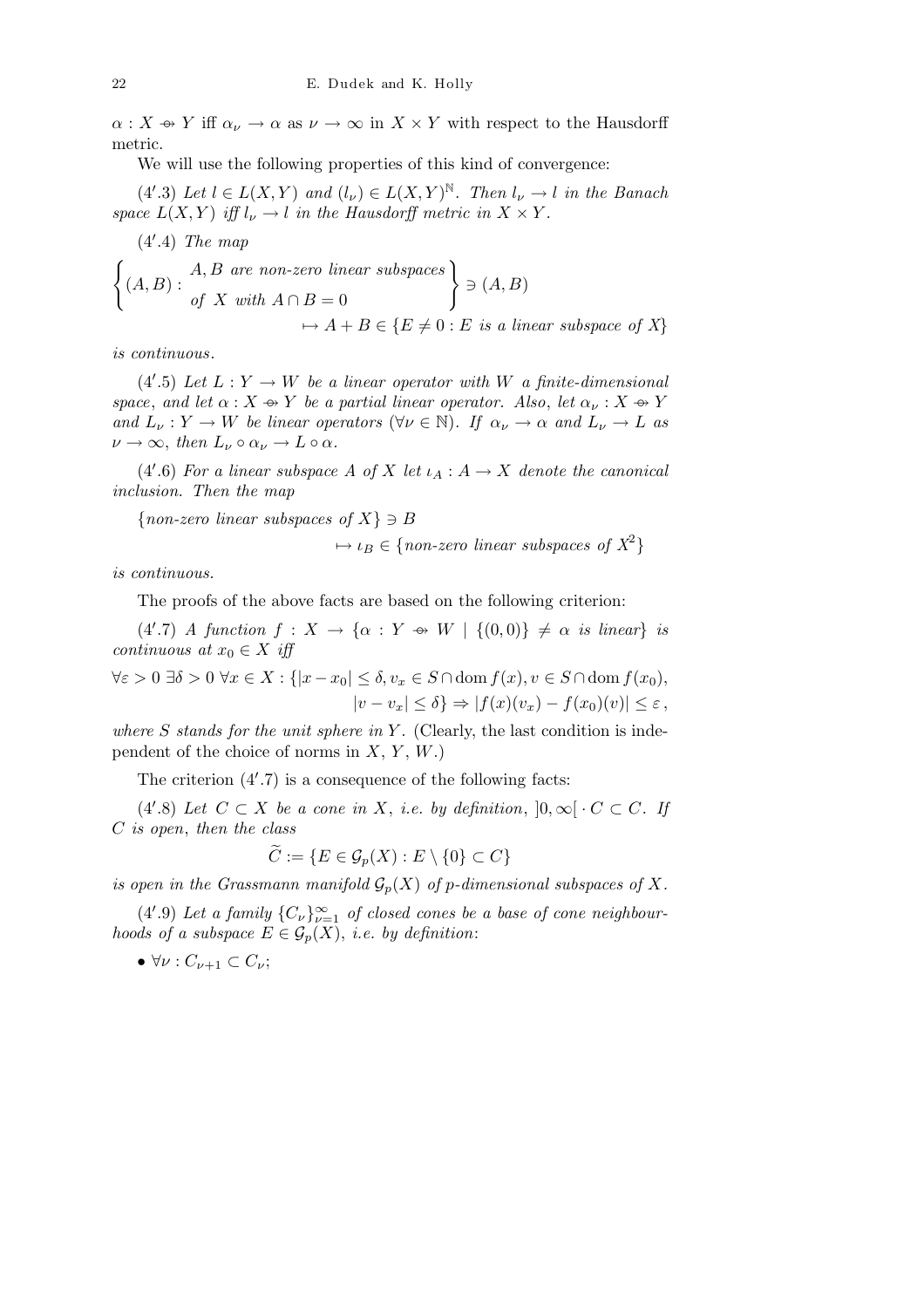•  $\forall \nu : E \setminus \{0\} \subset \text{int } C_{\nu};$ <br>•  $\bigcap_{\alpha=1}^{\infty} C_{\nu} = E.$ 

$$
\bullet \bigcap_{\nu=1}^{\infty} C_{\nu} = E.
$$

Then  ${\{\text{int}\,\overline{C}_\nu\}}_{\nu=1}^\infty$  is a neighbourhood base of E in the topological space  $\mathcal{G}_p(X)$ .

Let  $\alpha_0 := f(x_0) : Y \to W$  be a partial linear operator from the criterion  $(4'.7)$ , while  $Q: Y \to \text{dom } \alpha_0$  the linear orthogonal projection in the sense of a fixed inner product in  $Y$ . Then the family

$$
C_{\nu} := \{(y, w) \in Y \times W : |Q(y)|y - |y|Q(y)| + ||Q(y)|w - \alpha_0(|y|Q(y))| \le \frac{1}{\nu}|y||Q(y)|\}
$$
  

$$
\cap \{(y, w) : |w - \alpha_0(Q(y))| \le \frac{1}{2}|y| \le |Q(y)|\}
$$

 $(\nu = 1, 2, \ldots)$  of closed cones is a base of cone neighbourhoods of the subspace  $\alpha_0 \subset Y \times W$ . The proof of  $(4'.7)$  rests on this fact.

(4'.10) LEMMA. Let  $M \subset Z$  be a  $C^2$ -submanifold. Let  $z \in \Omega$  and let  $f: \mathbb{R}^n \to M$  be an inverse chart for which  $f(x) = \mathcal{P}(z)$ . Fix  $\zeta \in Z$  and put  $\psi:=f^{-1}\circ\mathcal{P}_\Omega.$  Then  $\partial^\zeta\psi$  is differentiable at z with respect to  $T_{\mathcal{P}(z)}^\perp$  and for  $v \in T_{\mathcal{P}(z)}^{\perp}$ ,

$$
T^{\perp}_{\mathcal{P}(z)} d_z(\partial^{\zeta} \psi)(v) = \partial^v (\partial^{\zeta} \psi)(z) = \sum_{i,j} \left( v \left| \frac{\partial^2 f}{\partial x_i \partial x_j}(x) \right) \partial^{\zeta} \psi_j(z) \cdot \widetilde{A}_f(z)^{-1}(e_i) \right),
$$

where  $\psi_i$  denotes the j-th coordinate function of  $\psi$ ,  $\{e_1,\ldots,e_n\}$  is the canonical basis in  $\mathbb{R}^n$  and  $\widetilde{A}_f(z)$  is the endomorphism of  $\mathbb{R}^n$  with matrix  $A_f(z)$ (see (3.12)), i.e.  $(\widetilde{A}_f(z))(\xi) = \sum_{i,j} A_f(z)_{ij} \cdot \xi_j e_i$  for  $\xi \in \mathbb{R}^n$ .

Proof. By (3.6) we can apply Corollary (3.9) to find  $\mathcal{O} \in$  top  $T_{\mathcal{P}(z)}^{\perp}$  such that  $0 \in \mathcal{O}$  and  $\mathcal{P} \equiv \mathcal{P}(z)$  on  $z + \mathcal{O}$ . In view of Lemma (4'.1) for every  $v \in \mathcal{O}$ we have  $z + v \in \text{dom } \psi$  and

(4'.11) 
$$
\partial^{\zeta} \psi(z+v) = \widetilde{A}_f(z+v)^{-1} \left( \left( \zeta \left| \frac{\partial f}{\partial x_1}(x) \right), \dots, \left( \zeta \left| \frac{\partial f}{\partial x_n}(x) \right) \right. \right) .
$$

Also

$$
\widetilde{A}_f(z+v) = \widetilde{A}_f(z) - \sum_{i,j} \left( v \mid \frac{\partial^2 f}{\partial x_i \partial x_j}(x) \right) e_j^* \cdot e_i,
$$

where  $\{e_1^*,\ldots,e_n^*\}$  is the dual basis to  $\{e_1,\ldots,e_n\}$ . The mapping  $\mu$  : Aut  $\mathbb{R}^n$  $\exists E \mapsto E^{-1} \in \text{Aut } \mathbb{R}^n$  is analytic (as the solution of the implicit equation  $R(E, \mu(E)) = 0$ , where  $R : (\text{Aut}\,\mathbb{R}^n)^2 \ni (E, F) \mapsto E \circ F - \text{id}_{\mathbb{R}^n}$ . For  $L \in \text{End } \mathbb{R}^n$  we have  $d_E \mu(L) = -E^{-1} \circ L \circ E^{-1}$ . Also each  $\xi \in \mathbb{R}^n$  defines the analytic mapping  $\xi^{**}$ : End  $\mathbb{R}^n \in L \mapsto L(\xi) \in \mathbb{R}^n$ . In this notation, for

$$
\xi := \left( \left( \zeta \left| \frac{\partial f}{\partial x_1}(x) \right), \ldots, \left( \zeta \left| \frac{\partial f}{\partial x_n}(x) \right) \right) \right)
$$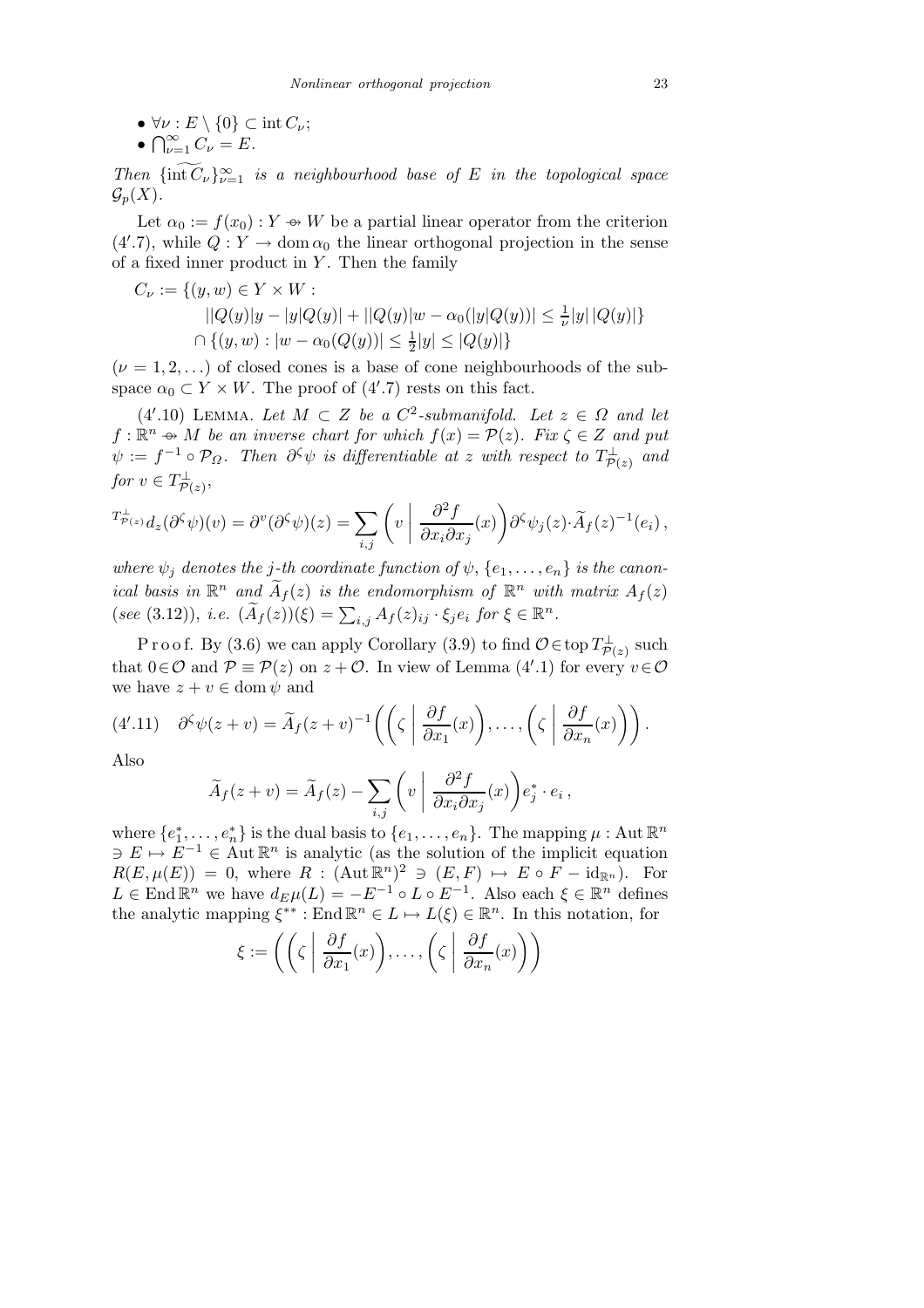the relation (4′ .11) takes the form

$$
\partial^{\zeta} \psi(z+v) = (\xi^{**} \circ \mu)(\widetilde{A}_f(z+v))
$$
  
= 
$$
(\xi^{**} \circ \mu)(\widetilde{A}_f(z) - \sum_{i,j} \left( v \mid \frac{\partial^2 f}{\partial x_i \partial x_j}(x) \right) e_j^* \cdot e_i).
$$

So  $\partial^{\zeta}\psi$  is differentiable at z with respect to  $T^{\perp}_{\mathcal{P}(z)}$ .

In order to find the explicit form of  $\partial^v(\partial^{\zeta}\psi)(z)$  for  $v \in T^{\perp}_{\mathcal{P}(z)}$ , put

$$
\gamma(t) := \widetilde{A}_f(z) - t \sum_{i,j} \left( v \mid \frac{\partial^2 f}{\partial x_i \partial x_j}(x) \right) e_j^* \cdot e_i \quad \text{ for } t \in \mathbb{R}.
$$

Then

$$
\partial^v(\partial^{\zeta}\psi)(z) = \frac{d}{dt}\partial^{\zeta}\psi(z+tv)\Big|_{t=0} = (d_{\gamma(0)}(\xi^{**}\circ\mu))(\gamma'(0))
$$
  
=  $-\xi^{**}(\gamma(0)^{-1}\circ\gamma'(0)\circ\gamma(0)^{-1})$   
=  $\widetilde{A}_f(z)^{-1}\bigg(\sum_{i,j}\left(v\bigg|\frac{\partial^2 f}{\partial x_i \partial x_j}(x)\right)\partial^{\zeta}\psi_j(z)\cdot e_i\bigg),$ 

which is the desired conclusion.  $\blacksquare$ 

(4′ .12) Lemma (the curvilinear version of the theorem on the existence of the Fréchet differential). Let  $M \subset Z$  be a  $C^2$ -submanifold and  $a \in M$ . Let Y denote a finite-dimensional linear space, and  $g: Z \rightarrow Y$  a mapping of a neighbourhood of a such that  $g_M := g|_M$  is differentiable at a. Assume that in a neighbourhood of a the differentials

$$
L_z:= {}^{T^{\perp}_{\mathcal{P}(z)}} d_z g
$$

exist, and

$$
L_z \xrightarrow[z \to a]{} L_a.
$$

Then g is differentiable at a.

P r o o f. We will reduce this problem to the classical theorem. Consider a Euclidean space X of dimension dim Z, its subspace  $H$  of dimension dim M and an inverse chart  $f : H \to M$  of class  $C^2$  for which  $f(0) = a$ . There exists a  $C^2$ -diffeomorphism  $\Phi: X \to Z$  such that  $\Phi(0) = a, f|_{H \cap \text{dom } \Phi} \subset \Phi$  and for all  $x \in \text{dom }\Phi$ , the map  $H^{\perp} \ni v \mapsto \Phi(x+v) - \Phi(x)$  is contained in the linear isometry of  $H^{\perp}$  and  $T^{\perp}_{f(x')}$  (where x' stands for the orthogonal projection of x onto H). In view of Theorem (3.8) we can assume that  $\text{im}\,\Phi\subset\text{dom}\,\mathcal{P}$ and  $\mathcal{P}(z) = w$  whenever  $z \in \text{im}\,\Phi$ ,  $w \in M \cap \text{im}\,\Phi$  and  $z - w \perp T_wM$ . We will show that  $q \circ \Phi$  satisfies the assumptions of the classical theorem on the existence of the Fréchet differential, which will complete the proof.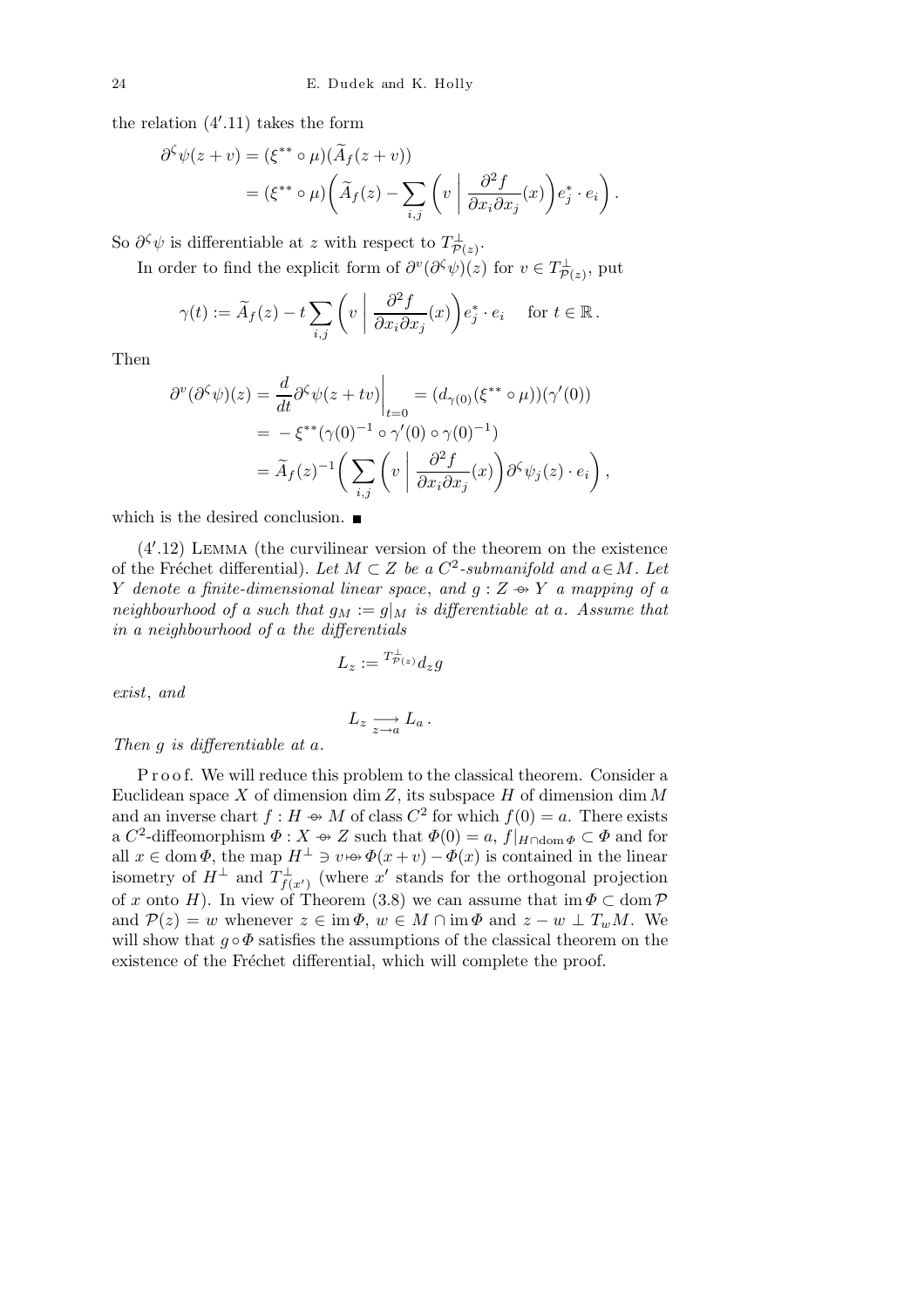Obviously, the differential  $^H d_0(g \circ \Phi)$  exists. Write  $\mathcal{O} := (\text{dom }\Phi) \cap$  $\Pi^{-1}(\text{dom } f \cap \text{dom } \Phi) \ (\in \text{top } X)$ , where  $\Pi : X \to H$  is the linear orthogonal projection. Also, fix  $x \in \mathcal{O}$  and put  $x' := \Pi(x)$ . Then  $\Phi(x) - f(x') =$  $\Phi(x' + (x - x')) - \Phi(x') \in T^{\perp}_{f(x')}$ , therefore  $\mathcal{P}(\Phi(x)) = f(x')$  and  $L_{\Phi(x)} =$  $d_0(g \circ \tau_{\Phi(x)} \circ \iota_{T^{\perp}_{f(x')}})$ . Consider  $u \in H^{\perp}$  such that  $x + u \in \text{dom }\Phi$ . Then

$$
(g\circ\Phi)(u+x)=(g\circ\tau_{\Phi(x)}\circ\iota_{T^{\perp}_{f(x')}})(\Phi(x+u)-\Phi(x)).
$$

The differential of  $H^{\perp} \ni u \mapsto \Phi(x+u) - \Phi(x)$  at zero is an isometry of  $H^{\perp}$ and  $T_{f(x')}^{\perp}$ , contains the function itself and is the differential of  $\Phi$  at x with respect to  $H^{\perp}$ . Thus in a neighbourhood of zero we have

$$
(g \circ \Phi) \circ \tau_x \circ \iota_{H^\perp} = (g \circ \tau_{\Phi(x)} \circ \iota_{T_{f(x')}^\perp}) \circ d_x \Phi \circ \iota_{H^\perp},
$$

from which it follows that  $H^{\perp} d_x(g \circ \Phi)$  exists for all  $x \in \mathcal{O}$  and is equal to  $\iota_{\Phi(x)} \circ d_x \Phi \circ \iota_{H^{\perp}}.$ 

Knowing that  $H_{d_0}(g \circ \Phi)$  exists we are reduced to proving that

$$
{}^{H^\perp} d_x(g \circ \varPhi) \underset{x \to 0}{\longrightarrow} {}^{H^\perp} d_0(g \circ \varPhi)
$$

in the Banach space  $L(H^{\perp}, Y)$  or, which is equivalent, in the Hausdorff metric (see (4'.3)). We will use the criterion (4'.7). Fix  $\varepsilon > 0$ . Since  $L_z \to L_a$ as  $z \to a$ , there is  $\delta > 0$  such that

$$
\forall |z-a| \leq \delta, \ v_z \in S \cap T_{f(z')}^{\perp}, \ v \in S \cap T_a^{\perp}, \ |v-v_z| \leq \delta : \quad |L_z(v_z) - L_a(a)| \leq \varepsilon.
$$

Since  $0 \in \mathcal{O}$  and  $\Phi$  and  $\Phi'$  (the derivative of  $\Phi$ ) are continuous, there is  $\vartheta > 0$ such that if  $|x| < \vartheta$ , then  $x \in \mathcal{O}$ ,  $|\varPhi(x) - a| \leq \delta$  and  $|d_x \varPhi - d_0 \varPhi| \leq \delta$ . Now fix  $x \in X$  such that  $|x| \leq \delta$  and define  $v_{\Phi(x)} := H^{\perp} d_x \Phi(u), v := H^{\perp} d_0 \Phi(u)$ . The functions  $d_x \Phi \circ \iota_{H^{\perp}}$  and  $d_0 \Phi \circ \iota_{H^{\perp}}$  are isometries, therefore  $|v_{\Phi(x)}| = |v| = 1$ . Hence  $|^{H^{\perp}} d_x(g \circ \Phi)(u) - {^{H^{\perp}}} d_0(g \circ \Phi)(u)| \leq \varepsilon.$ 

(4'.13) THEOREM (global version of  $(4'.12)$ ). Consider a C<sup>2</sup>-submanifold  $M \subset Z$  and a mapping  $g: Z \rightarrow Y$  of a subset dom  $g \in \text{top } Z$  of the domain of  $P$  with values in a finite-dimensional linear space Y. Suppose that  $g_M := g|_M$  is of class  $C^1$  and  $T^{\perp}_{\mathcal{P}(z)} d_z g$  exists for any  $z \in \text{dom } g$ . Moreover, assume that the function

$$
\operatorname{dom} g \ni z \mapsto {}^{T^{\perp}_{\mathcal{P}(z)}} d_z g
$$

is continuous in the Hausdorff metric at any point of  $M \cap \text{dom } q$ . Then

- (i) g is differentiable at a for all  $a \in M \cap \text{dom } q$ ;
- (ii) the function  $M \cap \text{dom } q \ni a \mapsto d_a q$  is continuous.

P r o o f. By Lemma  $(4'.12)$  it remains to prove (ii). The map  $G:=g_M \circ$  $\mathcal{P}_{\Omega}$  ( $\mathcal{P}_{\Omega} := \mathcal{P}|_{\Omega}$ ) is of class  $C^1$  (see (4.1)) and  $M \cap \text{dom } G = M \cap \text{dom } g$ .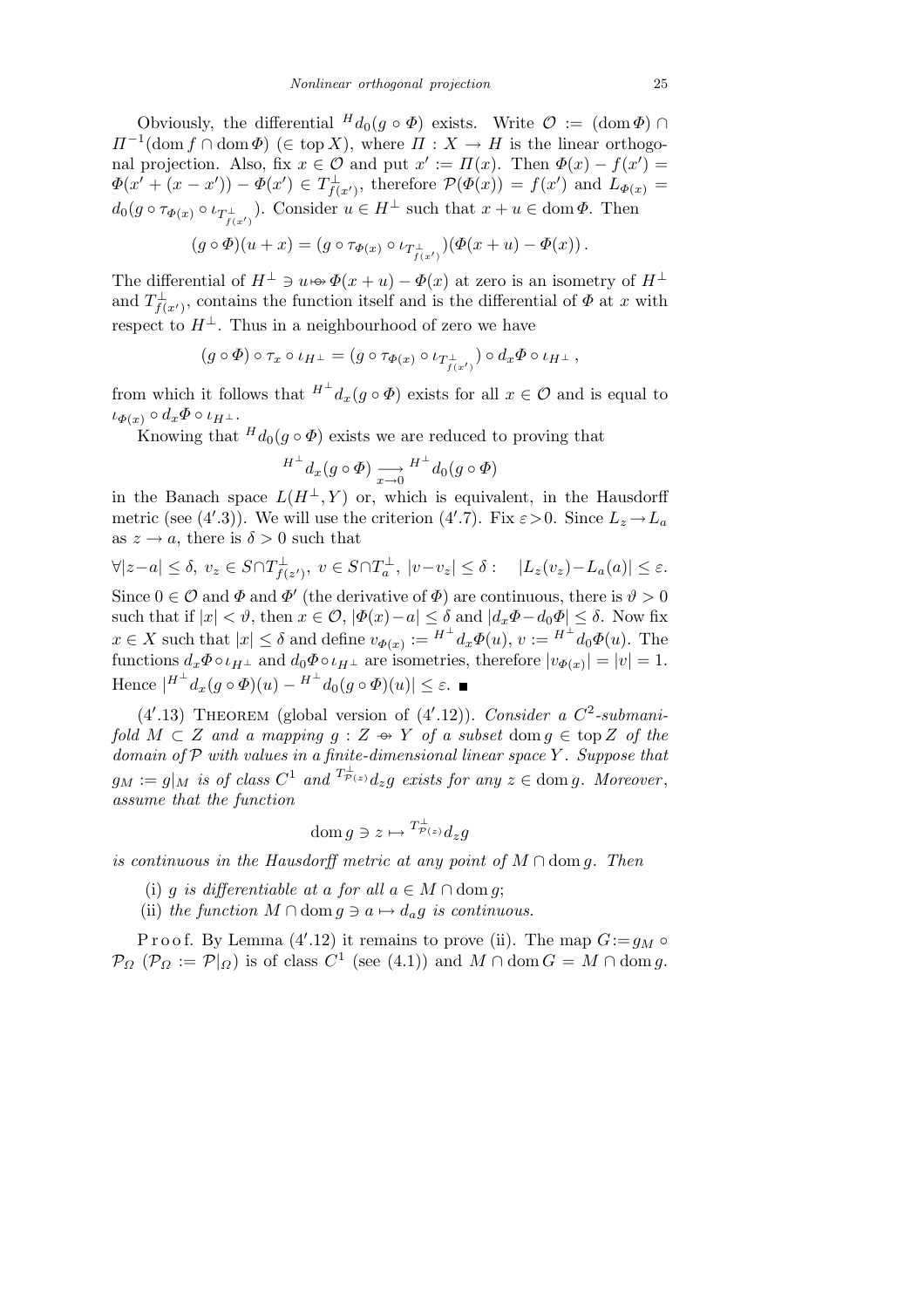For  $z \in M \cap \text{dom } g$  we denote by  $\alpha_z : T_z \hookrightarrow Z$  the inclusion. Theorem (4.1) states that  $d_z \mathcal{P}$  is the orthogonal projection onto  $T_z$ , so

$$
\forall z \in M \cap \text{dom } g: \quad d_z G \circ \alpha_z = d_z g \circ \alpha_z \ \left(= {}^{T_z} d_z g\right).
$$

The map  $M \ni z \mapsto T_zM$  is of class  $C^1$ . On the other hand,  $\mathcal{G}_{\dim M}(Z) \ni$  $U \mapsto \iota_U \in L(U, Z)$  is continuous (see (4'.6)). This yields the continuity of

$$
M \cap \text{dom}\, G \ni z \mapsto d_z G \circ \alpha_z = {}^{T_z} d_z g \in \mathcal{G}_{\text{dim}\, Z}(Z \times Y)
$$

(see (4′ .5)). From this we conclude that

$$
d_z g = {}^{T_z} d_z g \oplus {}^{T_z^{\perp}} d_z g \underset{M \ni z \mapsto a}{\longrightarrow} {}^{T_a} d_a g \oplus {}^{T_a^{\perp}} d_a g = d_a g
$$

(see (4′ .4)).

Proof of Theorem  $(4.2)$ . It is sufficient to show that the assertion holds locally. Let  $f : \mathbb{R}^n \to M$  be an inverse chart of class  $C^2$  and, according to the notation of Lemma (4'.10), set  $\psi := f^{-1} \circ \mathcal{P}$ . This is a  $C^1$ -mapping. The proof will be completed when we prove that for any  $\zeta \in Z$ ,  $\partial^{\zeta} \psi$  is differentiable and the function im  $f \ni x \mapsto d_x(\partial^{\zeta} \psi)$  is continuous.

Fix  $\zeta \in Z$ . Intending to make use of Theorem (4'.13) we have to show that  $(\partial^{\zeta}\psi)_M$  is of class  $C^1$  and that for  $z \in \text{dom }\psi$ , the differentials  ${}^{T_{\mathcal{P}(z)}^{\perp}}d_z(\partial^{\zeta}\psi)$  exist and converge to  ${}^{T_{z_0}^{\perp}}d_{z_0}(\partial^{\zeta}\psi)$  as  $z \to z_0 \ (\in M)$ . In the notation of  $(4'.11)$ ,

$$
\partial^\zeta \psi(z)
$$

$$
= \bigg(\sum_{i,j} \bigg(\frac{\partial f}{\partial x_i}(x) \bigg| \frac{\partial f}{\partial x_j}(x)\bigg) e_j^* \cdot e_i\bigg) \bigg(\bigg(\zeta \bigg| \frac{\partial f}{\partial x_1}(x)\bigg), \dots, \bigg(\zeta \bigg| \frac{\partial f}{\partial x_n}(x)\bigg)\bigg)
$$

for  $z = f(x)$   $(x \in \text{dom } f)$ . The right-hand side is a  $C^1$ -function of x, thus  $(\partial^{\zeta}\psi)_M$  is of class  $C^1$ . Now we only have to show that

$$
^{T_{\mathcal{P}(z)}^\perp} d_z(\partial^\zeta \psi) \underset{z\to z_0}{\longrightarrow} {^{T_{z_0}^\perp}} d_{z_0}(\partial^\zeta \psi) \,,
$$

where  $z_0 \in \text{im } f$ . This follows from the criterion  $(4'.7)$  and from  $T_{\mathcal{P}(z)} \to T_{z_0}$ and  $T_{\mathcal{P}(z)}^{\perp} \to T_{z_0}^{\perp}$  as  $z \to z_0$  (see (3.5)).

Discussion of Example (4.3). Consider the  $C^2$ -embedding  $f$ :  $\mathbb{R} \to \mathbb{R}^2$  given by

$$
f(t) := \begin{cases} (t, \frac{1}{3}t^3), & t \ge 0, \\ (t, 0), & t < 0, \end{cases}
$$

and the submanifold  $M := f(\mathbb{R})$ . Suppose, contrary to our claim, that

 $(4^{\prime}.14)$  $\mathcal P$  is twice differentiable in a neighbourhood of  $(0, 0)$ .

Then there is  $r > 0$  such that  $P$  is twice differentiable in  $U := [-r, r]^2$  and

$$
\forall z \in U \ \forall w \in U \cap M : \quad z - w \perp T_w M \ \Rightarrow \ \mathcal{P}(z) = w
$$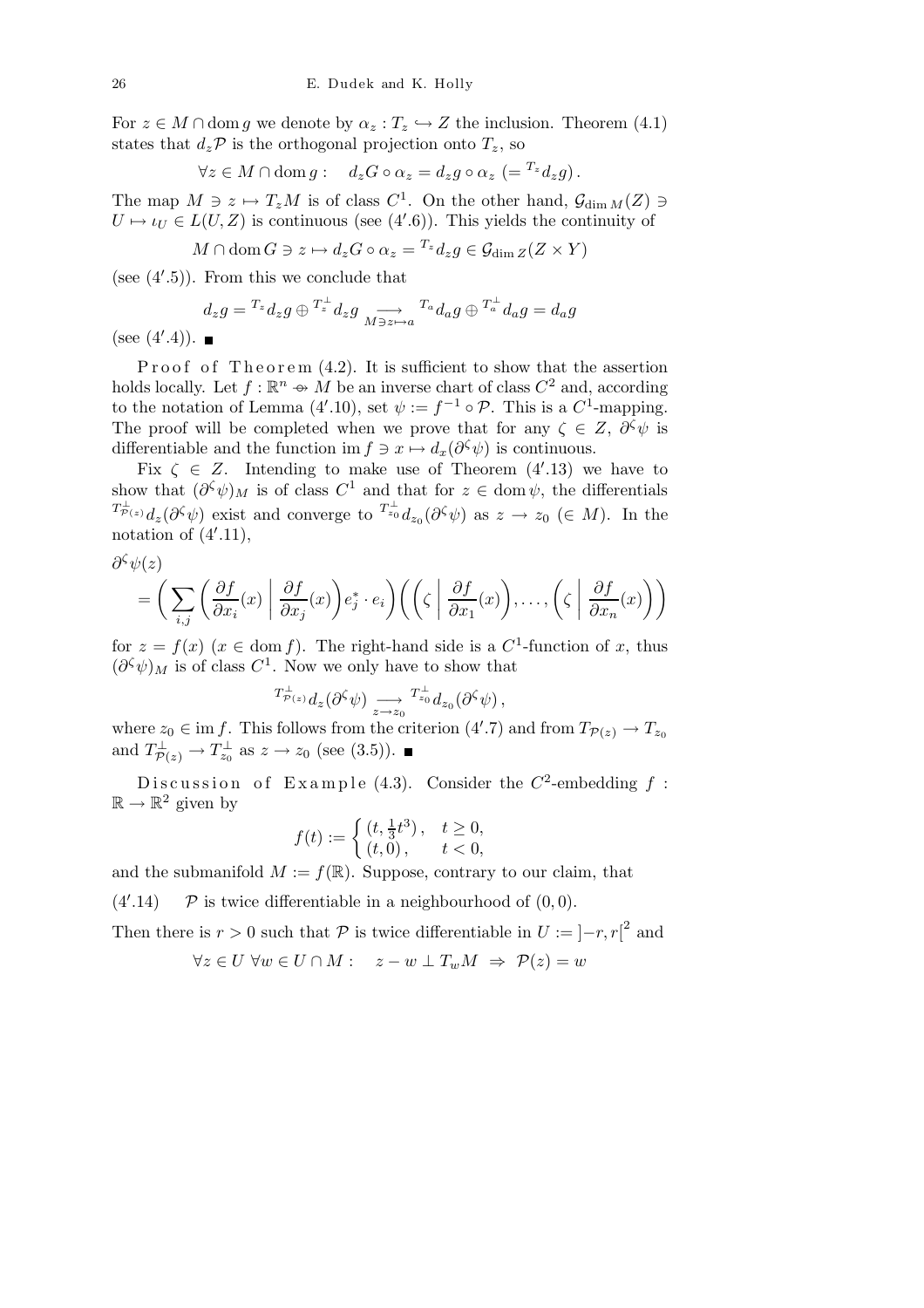(see (3.8)). Thus, for  $z = (z_1, z_2) \in U \cap \{(x, y) : x \leq 0\}$  we have  $(4', 15)$ .15)  $z_1 = (f^{-1} \circ \mathcal{P})(z)$ .

Fix  $\lambda \in ]0, r[$  and define the  $C^2$ -curve

$$
g_{\lambda} : \mathbb{R} \ni t \mapsto f(t) + (-\lambda t^2, \lambda).
$$

There is  $\delta > 0$  such that for all  $t \in [0, \delta], t^4 - 2\lambda t + 1 > 0$  and  $g_{\lambda}(t), f(t) \in U$ and  $P(g_{\lambda}(t)) = f(t)$ . In view of (4'.14) the map

$$
\kappa(t) := \partial^{e_1} (f^{-1} \circ \mathcal{P}_{\Omega})(g_{\lambda}(t))
$$

is differentiable in a neighbourhood of zero. We have  $\det A_f(g_\lambda(t)) = t^4$  –  $2\lambda t + 1 \neq 0$  for  $t \in [0, \delta]$  (see (3.12)), so by (4'.11),  $\kappa(t) = 1/(t^4 - 2\lambda t + 1)$  for any  $t \in [0, \delta]$ . Therefore  $\kappa'(0^+) = 2\lambda \neq 0$ . On the other hand, (4'.15) yields  $\partial^{e_1}(f^{-1} \circ \mathcal{P}_{\Omega}) \equiv 1$  in  $U \cap \{(x, y) : x \leq 0\}$ , thus  $\kappa'(0^-) = 0$ , a contradiction.

Proof of Proposition (4.4). The mapping

$$
\varrho: \Omega \setminus M \ni x \mapsto |x - \mathcal{P}(x)| \in \mathbb{R}
$$

is of class  $C^1$ . For all  $b \in Z \setminus \{0\}$  one obtains

$$
\partial^b \varrho^2(x) = 2(x - \mathcal{P}(x) | b - \partial^b \mathcal{P}(x))
$$
  
= 2(x - \mathcal{P}(x) | b) - 2(x - \mathcal{P}(x) | d\_x \mathcal{P}(b))  
= 2(x - \mathcal{P}(x) | b),

since  $x - P(x) \in T^{\perp}_{\mathcal{P}(x)}$  and  $d_x P(b) \in T_{\mathcal{P}(x)}$ . On the other hand,  $\partial^b(\lambda^2) =$  $2\varrho \cdot \partial^b \varrho$ , so  $2\varrho(x) \cdot \partial^b \varrho(x) = 2(x - \mathcal{P}(x) \mid b)$ , and finally,

$$
\partial^b \varrho(x) = \left( \frac{x - \mathcal{P}(x)}{|x - \mathcal{P}(x)|} \middle| b \right). \blacksquare
$$

## 5 ′ . Proofs

 $(5'.1)$  REMARK. For every submanifold  $M \subset Z$  the following conditions are equivalent:

(i) M is non-empty, convex and closed;

(ii) M is an affine subspace of  $Z$ .

P r o o f. (ii)  $\Rightarrow$  (i) is obvious.

(i)⇒(ii). One can assume that  $0 \in M$ . Let  $H := \text{Lin } M$ ,  $n := \dim H$  $(\geq \dim M), \{e_1, \ldots, e_n\} \subset M$  be a basis of H and  $\{e_1^*, \ldots, e_n^*\}$  the dual basis. The set

$$
\{h \in H : (e_1^* + \ldots + e_n^*)(h) < 1\} \cap \bigcap_{i=1}^n \{h \in H : e_i^*(h) > 0\}
$$
\n
$$
\subset \text{conv}\{0, e_1, \ldots, e_n\}
$$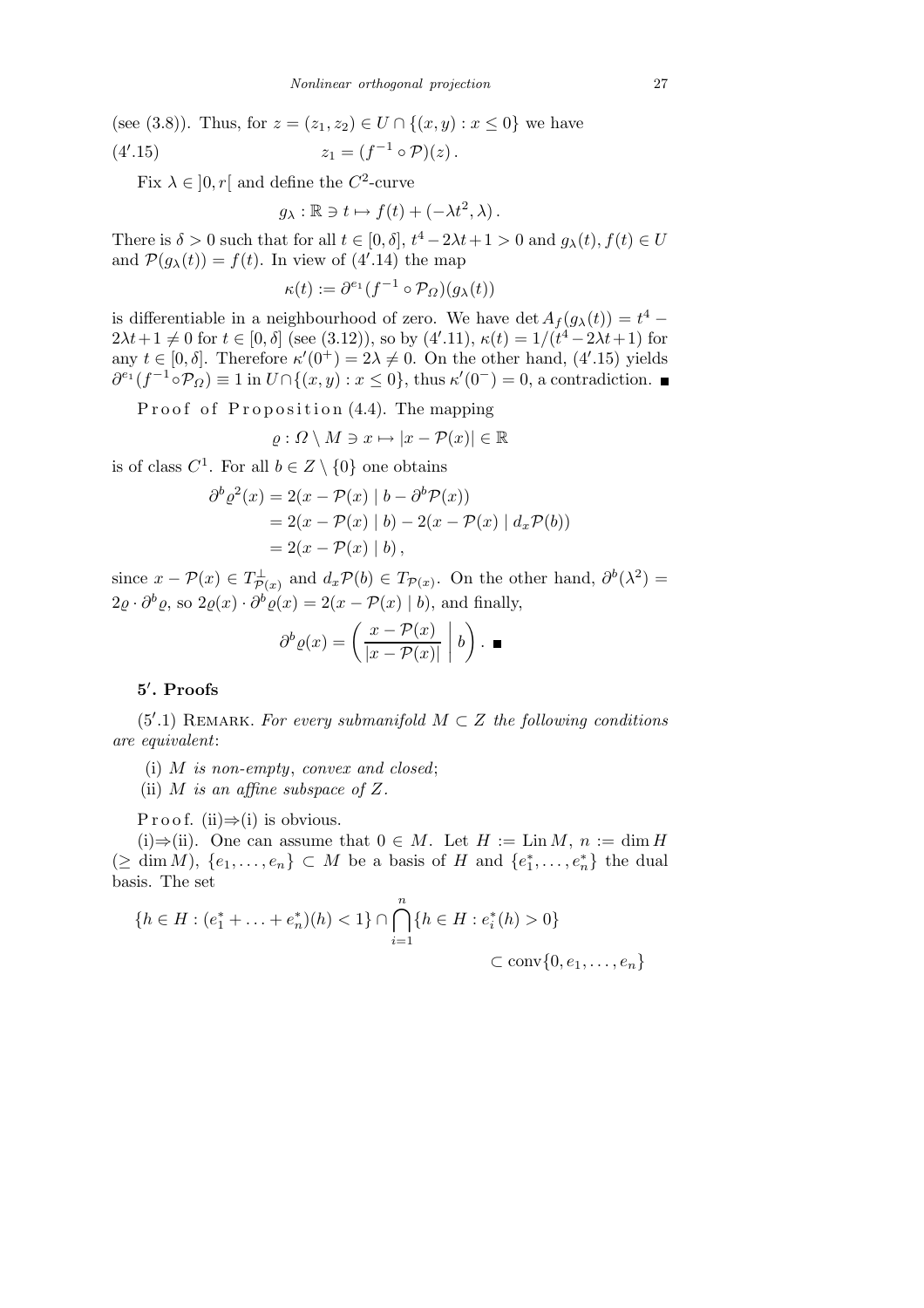is non-empty, open in H and contained in M. Therefore dim  $M = n$ , and consequently  $M \in \text{top } H$ . Finally,  $H = M$ .

Proof of Theorem (5.3). This follows (even for M being a  $C^1$ submanifold) immediately from  $(5.2)$  and  $(5'.1)$ . We will present a more elementary proof without the use of Theorem  $(5.2)$ . The set M is closed, because if  $(x_n) \in M^{\mathbb{N}}$  converges to  $z \in Z$ , then  $0 = |x_n - \mathcal{P}(x_n)| \to |z - \mathcal{P}(z)|$ as  $n \to \infty$ . Hence  $z = \mathcal{P}(z) \in M$ . In view of Remark (5'.1) it suffices to prove the convexity of M. Fix  $a \in \mathbb{Z}$  and set

$$
J := \{t \in \mathbb{R}_+ : \mathcal{P}(\mathcal{P}(a) + t(a - \mathcal{P}(a))) = \mathcal{P}(a)\},\,
$$

where  $\mathbb{R}_+ := [0, \infty]$ . Notice that  $J \in (\cotop \mathbb{R}_+) \setminus \{\emptyset\}$ . Simultaneously  $J \in$ top  $\mathbb{R}_+$ . In order to prove this, fix  $t_0 \in J$  and put  $b := \mathcal{P}(a) + t_0(a - \mathcal{P}(a))$ . By Corollary (3.9) there exists  $\mathcal{O} \in \text{top } T^{\perp}_{\mathcal{P}(a)}$  such that  $0 \in \mathcal{O}$  and  $\mathcal{P} \equiv$  $P(a)$  on  $b + \mathcal{O}$ . Moreover, there is  $\delta > 0$  for which  $\delta(a - P(a)) \in \mathcal{O}$ . Thus  $\mathcal{P}(a) = \mathcal{P}(b + \delta(a - \mathcal{P}(a)))$ , which means that  $[0, t_0 + \delta] \subset J$ . Consequently,  $J=\mathbb{R}_{+}.$ 

Now we show that M is contained in the half-space  $\Pi(a) := \{z \in Z :$  $(z - P(a) | a - P(a)) \leq 0$ . Fix  $x \in M$  and  $t \in J (= \mathbb{R}_{+})$ . We have

$$
|\mathcal{P}(a) + t(a - \mathcal{P}(a)) - x| \geq |\mathcal{P}(a) + t(a - \mathcal{P}(a)) - \mathcal{P}(a)|,
$$

which is equivalent to the inequality

$$
(x - P(a) | a - P(a)) \le \frac{1}{2t} |P(a) - x|^2
$$

for all  $t > 0$ , so indeed  $x \in \Pi(a)$  ( $\forall a \in \mathbb{Z}$ ). Therefore  $M \subset \bigcap_{a \in \mathbb{Z}} \Pi(a)$ . The inverse inclusion also holds, since for  $z \in \bigcap_{a \in Z} \Pi(a)$  we have, in particular,  $z \in \Pi(z)$ . This implies  $z = \mathcal{P}(z) \in M$ . As a consequence,  $M = \bigcap_{a \in Z} \Pi(a)$ is convex.

## 6 ′ . Proofs

 $(6'.1)$  REMARK. Consider a concave function  $f : \mathbb{R}^k \to \mathbb{R}$  (i.e. such that the set  $\{(x,y)\in\mathbb{R}^k\times\mathbb{R}: f(x)\geq y\}$  is convex) and the orthogonal projection  $\mathcal{P}: \mathbb{R}^k \times \mathbb{R} \rightarrow f$ . Then  $\{(x, y) \in \mathbb{R}^k \times \mathbb{R} : f(x) \leq y\} \subset \text{dom } \mathcal{P}$ .

 $(6'.2)$  REMARK. Consider a Euclidean space Z, a set  $M \subset Z$ , the orthogonal projection  $P: Z \rightarrow M$  and a subset  $U \subset Z$ . Assume that  $I: Z \rightarrow Z$  is an isometry such that  $I(M) = M$ . Then  $I(U \setminus \text{dom } \mathcal{P}) = I(U) \setminus \text{dom } \mathcal{P}$ .

Let us introduce the symbols and notions constantly used throughout this section. We view  $Z = \mathbb{R}^2$  as the complex plane C. For all  $a \in \mathbb{R}$  for which the following definition makes sense, we denote by  $L(a)$  the affine line  $(a+f(a)i)+T_{a+f(a)i}^{\perp}M$ , where  $f:\mathbb{R}\to\mathbb{R}$  is the function under consideration and  $M (= f)$  is its graph.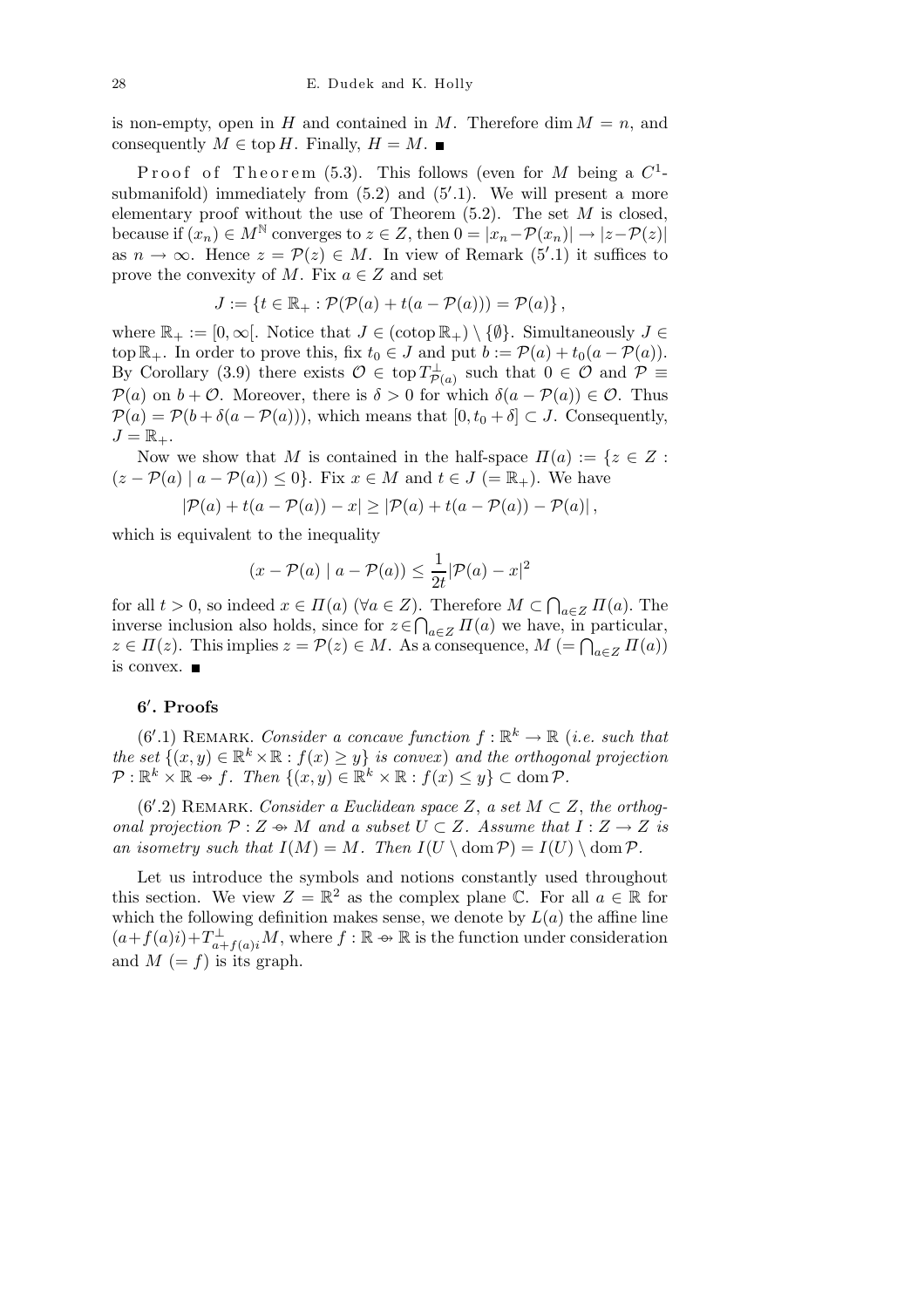Discussion of Example (6.1). For  $a \in \mathbb{R} \setminus \{0\}$  the normal line  $L(a) = \{x + iy : y - a^2 = \frac{-1}{2a}\}$  $\frac{-1}{2a}(x-a)$  intersects  $\mathbb{R}i$  at  $(a^2+1/2)i$ . Therefore  $[0,i/2] \subset \text{dom } \mathcal{P}$  and  $\mathcal{P}|_{[0,i/2]} \equiv 0$ . Also, for  $z \in [1/2,\infty[ \cdot i]$  there exists a unique  $a > 0$  such that  $z \in L(a)$ . Moreover,  $\{b \in \mathbb{R} : z \in L(b)\} = \{-a, 0, a\}.$ But since  $|a + a^2i - z| = |-a + a^2i - z| < |z|$ , we have  $z \notin \text{dom } \mathcal{P}$ . Hence

 $\mathbb{R}_{+}i \cap \text{dom}\,\mathcal{P} = [0,i/2]$ .

By Remark  $(6'.1)$ ,  $\{x+iy : y \leq x^2\} \subset \text{dom }\mathcal{P}$ . We are left with considering points  $z_0 = x_0 + iy_0$  for which  $x_0 \neq 0$  and  $y_0 > x_0^2$ . For such  $z_0$  there exists  $a+a^2i\neq 0$  realizing the distance of  $z_0$  from f. Thus  $z_0 \in ]a+a^2i,(a^2+1)i[$ dom  $P$  and  $P(z_0) = a + a^2 i$  (see (1.5)). Finally, dom  $P = \mathbb{C} \setminus (]1/2, \infty[ \cdot i).$ 

D is cussion of  $Example(6.2)$ . The results obtained in the discussion of Example (6.1) imply

$$
\{z\in\mathbb{C}:\text{Re}\,z\geq 0\}\subset\text{dom}\,\mathcal{P}\,.
$$

Next, for  $z = x + iy$  such that  $x < 0$  define

 $h = h_z : [0, \infty[ \ni a \mapsto |x+iy - (a+a^2i)|^2 = a^4 + (1-2y)a^2 - 2ax + x^2 + y^2,$ 

which is either increasing or reaches one minimum. Therefore

 $x + iy \notin \text{dom } \mathcal{P} \iff \exists a_0 > 0 : h'(a_0) = 0 \text{ and } h(0) = h(a_0).$ 

The system of equations on the right-hand side of the above equivalence has a solution  $a_0 > 0$  iff  $y = \frac{1}{2}$  $\frac{1}{2}(3(-x)^{2/3}+1)$ . Then  $a_0=(-x)^{1/3}$ . So the graph of the function

(6'.3) 
$$
G: ]-\infty, 0[ \ni x \mapsto \frac{1}{2}(3(-x)^{2/3}+1) \in \mathbb{R}
$$

coincides with  $\mathbb{R}^2 \setminus \text{dom } \mathcal{P}$ .

D is cussion of Example (6.3). When we delete zero from the  $M$ of Example (6.2), all the points that were previously projected onto zero disappear from dom P. These are exactly the points  $z \in \{w : \text{Re } w \leq 0\}$ for which, in the notation of Discussion of (6.2), either  $z \in [-\infty, 1/2] \cdot i$ , or  $h'(a_0) = 0$  and  $h(0) = h(a_0)$  for some  $a_0 > 0$ . Finally,

$$
\operatorname{dom} \mathcal{P} = \mathbb{C} \setminus (\{i/2\} \cup \{x + iy : x \le 0, y < G(x)\}) \quad (\text{see } (6'.3)) \, .
$$

Discussion of Example (6.4). First consider points of  $\mathbb{R}i$ . If  $a+$  $i(\cos a)$  realizes such a point's distance from  $f = \cos$ , then  $|a| < \pi$ . The normal at  $a + i(\cos a)$ ,

$$
L(a) = \left\{ x + iy : y - \cos a = \frac{x - a}{\sin a} \right\} \quad (\text{for } 0 < |a| < \pi),
$$

intersects  $\mathbb{R}i$  at  $y(a) := (\cos a - a/\sin a)i$ . Since the function

$$
y:]0,\pi[\ni a\mapsto y(a)\in]-\infty,0[\cdot i
$$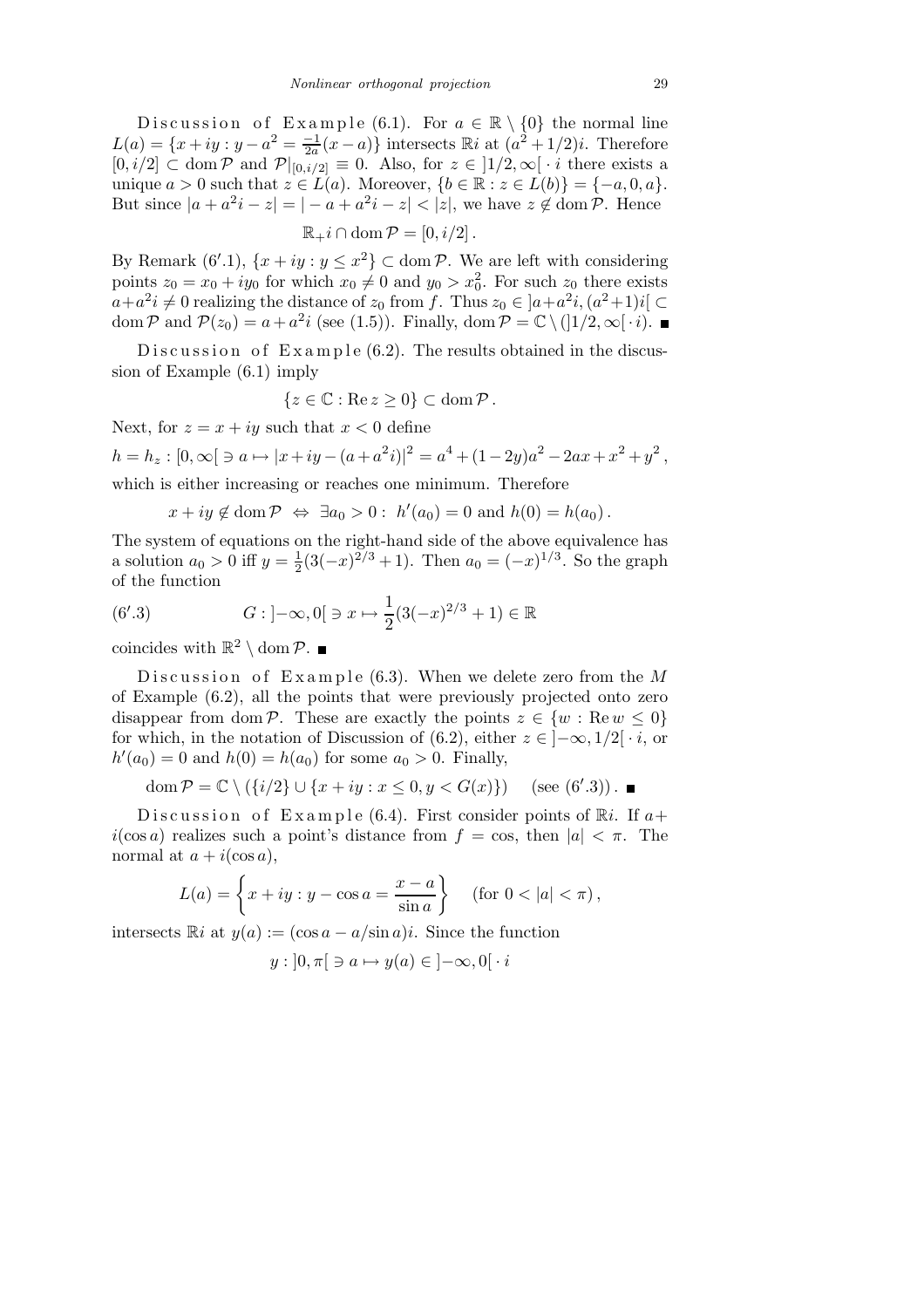is continuous and bijective, for any  $z \in [0,\infty] \cdot i$  the point  $a = 0$  is the unique point a in  $\left[-\pi, \pi\right]$  for which z lies on  $L(a)$ . Therefore  $[0, \infty] \cdot i \subset \text{dom } \mathcal{P}$ .

Next, for fixed  $y_0 < 0$  there exists a unique  $a \in [0, \pi]$  such that  $y_0 i \in$ L(a). Simultaneously,  ${b \in ]-\pi,\pi| : y_0i \in L(b)} = {-a,0,a}.$  If we had  $|y_0i - (a + i \cos a)| > |y_0i - i|$ , then  $y_0i \in \text{dom } \mathcal{P}$  and  $\mathcal{P}(y_0i) = i$ , hence  $0 \in [y_0i, i] \subset \Omega$  (see (3.13)) and, by Theorem (3.11),  $0 \neq \det A_F(0)$ , where  $F : \mathbb{R} \ni a \mapsto (a, \cos a) \in \mathbb{R}^2$ . But the matrix  $A_F(0)$  is singular. Therefore, the distance of  $y_0i$  from f is realized by two points:  $a + i \cos a$ ,  $-a + i \cos a$ . This means that  $\mathbb{R}i \cap \text{dom } \mathcal{P} = [0, \infty] \cdot i$ .

Now, consider  $z_0 = x_0 + iy_0$  such that  $x_0 \in ]0, \pi[$  and  $y_0 < \cos x_0$ . As mentioned at the beginning, there exists  $a \in [0, \pi]$  such that  $a + i \cos a$ realizes the distance of  $z_0$  from f. But  $z_0 \in [y(a), a + i \cos a] \subset \text{dom } \mathcal{P}$ . Therefore, for

$$
U:=\mathbb{R}i\cup\{x+iy:x\in\mathopen{]}0,\pi\mathclose{[},\ y\leq\cos x\}
$$

we have  $U \setminus \text{dom } \mathcal{P} = ]-\infty, 0[ \cdot i. \text{ Put } M := f. \text{ Consider the family } \mathcal{J} :=$  ${\tau_{2k\pi} \circ I}_{k\in\mathbb{Z}}$  of isometries of the plane C, where  ${\tau_{2k\pi}}$  is translation by  $2k\pi$ , while I is either id<sub>C</sub>,  $S_{\pi + \mathbb{R}i}$ ,  $R_{\pi/2}$ , or  $S_{\pi + \mathbb{R}i} \circ R_{\pi/2}$  (where  $S_b$  is the symmetry about a straight line b and  $R_B$  the symmetry about a point B). Then

$$
\bigcup_{J \in \mathcal{J}} J(U) = \mathbb{C} \text{ and } \forall J \in \mathcal{J}: J(M) = M.
$$

Applying Remark  $(6'.2)$  to our U we obtain

$$
\mathbb{C} \setminus \text{dom}\,\mathcal{P} = \left(\bigcup_{J \in \mathcal{J}} J(U)\right) \setminus \text{dom}\,\mathcal{P} = \bigcup_{k \in \mathbb{Z}} (k\pi + [0, \infty[ \cdot (-1)^{k+1} i) . \blacksquare
$$

Discussion of Example (6.5). Remark (6'.1) yields  $\{x+iy: y \leq$  $e^x$   $\}$   $\subset$  dom  $P$ . Fix  $z = x + iy \in \mathbb{C}$  and consider the function

$$
h = h_z : \mathbb{R} \ni a \mapsto |z - (a + ie^a)|^2 = (x - a)^2 + (y - e^a)^2
$$

.

For  $|y| \le 2\sqrt{2}$ , h reaches one minimum, so  $\{w \in \mathbb{C} : \text{Im } w \le 2\sqrt{2}\} \subset \text{dom } \mathcal{P}$ . If  $y = \text{Im } z > 2\sqrt{2}$ , then  $h''(a) = 0$  has two solutions  $a_1 < a_2$ . A sufficient condition for  $z \notin \text{dom } \mathcal{P}$  is:

(6'.4) 
$$
h'(a_1) > 0
$$
 and  $h'(a_2) < 0$ .

This is equivalent to

$$
-\ln\sqrt{2e} - u_2(t) < x < -\ln\sqrt{2e} - u_1(t) \,,
$$

where  $t := y/2\sqrt{2}$  (> 1) and

$$
u_1(t) := t(t - \sqrt{t^2 - 1}) + \ln(t + \sqrt{t^2 - 1}),
$$
  

$$
u_2(t) := t(t + \sqrt{t^2 - 1}) - \ln(t + \sqrt{t^2 - 1}).
$$

Moreover,  $\lim_{t\to\infty}u_1(t) = \lim_{t\to\infty}u_2(t) = \infty$  and the graphs of  $u_1$  and  $u_2$